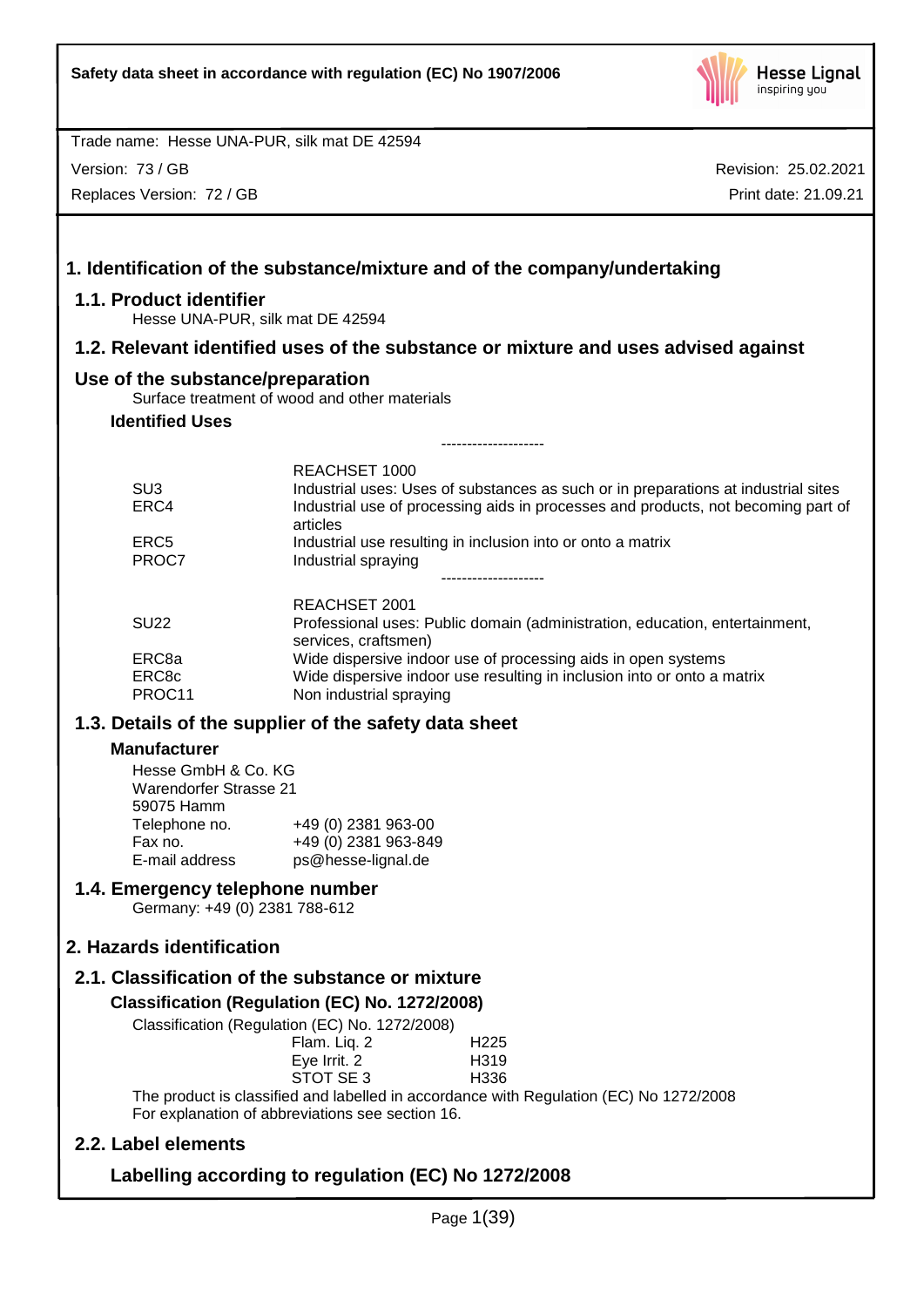

Revision: 25.02.2021 Trade name: Hesse UNA-PUR, silk mat DE 42594 Print date: 21.09.21 Version: 73 / GB Replaces Version: 72 / GB **Hazard pictograms Signal word** Danger **Hazard statements** H225 Highly flammable liquid and vapour. H319 Causes serious eye irritation. H336 May cause drowsiness or dizziness. **Precautionary statements** P210 Keep away from heat, hot surfaces, sparks, open flames and other ignition sources. No smoking. P261 Avoid breathing dust/fume/gas/mist/vapours/spray. P280 Wear protective gloves/protective clothing/eye protection/face protection. P304+P340 IF INHALED: Remove person to fresh air and keep comfortable for breathing. P305+P351+P338 IF IN EYES: Rinse cautiously with water for several minutes. Remove contact lenses, if present and easy to do. Continue rinsing. P308+P313 IF exposed or concerned: Get medical advice/ attention. **Hazardous component(s) to be indicated on label (Regulation (EC) No. 1272/2008)** contains acetone; n-butyl acetate EUH208 Contains methyl methacrylate, May produce an allergic reaction. **Supplemental information** EUH066 Repeated exposure may cause skin dryness or cracking. **2.3. Other hazards** This mixture contains no substance considered to be persistent, bioaccumulating nor toxic (PBT). This mixture contains no substance considered to be very persistent nor very bioaccumulating (vPvB) (if not listed in Section 3). **3. Composition/information on ingredients Hazardous ingredients n-butyl acetate** CAS No. 123-86-4 EINECS no. 204-658-1 Registration no. 01-2119485493-29 Concentration  $\geq$  50 % Classification (Regulation (EC) No. 1272/2008) Flam. Liq. 3 H226 STOT SE 3 H336 Nervous system EUH066 **xylene** CAS No. 1330-20-7 EINECS no. 215-535-7 Registration no. 01-2119488216-32 Concentration  $\rightarrow$  1 < 10 %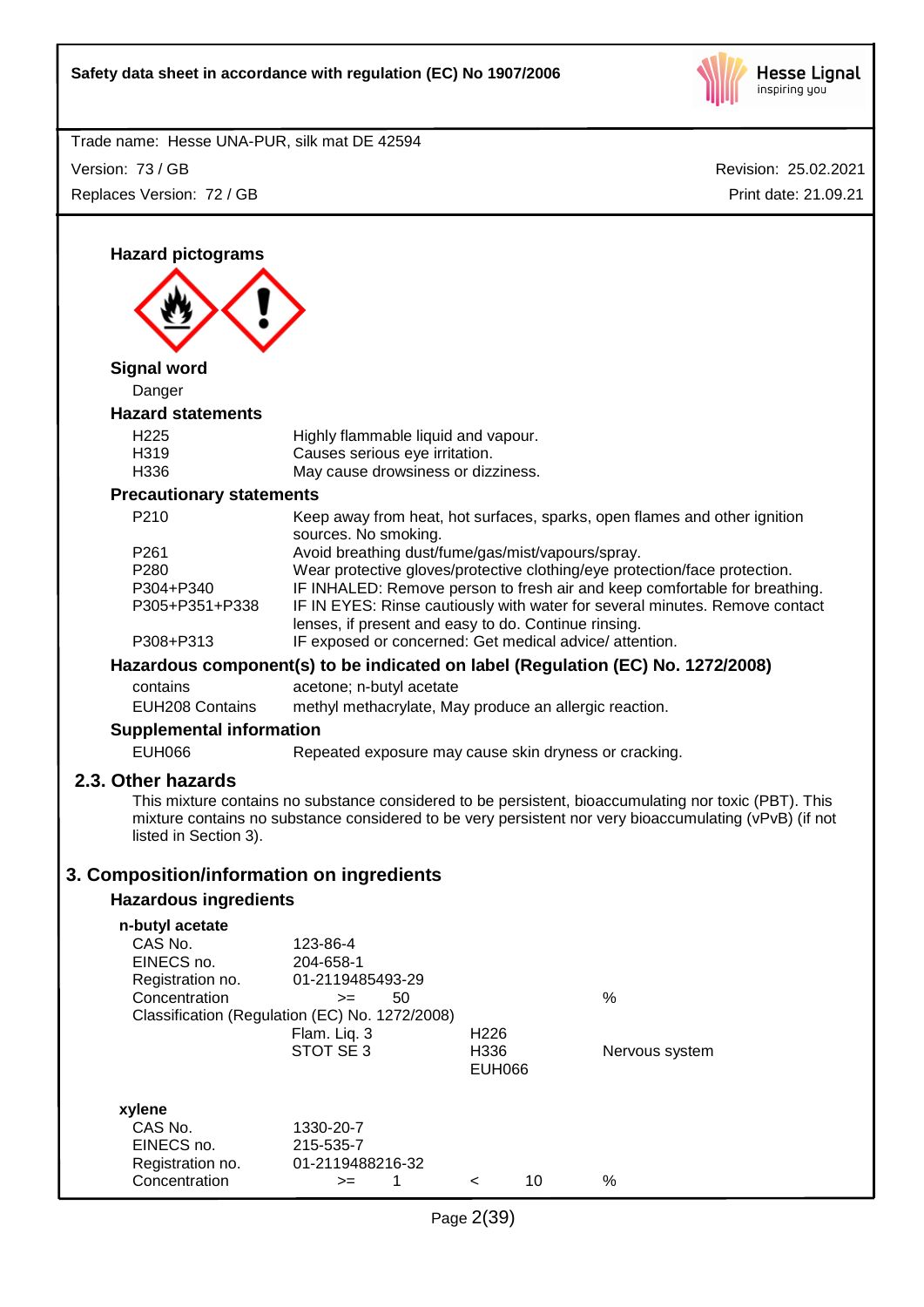| Safety data sheet in accordance with regulation (EC) No 1907/2006 |  |  |  |  |  |  |  |
|-------------------------------------------------------------------|--|--|--|--|--|--|--|
|-------------------------------------------------------------------|--|--|--|--|--|--|--|



| Trade name: Hesse UNA-PUR, silk mat DE 42594                                       |                                                                                                                                                                           |                                                                      |    |                                                                                                                                           |
|------------------------------------------------------------------------------------|---------------------------------------------------------------------------------------------------------------------------------------------------------------------------|----------------------------------------------------------------------|----|-------------------------------------------------------------------------------------------------------------------------------------------|
| Version: 73 / GB                                                                   |                                                                                                                                                                           |                                                                      |    | Revision: 25.02.2021                                                                                                                      |
| Replaces Version: 72 / GB                                                          |                                                                                                                                                                           |                                                                      |    | Print date: 21.09.21                                                                                                                      |
|                                                                                    | Classification (Regulation (EC) No. 1272/2008)<br>Flam. Liq. 3<br>Acute Tox. 4<br>Acute Tox. 4<br>Skin Irrit. 2<br>Asp. Tox. 1<br>STOT SE 3<br>Eye Irrit. 2               | H <sub>226</sub><br>H332<br>H312<br>H315<br>H304<br>H335<br>H319     |    | Route of exposure: Inhalation<br>exposure<br>Route of exposure: Dermal<br>exposure<br>Respiratory tract; Route of<br>exposure: inhalative |
| 4-methylpentan-2-one<br>CAS No.<br>EINECS no.<br>Registration no.<br>Concentration | 108-10-1<br>203-550-1<br>01-2119473980-30<br>1<br>$>=$<br>Classification (Regulation (EC) No. 1272/2008)<br>Flam. Liq. 2<br>Acute Tox. 4<br>Eye Irrit. 2<br>STOT SE 3     | $\prec$<br>H <sub>225</sub><br>H332<br>H319<br>H335<br><b>EUH066</b> | 10 | $\%$<br>Route of exposure: Inhalation<br>exposure<br>Respiratory tract                                                                    |
| acetone<br>CAS No.<br>EINECS no.<br>Registration no.<br>Concentration              | 67-64-1<br>200-662-2<br>01-2119471330-49<br>1<br>$>=$<br>Classification (Regulation (EC) No. 1272/2008)<br>Flam. Liq. 2<br>Eye Irrit. 2<br>STOT SE 3                      | $\,<\,$<br>H <sub>225</sub><br>H319<br>H336<br><b>EUH066</b>         | 10 | $\%$<br>Nervous system                                                                                                                    |
| ethylbenzene<br>CAS No.<br>EINECS no.<br>Registration no.<br>Concentration         | $100 - 41 - 4$<br>202-849-4<br>01-2119489370-35<br>1<br>$=$<br>Classification (Regulation (EC) No. 1272/2008)<br>Flam. Liq. 2<br>Acute Tox. 4<br>STOT RE 2<br>Asp. Tox. 1 | $\prec$<br>H <sub>225</sub><br>H332<br>H373<br>H304                  | 3  | $\%$<br>Route of exposure: Inhalation<br>exposure<br>Ear                                                                                  |
| toluene<br>CAS No.<br>EINECS no.<br>Registration no.                               | 108-88-3<br>203-625-9<br>01-2119471310-51                                                                                                                                 |                                                                      |    |                                                                                                                                           |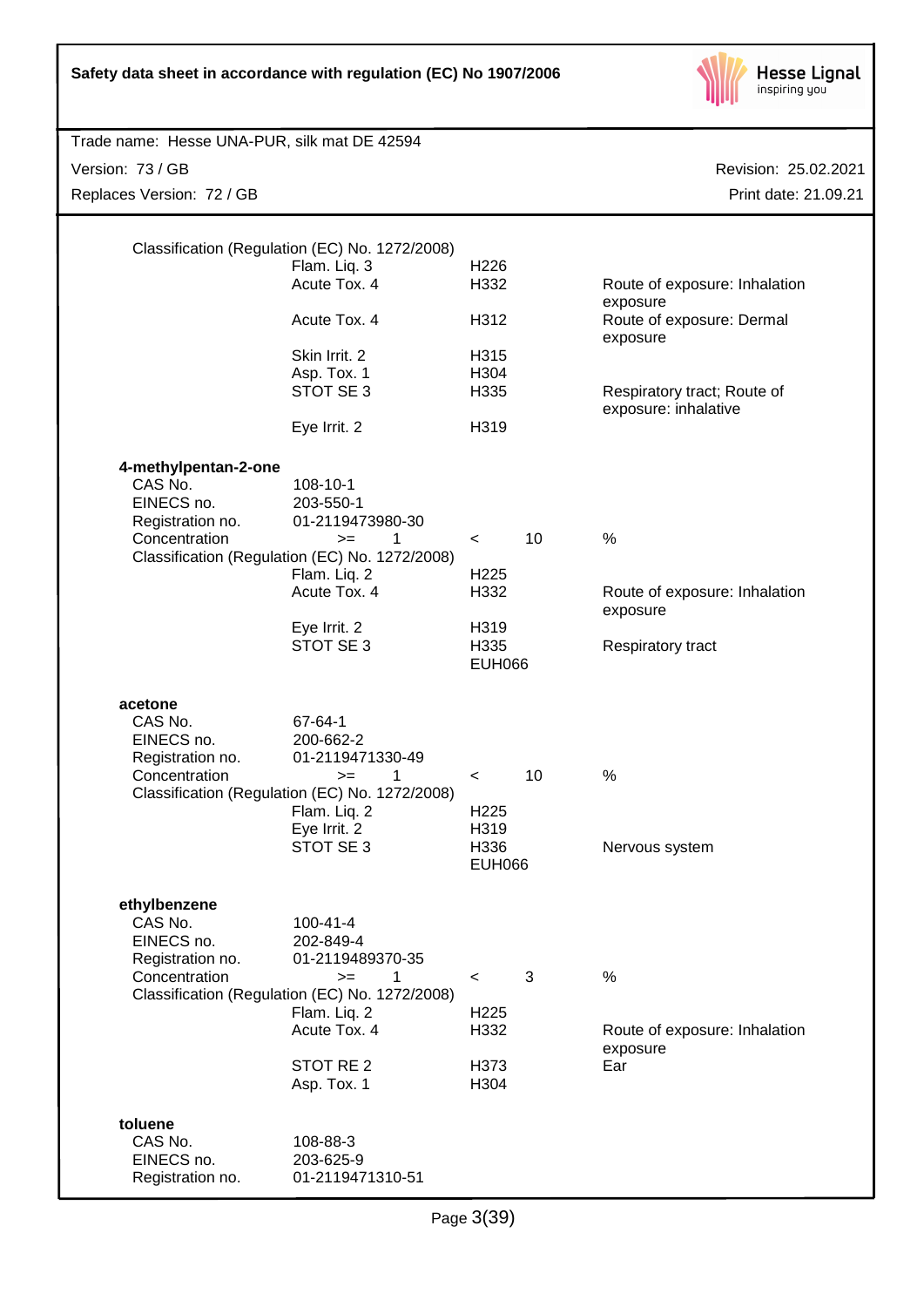| Safety data sheet in accordance with regulation (EC) No 1907/2006                                                                                                                                                                                           |                                                                                      | <b>Hesse Lignal</b><br>inspiring you |
|-------------------------------------------------------------------------------------------------------------------------------------------------------------------------------------------------------------------------------------------------------------|--------------------------------------------------------------------------------------|--------------------------------------|
| Trade name: Hesse UNA-PUR, silk mat DE 42594                                                                                                                                                                                                                |                                                                                      |                                      |
| Version: 73 / GB                                                                                                                                                                                                                                            |                                                                                      | Revision: 25.02.2021                 |
| Replaces Version: 72 / GB                                                                                                                                                                                                                                   |                                                                                      | Print date: 21.09.21                 |
| Concentration<br>0,1<br>$>=$<br>Classification (Regulation (EC) No. 1272/2008)<br>Flam. Liq. 2<br>Repr. 2<br>Asp. Tox. 1<br>STOT RE 2<br>Skin Irrit. 2<br>STOT SE 3                                                                                         | $\mathbf{1}$<br>$\prec$<br>H <sub>225</sub><br>H361d<br>H304<br>H373<br>H315<br>H336 | $\%$<br>Nervous system               |
| methyl methacrylate<br>CAS No.<br>80-62-6<br>EINECS no.<br>201-297-1<br>Registration no.<br>01-2119452498-28<br>Concentration<br>0,1<br>$=$<br>Classification (Regulation (EC) No. 1272/2008)<br>Flam. Liq. 2<br>STOT SE 3<br>Skin Irrit. 2<br>Skin Sens. 1 | $\overline{1}$<br>$\lt$ and $\lt$<br>H <sub>225</sub><br>H335<br>H315<br>H317        | $\frac{0}{0}$<br>Respiratory tract   |
| cellulose nitrate < = 12.6 % N<br>CAS No.<br>9004-70-0<br>Classification (Regulation (EC) No. 1272/2008)<br>Expl. 1.1                                                                                                                                       | H <sub>201</sub>                                                                     |                                      |
| <b>Note</b><br>For explanation of abbreviations see section 16.<br>This product does not contain substances of very high concern (Regulation (EC) No 1907/2006<br>(REACH), Article 57) (if not listed in Section 3).                                        |                                                                                      |                                      |

## **4. First aid measures**

## **4.1. Description of first aid measures**

#### **General information**

If unconscious place in recovery position and seek medical advice. In all cases of doubt, or when symptoms persist, seek medical attention. First aider: Pay attention to self-protection! Remove affected person from danger area, lay him down.

#### **After inhalation**

In case of accident by inhalation: remove casualty to fresh air and keep at rest. Keep warm, calm and covered up. In all cases of doubt, or when symptoms persist, seek medical attention.

#### **After skin contact**

Wash off immediately with soap and water. Do NOT use solvents or thinners. Consult a doctor if skin irritation persists.

#### **After eye contact**

Remove contact lenses, irrigate copiously with clean, fresh water, holding the eyelids apart for at least 10 minutes and seek immediate medical advice. Take medical treatment.

## **After ingestion**

Do not induce vomiting. Take medical treatment.

## **4.2. Most important symptoms and effects, both acute and delayed**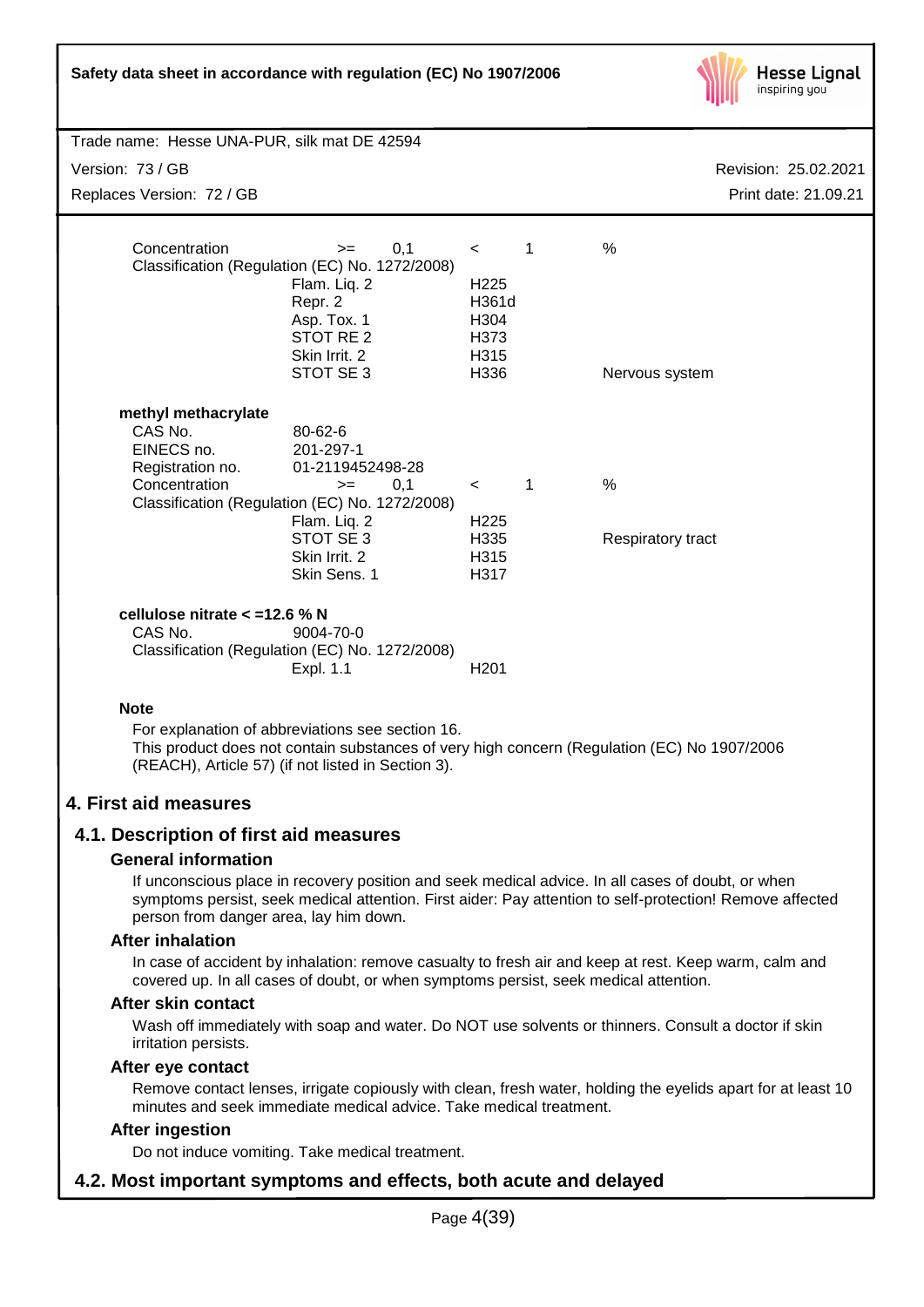

Version: 73 / GB

Replaces Version: 72 / GB

Revision: 25.02.2021

Print date: 21.09.21

Symptoms and signs include headache, dizziness, fatigue, muscular weakness, drowsiness and in extreme cases, loss of consciousness. High concentration of vapours may cause irritation to eyes and respiratory system and produce narcotic effects.

## **4.3. Indication of any immediate medical attention and special treatment needed**

## **Hints for the physician / treatment**

Treat symptomatically.

## **5. Firefighting measures**

## **5.1. Extinguishing media**

## **Suitable extinguishing media**

Recommended: alcohol resistant foam, CO2, powders, water spray/mist

## **Non suitable extinguishing media**

Do not use a solid water stream as it may scatter and spread fire.

## **5.2. Special hazards arising from the substance or mixture**

Fire will produce dense black smoke. In a fire, hazardous decomposition products may be produced. Exposure to decomposition products may cause a health hazard. Vapours can form an explosive mixture with air.

## **5.3. Advice for firefighters**

## **Special protective equipment for fire-fighting**

In case of combustion evolution of dangerous gases possible. Use self-contained breathing apparatus.

#### **Other information**

Cool closed containers exposed to fire with water. Do not allow run-off from fire fighting to enter drains or water courses. Standard procedure for chemical fires.

## **6. Accidental release measures**

## **6.1. Personal precautions, protective equipment and emergency procedures**

Eliminate all ignition sources if safe to do so. Ensure adequate ventilation. Do not inhale vapours. Do not inhale gases. Do not inhale mist.

## **6.2. Environmental precautions**

Do not allow to enter drains or waterways. Do not allow to enter soil, waterways or waste water canal. In case of gas escape or of entry into waterways, soil or drains, inform the responsible authorities.

## **6.3. Methods and material for containment and cleaning up**

Contain and collect spillage with non-combustible absorbent materials, e.g. sand, earth, vermiculite, diatomaceous earth and place in container for disposal according to local regulations (see section 13). Clean contaminated floors and objects thoroughly with water and detergents, observing environmental regulations. Do NOT use solvents or thinners. Send in suitable containers for recovery or disposal.

## **6.4. Reference to other sections**

Refer to protective measures listed in Sections 7 and 8.

## **7. Handling and storage**

## **7.1. Precautions for safe handling**

## **Advice on safe handling**

Prevent the creation of flammable or explosive concentrations of vapour in air and avoid vapour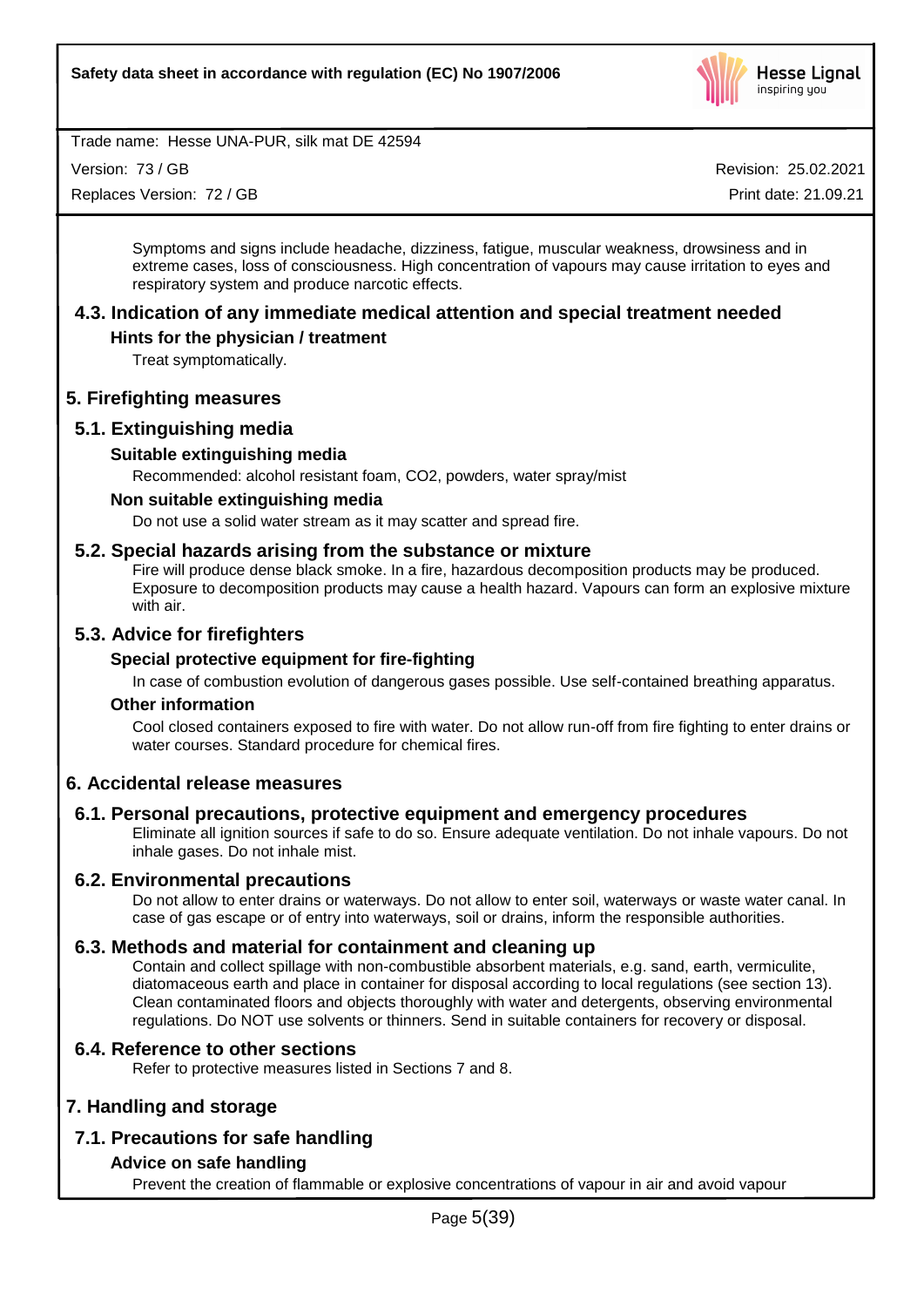

Version: 73 / GB

Replaces Version: 72 / GB

Revision: 25.02.2021

Print date: 21.09.21

concentration higher than the occupational exposure limits. Keep container tightly closed and dry in a cool, well-ventilated place. Use only with adequate ventilation/personal protection. Ensure adequate ventilation. Provide for sufficient ventilation. This can be achieved by local exhaust or general exhaust air collection. Wear a suitable respirator if the ventilation is not sufficient to keep the solvent vapour concentration below the occupational limit values. Avoid contact with skin and eyes. Avoid inhalation of vapour and spray mist. Do no eat, drink or smoke when using this product. Use personal protective clothing. For personal protection see Section 8.

## **Advice on protection against fire and explosion**

Vapours can form an explosive mixture with air. Vapours are heavier than air and may spread along floors. In addition, the product should only be used in areas from which all naked lights and other sources of ignition have been excluded. Mixture may charge electrostatically: always use earthing leads when transferring from one container to another. Take measures to prevent the build up of electrostatic charge. Wear shoes with conductive soles. No sparking tools should be used. Fight fire with normal precautions from a reasonable distance.

## **7.2. Conditions for safe storage, including any incompatibilities**

## **Requirements for storage rooms and vessels**

Provide solvent-resistant and impermeable floor. Keep only in the original container in a cool, well ventilated place. Containers which are opened must be carefully resealed and kept upright to prevent leakage.

## **Hints on storage assembly**

Store away from oxidising agents, from strongly alkaline and strongly acid materials.

#### **Storage classes**

Storage class according to TRGS 510 3 Flammable liquid

## **Further information on storage conditions**

Protect from frost. Protect from heat and direct sunlight. Keep away from sources of ignition - No smoking. Store in accordance with the particular national regulations.

## **7.3. Specific end use(s)**

See exposure scenario, if available.

## **8. Exposure controls/personal protection**

## **8.1. Control parameters**

## **Exposure limit values**

| 83   | mg/m <sup>3</sup> | 20                                                                                                       | ppm(V) |
|------|-------------------|----------------------------------------------------------------------------------------------------------|--------|
| 208  | mg/m <sup>3</sup> | 50                                                                                                       | ppm(V) |
|      |                   |                                                                                                          |        |
|      |                   |                                                                                                          |        |
| EH40 |                   |                                                                                                          |        |
| 208  | mg/m <sup>3</sup> | 50                                                                                                       | ppm(V) |
| 416  | mg/m <sup>3</sup> | 100                                                                                                      | ppm(V) |
|      |                   |                                                                                                          |        |
|      |                   |                                                                                                          |        |
|      |                   |                                                                                                          |        |
| 1210 | mq/m <sup>3</sup> | 500                                                                                                      | ppm(V) |
|      |                   |                                                                                                          |        |
|      |                   | Directive 2017/164 EG<br>Skin resorption / sensibilisation: Sk; Status: 01/2020<br>Directive 2017/164 EG |        |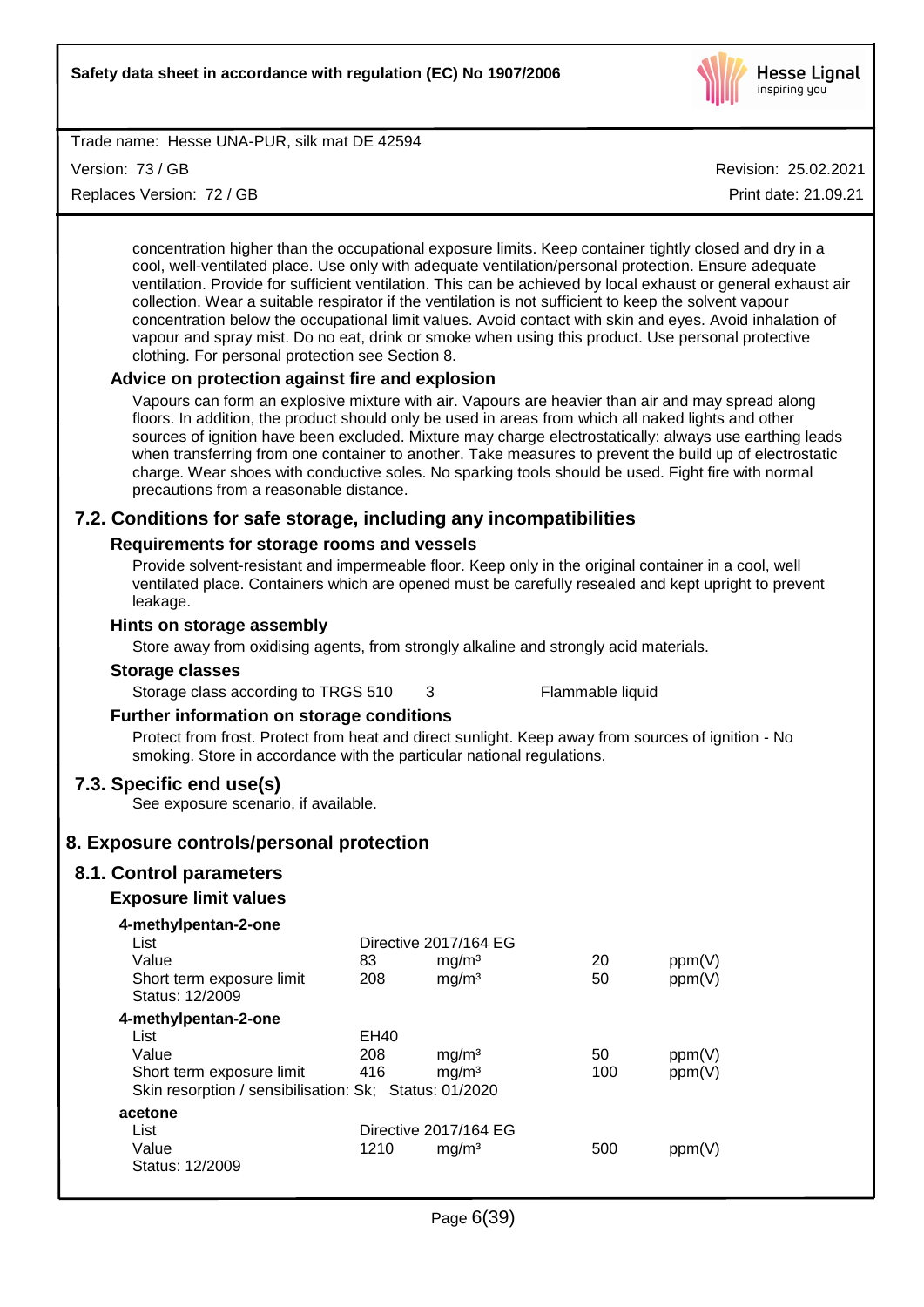

Version: 73 / GB

Replaces Version: 72 / GB

| acetone                                                |             |                                |      |         |
|--------------------------------------------------------|-------------|--------------------------------|------|---------|
| List                                                   | EH40        |                                |      |         |
| Value                                                  | 1210        | mg/m <sup>3</sup>              | 500  | ppm(V)  |
| Short term exposure limit                              | 3620        | mg/m <sup>3</sup>              | 1500 | ppm(V)  |
| Status: 01/2020                                        |             |                                |      |         |
|                                                        |             |                                |      |         |
| n-butyl acetate<br>List                                | EH40        |                                |      |         |
| Value                                                  | 724         | mg/m <sup>3</sup>              | 150  | ppm(V)  |
| Short term exposure limit                              | 966         | mg/m <sup>3</sup>              | 200  | ppm(V)  |
| Status: 01/2020                                        |             |                                |      |         |
| n-butyl acetate                                        |             |                                |      |         |
| List                                                   |             | Directive 2017/164 EG          |      |         |
| Value                                                  | 241         | mg/m <sup>3</sup>              | 50   | ppm(V)  |
| Short term exposure limit                              | 723         | mg/m <sup>3</sup>              | 150  | ppm(V)  |
| Status: 10/2019                                        |             |                                |      |         |
| xylene                                                 |             |                                |      |         |
| List                                                   |             | Directive 2017/164 EG          |      |         |
| Value                                                  | 221         | mg/m <sup>3</sup>              | 50   | ppm(V)  |
| Short term exposure limit                              | 442         | mg/m <sup>3</sup>              | 100  | ppm(V)  |
| Skin resorption / sensibilisation: H; Status: 12/2009  |             |                                |      |         |
| xylene                                                 |             |                                |      |         |
| List                                                   | EH40        |                                |      |         |
| Value                                                  | 220         | mg/m <sup>3</sup>              | 50   | ppm(V)  |
| Short term exposure limit                              | 441         | mg/m <sup>3</sup>              | 100  | ppm(V)  |
| Skin resorption / sensibilisation: Sk; Status: 01/2020 |             |                                |      |         |
| ethylbenzene                                           |             |                                |      |         |
| List                                                   |             | Directive 2017/164 EG          |      |         |
| Value                                                  | 442         | mg/m <sup>3</sup>              | 100  | ppm(V)  |
| Short term exposure limit                              | 884         | mg/m <sup>3</sup>              | 200  | ppm(V)  |
| Status: 12/2009                                        |             |                                |      |         |
| ethylbenzene                                           |             |                                |      |         |
| List                                                   | <b>EH40</b> |                                |      |         |
| Value                                                  | 441         | mg/m <sup>3</sup>              | 100  | ppm(V)  |
| Short term exposure limit                              | 552         | mg/m <sup>3</sup>              | 125  | ppm(V)  |
| Skin resorption / sensibilisation: Sk; Status: 01/2020 |             |                                |      |         |
| <b>Other information</b>                               |             |                                |      |         |
|                                                        |             |                                |      |         |
| <b>Derived No/Minimal Effect Levels (DNEL/DMEL)</b>    |             |                                |      |         |
| n-butyl acetate                                        |             |                                |      |         |
| Type of value                                          |             | Derived No Effect Level (DNEL) |      |         |
| Reference group                                        |             | Workers (professional)         |      |         |
| Duration of exposure                                   | Long-term   |                                |      |         |
| Route of exposure                                      |             | Dermal exposure                |      |         |
| Mode of action                                         |             | Systemic effects               |      |         |
| Concentration                                          |             | 11                             |      | mg/kg/d |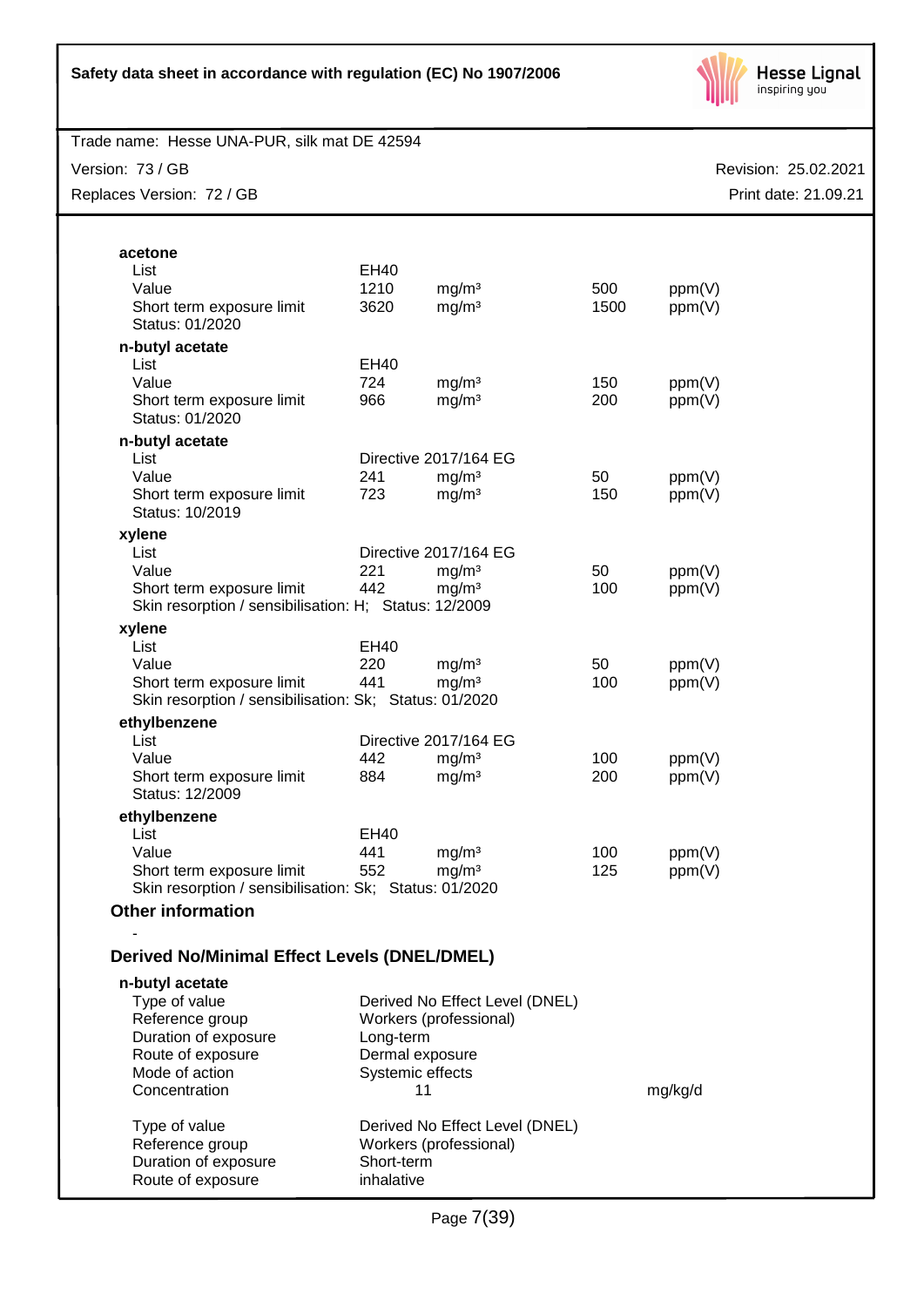

## Trade name: Hesse UNA-PUR, silk mat DE 42594

Version: 73 / GB

Replaces Version: 72 / GB

| Mode of action       | Systemic effects               |                   |
|----------------------|--------------------------------|-------------------|
| Concentration        | 600                            | mg/m <sup>3</sup> |
| Type of value        | Derived No Effect Level (DNEL) |                   |
| Reference group      | Workers (professional)         |                   |
| Duration of exposure | Short-term                     |                   |
| Route of exposure    | inhalative                     |                   |
| Mode of action       | Local effects                  |                   |
| Concentration        | 600                            | mg/m <sup>3</sup> |
|                      |                                |                   |
| Type of value        | Derived No Effect Level (DNEL) |                   |
| Reference group      | Workers (professional)         |                   |
| Duration of exposure | Long-term                      |                   |
| Route of exposure    | inhalative                     |                   |
| Mode of action       | Local effects                  |                   |
| Concentration        | 300                            | mg/m <sup>3</sup> |
|                      |                                |                   |
| Type of value        | Derived No Effect Level (DNEL) |                   |
| Reference group      | Workers (professional)         |                   |
| Duration of exposure | Long-term                      |                   |
| Route of exposure    | inhalative                     |                   |
| Mode of action       | Systemic effects               |                   |
| Concentration        | 300                            | mg/m <sup>3</sup> |
| Type of value        | Derived No Effect Level (DNEL) |                   |
| Reference group      | Consumer                       |                   |
| Duration of exposure | Long-term                      |                   |
| Route of exposure    | Dermal exposure                |                   |
| Mode of action       | Systemic effects               |                   |
| Concentration        | 6                              | mg/kg/d           |
|                      |                                |                   |
| Type of value        | Derived No Effect Level (DNEL) |                   |
| Reference group      | Consumer                       |                   |
| Duration of exposure | Long-term                      |                   |
| Route of exposure    | Oral exposure                  |                   |
| Mode of action       | Systemic effects               |                   |
| Concentration        | 2                              | mg/kg/d           |
| Type of value        | Derived No Effect Level (DNEL) |                   |
| Reference group      | Consumer                       |                   |
| Duration of exposure | Short-term                     |                   |
| Route of exposure    | inhalative                     |                   |
| Mode of action       | Systemic effects               |                   |
| Concentration        | 300                            | mg/m <sup>3</sup> |
| Type of value        | Derived No Effect Level (DNEL) |                   |
| Reference group      | Consumer                       |                   |
| Duration of exposure | Short-term                     |                   |
| Route of exposure    | inhalative                     |                   |
| Mode of action       | Local effects                  |                   |
| Concentration        | 300                            | mg/m <sup>3</sup> |
|                      |                                |                   |
| Type of value        | Derived No Effect Level (DNEL) |                   |
|                      |                                |                   |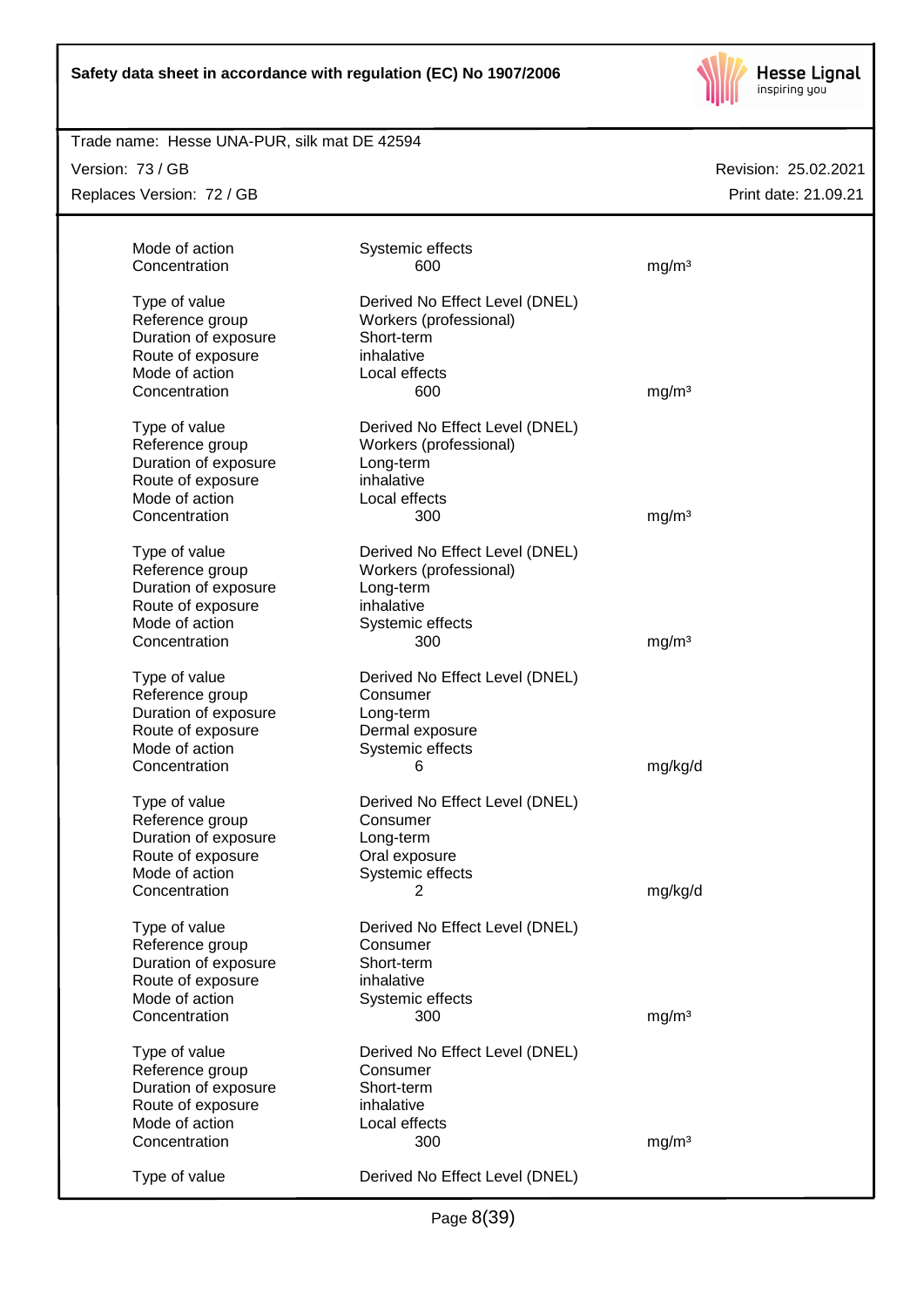

| Trade name: Hesse UNA-PUR, silk mat DE 42594 |                                |                      |
|----------------------------------------------|--------------------------------|----------------------|
| Version: 73 / GB                             |                                | Revision: 25.02.2021 |
| Replaces Version: 72 / GB                    |                                | Print date: 21.09.21 |
|                                              |                                |                      |
| Reference group                              | Consumer                       |                      |
| Duration of exposure                         | Long-term                      |                      |
| Route of exposure                            | inhalative                     |                      |
| Mode of action                               | Systemic effects               |                      |
| Concentration                                | 35,7                           | mg/m <sup>3</sup>    |
| Type of value                                | Derived No Effect Level (DNEL) |                      |
| Reference group                              | Consumer                       |                      |
| Duration of exposure                         | Long-term                      |                      |
| Route of exposure                            | inhalative                     |                      |
| Mode of action                               | Local effects                  |                      |
| Concentration                                | 35,7                           | mg/m <sup>3</sup>    |
| xylene                                       |                                |                      |
| Type of value                                | Derived No Effect Level (DNEL) |                      |
| Reference group                              | Consumer                       |                      |
| Duration of exposure                         | Long-term                      |                      |
| Route of exposure                            | Dermal exposure                |                      |
| Mode of action                               | Systemic effects               |                      |
| Concentration                                | 108                            | mg/kg/d              |
| Type of value                                | Derived No Effect Level (DNEL) |                      |
| Reference group                              | Workers (professional)         |                      |
| Duration of exposure                         | Long-term                      |                      |
| Route of exposure                            | Dermal exposure                |                      |
| Mode of action                               | Systemic effects               |                      |
| Concentration                                | 180                            | mg/kg/d              |
| Type of value                                | Derived No Effect Level (DNEL) |                      |
| Reference group                              | Consumer                       |                      |
| Duration of exposure                         | Long-term                      |                      |
| Route of exposure                            | inhalative                     |                      |
| Mode of action                               | Systemic effects               |                      |
| Concentration                                | 14,8                           | mg/m <sup>3</sup>    |
| Type of value                                | Derived No Effect Level (DNEL) |                      |
| Reference group                              | Consumer                       |                      |
| Duration of exposure                         | Short-term                     |                      |
| Route of exposure                            | inhalative                     |                      |
| Mode of action                               | Systemic effects               |                      |
| Concentration                                | 174                            | mg/m <sup>3</sup>    |
| Type of value                                | Derived No Effect Level (DNEL) |                      |
| Reference group                              | Consumer                       |                      |
| Duration of exposure                         | Short-term                     |                      |
| Route of exposure                            | inhalative                     |                      |
| Mode of action                               | Local effects                  |                      |
| Concentration                                | 174                            | mg/m <sup>3</sup>    |
| Type of value                                | Derived No Effect Level (DNEL) |                      |
| Reference group                              | Workers (professional)         |                      |
| Duration of exposure                         | Long-term                      |                      |
| Route of exposure                            | inhalative                     |                      |
|                                              |                                |                      |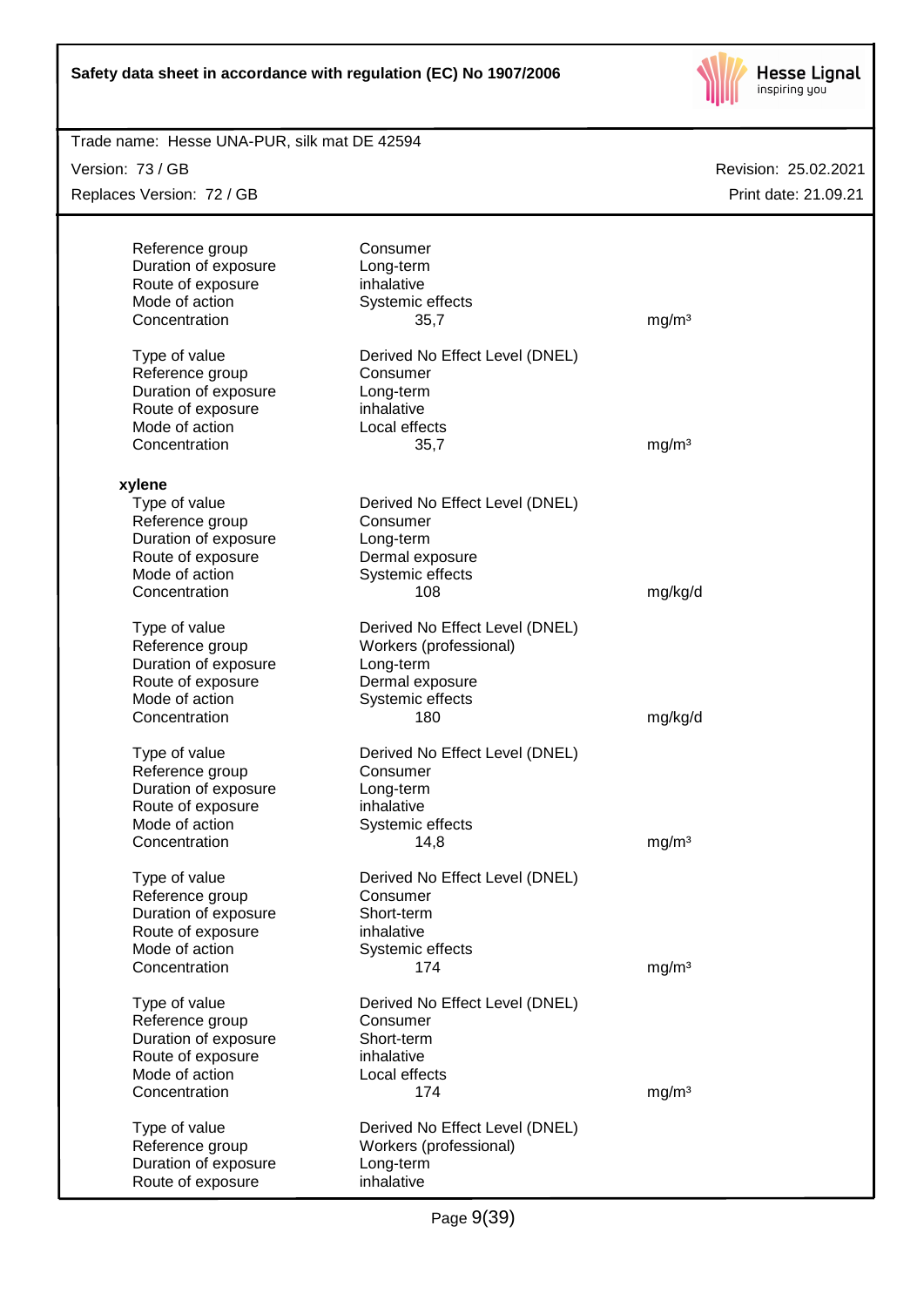

## Trade name: Hesse UNA-PUR, silk mat DE 42594

Version: 73 / GB

Replaces Version: 72 / GB

| Mode of action                      | Local effects                  |                   |
|-------------------------------------|--------------------------------|-------------------|
| Concentration                       | 77                             | mg/m <sup>3</sup> |
| Type of value                       | Derived No Effect Level (DNEL) |                   |
| Reference group                     | Workers (professional)         |                   |
| Duration of exposure                | Long-term                      |                   |
| Route of exposure<br>Mode of action | inhalative<br>Systemic effects |                   |
| Concentration                       | 77                             | mg/m <sup>3</sup> |
|                                     |                                |                   |
| Type of value                       | Derived No Effect Level (DNEL) |                   |
| Reference group                     | Workers (professional)         |                   |
| Duration of exposure                | Short-term                     |                   |
| Route of exposure                   | inhalative                     |                   |
| Mode of action                      | Systemic effects               |                   |
| Concentration                       | 289                            | mg/m <sup>3</sup> |
| Type of value                       | Derived No Effect Level (DNEL) |                   |
| Reference group                     | Workers (professional)         |                   |
| Duration of exposure                | Short-term                     |                   |
| Route of exposure                   | inhalative                     |                   |
| Mode of action                      | Local effects                  |                   |
| Concentration                       | 289                            | mg/m <sup>3</sup> |
| Type of value                       | Derived No Effect Level (DNEL) |                   |
| Reference group                     | Consumer                       |                   |
| Duration of exposure                | Long-term                      |                   |
| Route of exposure                   | Oral exposure                  |                   |
| Mode of action                      | Systemic effects               |                   |
| Concentration                       | 1,6                            | mg/kg/d           |
| Type of value                       | Derived No Effect Level (DNEL) |                   |
| Reference group                     | Workers (professional)         |                   |
| Duration of exposure                | Short-term                     |                   |
| Route of exposure                   | Dermal exposure                |                   |
| Mode of action                      | Local effects                  |                   |
| Concentration                       | 174                            | mg/kg/d           |
| 4-methylpentan-2-one                |                                |                   |
| Type of value                       | Derived No Effect Level (DNEL) |                   |
| Reference group                     | Workers (professional)         |                   |
| Duration of exposure                | Short-term                     |                   |
| Route of exposure                   | inhalative                     |                   |
| Mode of action                      | Systemic effects               |                   |
| Concentration                       | 208                            | mg/m <sup>3</sup> |
| Type of value                       | Derived No Effect Level (DNEL) |                   |
| Reference group                     | Workers (professional)         |                   |
| Duration of exposure                | Short-term                     |                   |
| Route of exposure                   | inhalative                     |                   |
| Mode of action                      | Local effects                  |                   |
| Concentration                       | 208                            | mg/m <sup>3</sup> |
|                                     |                                |                   |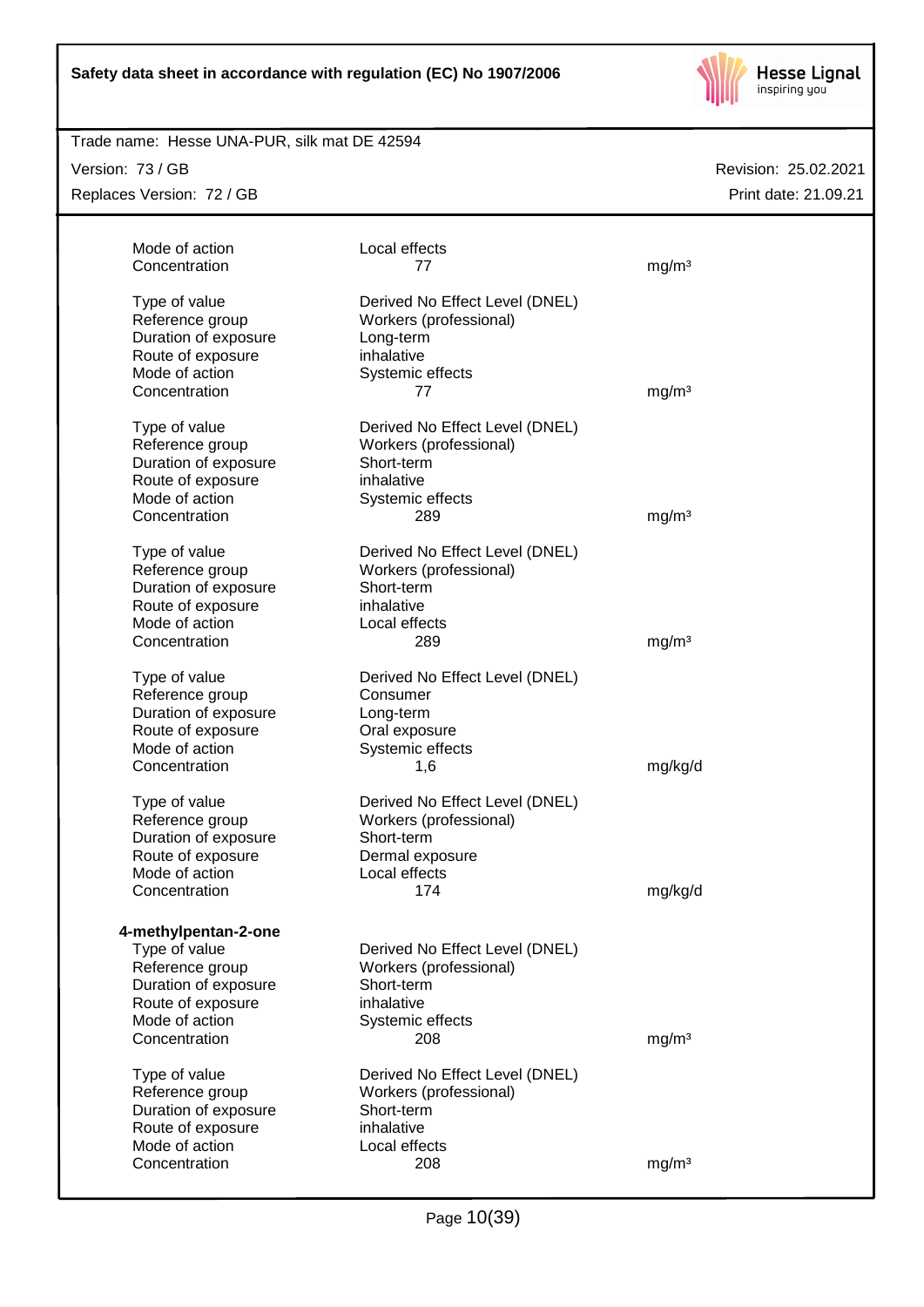

## Revision: 25.02.2021 Trade name: Hesse UNA-PUR, silk mat DE 42594 Print date: 21.09.21 Version: 73 / GB Replaces Version: 72 / GB Type of value Derived No Effect Level (DNEL) Reference group Workers (professional) Duration of exposure Long-term Route of exposure inhalative Mode of action Systemic effects Concentration 63 mg/m<sup>3</sup> Type of value Derived No Effect Level (DNEL) Reference group Workers (professional) Duration of exposure **Long-term** Route of exposure inhalative Mode of action **Local effects** Concentration 83 mg/m<sup>3</sup> Type of value Derived No Effect Level (DNEL) Reference group Workers (professional) Duration of exposure Long-term Route of exposure **Dermal exposure** Mode of action Systemic effects Concentration 11,8 mg/kg/d Type of value Derived No Effect Level (DNEL) Reference group Consumer Duration of exposure Long-term Route of exposure inhalative Mode of action Systemic effects Concentration 14,7 mg/m<sup>3</sup> Type of value Derived No Effect Level (DNEL) Reference group Consumer

Duration of exposure Long-term Route of exposure inhalative Mode of action **Local effects** Concentration 14,7 mg/m<sup>3</sup> Type of value **Derived No Effect Level (DNEL)** Reference group Consumer Duration of exposure Short-term Route of exposure inhalative Mode of action Systemic effects Concentration 155,2 mg/m<sup>3</sup> Type of value Derived No Effect Level (DNEL) Reference group Consumer Duration of exposure Short-term Route of exposure inhalative<br>
Mode of action **interest in the UDC** Local effects Mode of action Concentration 155,2 mg/m<sup>3</sup> Type of value Derived No Effect Level (DNEL) Reference group Consumer Duration of exposure **Long-term** Route of exposure **Dermal exposure**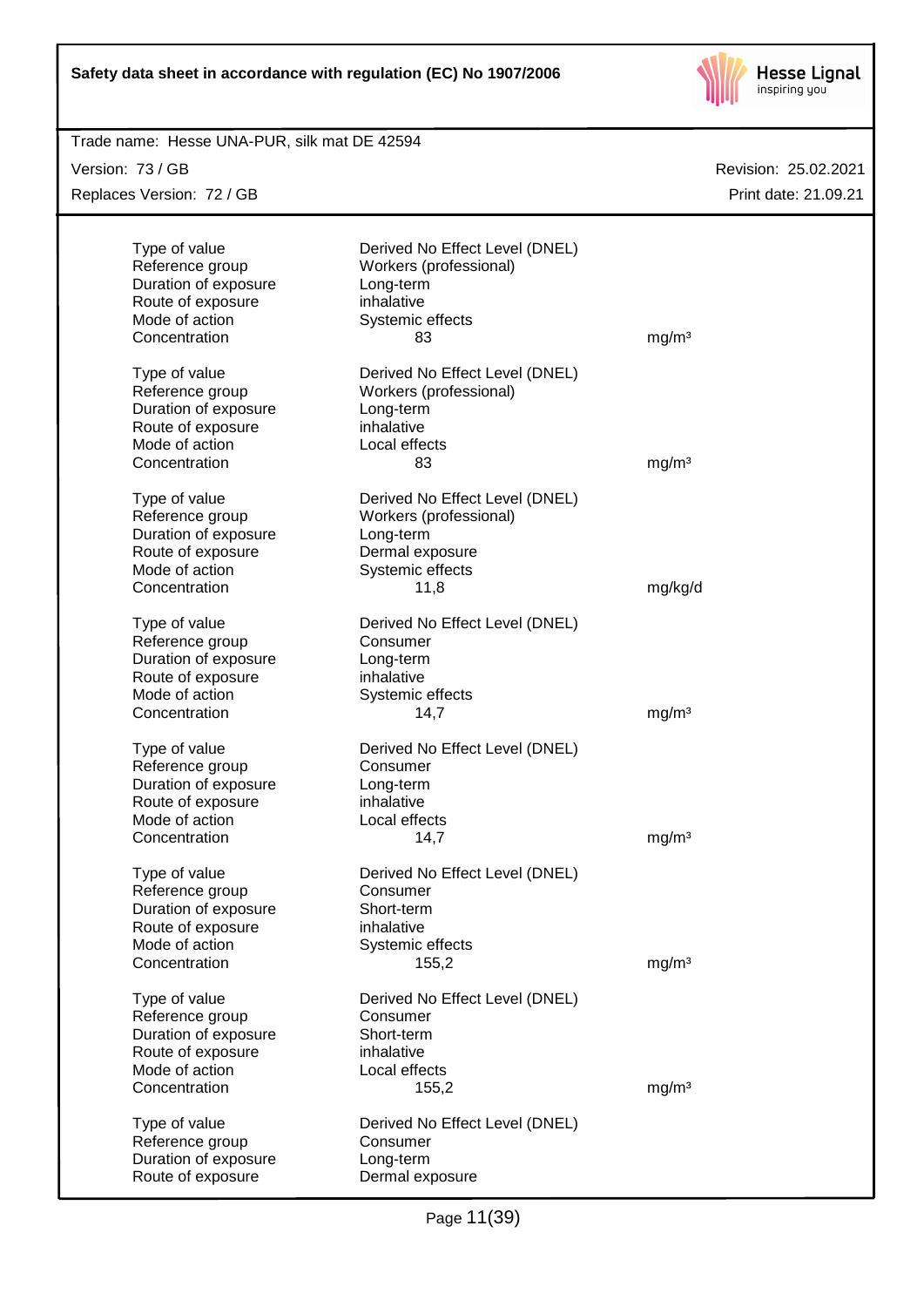

## Revision: 25.02.2021 Trade name: Hesse UNA-PUR, silk mat DE 42594 Print date: 21.09.21 Version: 73 / GB Replaces Version: 72 / GB Mode of action Systemic effects Concentration 4,2 mg/kg/d Type of value Derived No Effect Level (DNEL) Reference group Consumer Duration of exposure Long-term Route of exposure **Caleman Constant Constant Constant** Mode of action Systemic effects Concentration 4,2 mg/kg/d **acetone** Type of value Derived No Effect Level (DNEL) Reference group Workers (professional) Duration of exposure Long-term<br>
Route of exposure 
<br>
Route of exposure Route of exposure<br>Mode of action Systemic effects Concentration 1210 mg/m<sup>3</sup> Type of value Derived No Effect Level (DNEL) Reference group Workers (professional) Duration of exposure Long-term Route of exposure **Dermal exposure** Mode of action Systemic effects Concentration 186 mg/kg/d Type of value Derived No Effect Level (DNEL) Reference group Workers (professional) Duration of exposure Short-term Route of exposure inhalative Mode of action **Local effects** Concentration 2420 mg/m<sup>3</sup> Type of value Derived No Effect Level (DNEL) Reference group **Workers (professional)**<br>
Duration of exposure **Short-term** Duration of exposure Route of exposure inhalative Mode of action Systemic effects Concentration 1210 mg/m<sup>3</sup> Type of value Derived No Effect Level (DNEL) Reference group Consumer Duration of exposure Long-term Route of exposure **Calex Constant Constant Constant Constant** Constant Constant Constant Constant Constant Consta Mode of action Systemic effects Concentration 62 mg/kg/d Type of value Derived No Effect Level (DNEL) Reference group Consumer Duration of exposure Long-term Route of exposure **Dermal exposure** Mode of action Systemic effects Concentration 62 mg/kg/d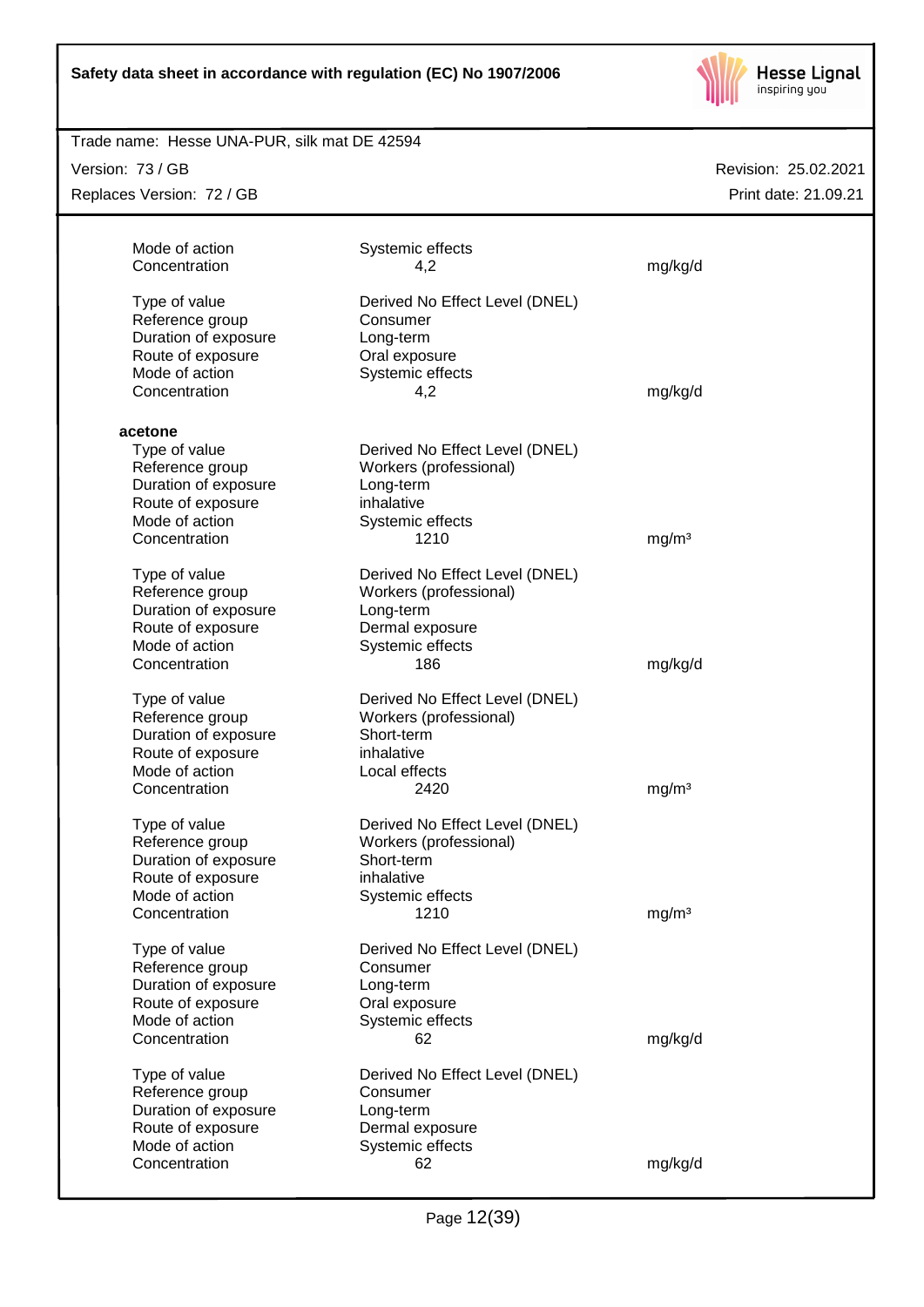

| Trade name: Hesse UNA-PUR, silk mat DE 42594 |                                |                   |                      |
|----------------------------------------------|--------------------------------|-------------------|----------------------|
| Version: 73 / GB                             |                                |                   | Revision: 25.02.2021 |
| Replaces Version: 72 / GB                    |                                |                   | Print date: 21.09.21 |
|                                              |                                |                   |                      |
| Type of value                                | Derived No Effect Level (DNEL) |                   |                      |
| Reference group                              | Consumer                       |                   |                      |
| Duration of exposure                         | Long-term                      |                   |                      |
| Route of exposure                            | inhalative                     |                   |                      |
| Mode of action                               | Systemic effects               |                   |                      |
| Concentration                                | 200                            | mg/m <sup>3</sup> |                      |
|                                              |                                |                   |                      |
| ethylbenzene                                 |                                |                   |                      |
| Type of value                                | Derived No Effect Level (DNEL) |                   |                      |
| Reference group                              | Workers (professional)         |                   |                      |
| Duration of exposure                         | Short-term                     |                   |                      |
| Route of exposure                            | inhalative                     |                   |                      |
| Mode of action                               | Systemic effects               |                   |                      |
| Concentration                                | 289                            | mg/m <sup>3</sup> |                      |
| Type of value                                | Derived No Effect Level (DNEL) |                   |                      |
| Reference group                              | Workers (professional)         |                   |                      |
| Duration of exposure                         | Long-term                      |                   |                      |
| Route of exposure                            | inhalative                     |                   |                      |
| Mode of action                               |                                |                   |                      |
| Concentration                                | Systemic effects<br>77         | mg/m <sup>3</sup> |                      |
|                                              |                                |                   |                      |
| Type of value                                | Derived No Effect Level (DNEL) |                   |                      |
| Reference group                              | Workers (professional)         |                   |                      |
| Duration of exposure                         | Short-term                     |                   |                      |
| Route of exposure                            | inhalative                     |                   |                      |
| Mode of action                               | Local effects                  |                   |                      |
| Concentration                                | 289                            | mg/m <sup>3</sup> |                      |
|                                              |                                |                   |                      |
| Type of value                                | Derived No Effect Level (DNEL) |                   |                      |
| Reference group                              | Workers (professional)         |                   |                      |
| Duration of exposure                         | Long-term                      |                   |                      |
| Route of exposure                            | inhalative                     |                   |                      |
| Mode of action<br>Concentration              | Local effects<br>77            | mg/m <sup>3</sup> |                      |
|                                              |                                |                   |                      |
| Type of value                                | Derived No Effect Level (DNEL) |                   |                      |
| Reference group                              | Workers (professional)         |                   |                      |
| Duration of exposure                         | Long-term                      |                   |                      |
| Route of exposure                            | Dermal exposure                |                   |                      |
| Mode of action                               | Systemic effects               |                   |                      |
| Concentration                                | 18                             | mg/kg/d           |                      |
|                                              |                                |                   |                      |
| Type of value                                | Derived No Effect Level (DNEL) |                   |                      |
| Reference group                              | Consumer                       |                   |                      |
| Duration of exposure                         | Short-term                     |                   |                      |
| Route of exposure                            | inhalative                     |                   |                      |
| Mode of action                               | Systemic effects               |                   |                      |
| Concentration                                | 174                            | mg/m <sup>3</sup> |                      |
| Type of value                                | Derived No Effect Level (DNEL) |                   |                      |
| Reference group                              | Consumer                       |                   |                      |
| Duration of exposure                         | Short-term                     |                   |                      |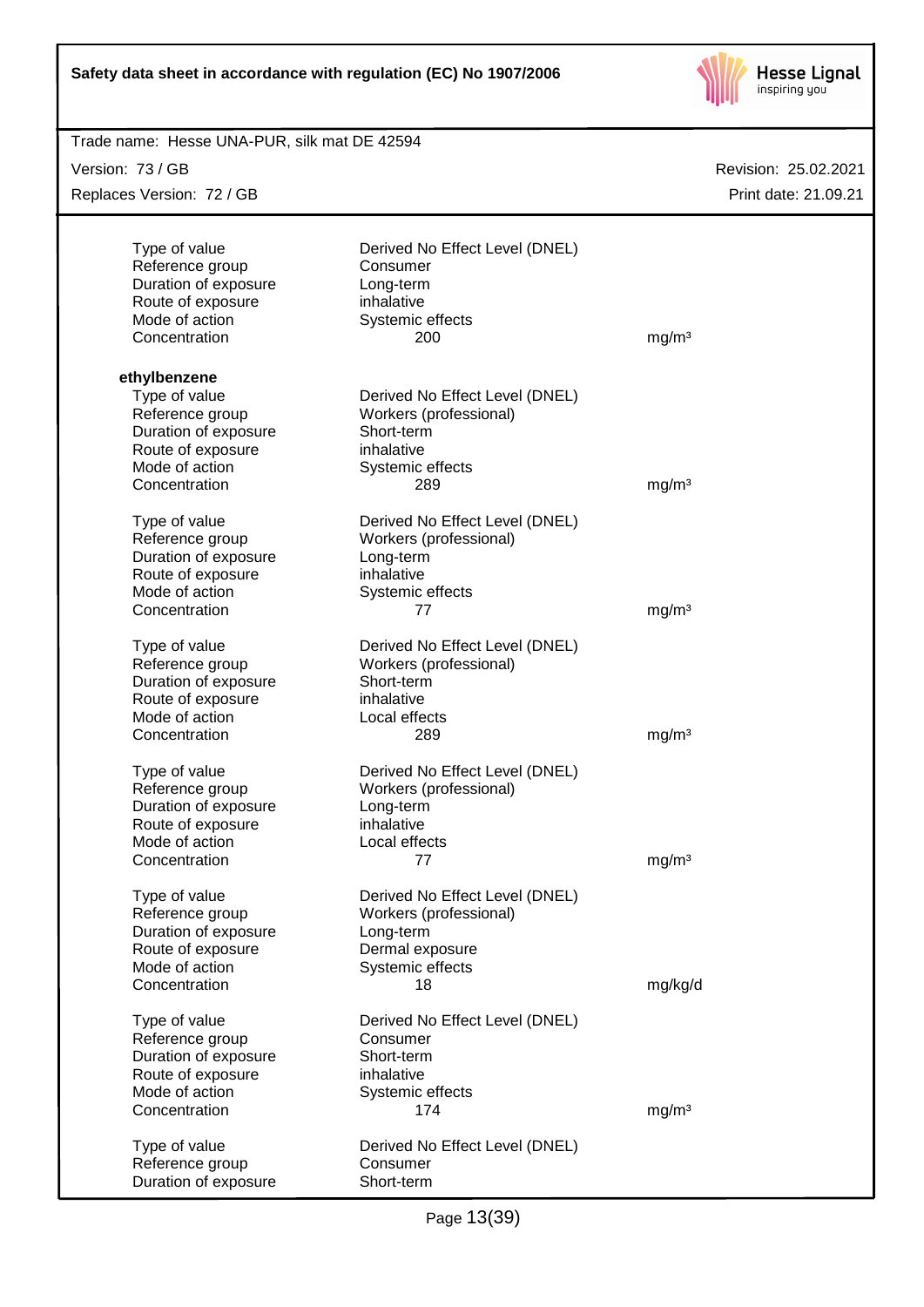

#### Trade name: Hesse UNA-PUR, silk mat DE 42594

Version: 73 / GB

Replaces Version: 72 / GB

| Route of exposure<br>Mode of action<br>Concentration                                                                        | inhalative<br>Local effects<br>174                                                                              | mg/m <sup>3</sup> |
|-----------------------------------------------------------------------------------------------------------------------------|-----------------------------------------------------------------------------------------------------------------|-------------------|
| Type of value<br>Reference group<br>Duration of exposure<br>Route of exposure<br>Mode of action<br>Concentration            | Derived No Effect Level (DNEL)<br>Consumer<br>Long-term<br>inhalative<br>Systemic effects<br>14,8               | mg/m <sup>3</sup> |
| Type of value<br>Reference group<br>Duration of exposure<br>Route of exposure<br>Mode of action<br>Concentration            | Derived No Effect Level (DNEL)<br>Consumer<br>Long-term<br>Dermal exposure<br>Systemic effects<br>108           | mg/kg/d           |
| Type of value<br>Reference group<br>Duration of exposure<br>Route of exposure<br>Mode of action<br>Concentration            | Derived No Effect Level (DNEL)<br>Consumer<br>Long-term<br>Oral exposure<br>Systemic effects<br>1,6             | mg/kg/d           |
| toluene<br>Type of value<br>Reference group<br>Duration of exposure<br>Route of exposure<br>Mode of action<br>Concentration | Derived No Effect Level (DNEL)<br>Workers (professional)<br>Short-term<br>inhalative<br>Local effects<br>343    | mg/m <sup>3</sup> |
| Type of value<br>Reference group<br>Duration of exposure<br>Route of exposure<br>Mode of action<br>Concentration            | Derived No Effect Level (DNEL)<br>Workers (professional)<br>Short-term<br>inhalative<br>Systemic effects<br>384 | mg/kg             |
| Type of value<br>Reference group<br>Duration of exposure<br>Route of exposure<br>Mode of action<br>Concentration            | Derived No Effect Level (DNEL)<br>Workers (professional)<br>Long-term<br>inhalative<br>Local effects<br>192     | mg/m <sup>3</sup> |
| Type of value<br>Reference group<br>Duration of exposure<br>Route of exposure<br>Mode of action<br>Concentration            | Derived No Effect Level (DNEL)<br>Workers (professional)<br>Long-term<br>inhalative<br>Systemic effects<br>192  | mg/m <sup>3</sup> |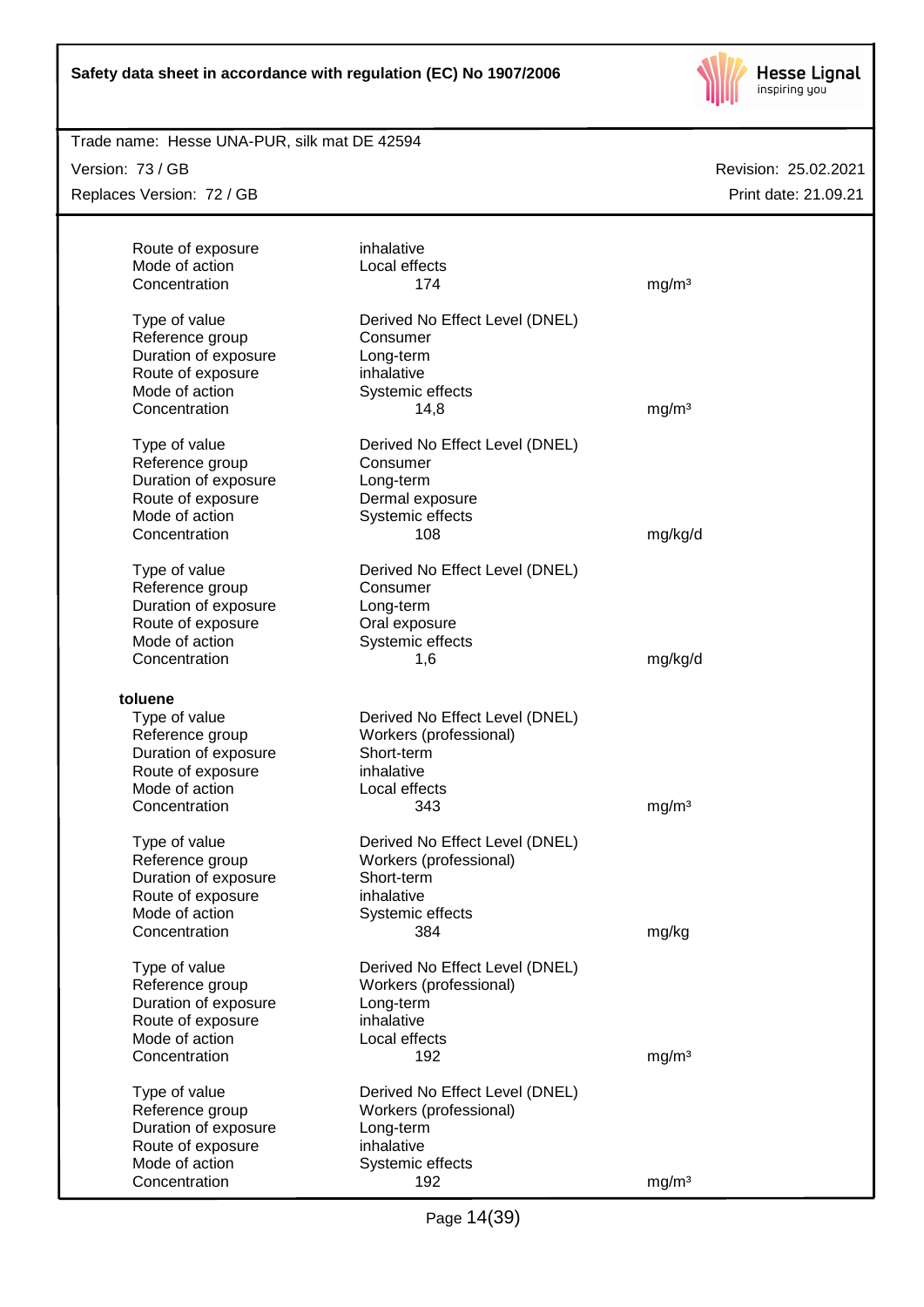

Trade name: Hesse UNA-PUR, silk mat DE 42594

Version: 73 / GB Replaces Version: 72 / GB

| Type of value<br>Reference group<br>Duration of exposure<br>Route of exposure<br>Mode of action<br>Concentration                        | Derived No Effect Level (DNEL)<br>Consumer<br>Long-term<br>Dermal exposure<br>Systemic effects<br>384     | mg/kg/d           |
|-----------------------------------------------------------------------------------------------------------------------------------------|-----------------------------------------------------------------------------------------------------------|-------------------|
| Type of value<br>Reference group<br>Duration of exposure<br>Route of exposure<br>Mode of action<br>Concentration                        | Derived No Effect Level (DNEL)<br>Consumer<br>Short-term<br>inhalative<br>Local effects<br>226            | mg/m <sup>3</sup> |
| Type of value<br>Reference group<br>Duration of exposure<br>Route of exposure<br>Mode of action<br>Concentration                        | Derived No Effect Level (DNEL)<br>Consumer<br>Short-term<br>inhalative<br>Systemic effects<br>226         | mg/m <sup>3</sup> |
| Type of value<br>Reference group<br>Duration of exposure<br>Route of exposure<br>Mode of action<br>Concentration                        | Derived No Effect Level (DNEL)<br>Consumer<br>Long-term<br>inhalative<br>Systemic effects<br>56,5         | mg/m <sup>3</sup> |
| Type of value<br>Reference group<br>Duration of exposure<br>Route of exposure<br>Mode of action<br>Concentration                        | Derived No Effect Level (DNEL)<br>Consumer<br>Long-term<br>Dermal exposure<br>Systemic effects<br>226     | mg/kg/d           |
| Type of value<br>Reference group<br>Duration of exposure<br>Route of exposure<br>Mode of action<br>Concentration                        | Derived No Effect Level (DNEL)<br>Consumer<br>Long-term<br>Oral exposure<br>Systemic effects<br>8,13      | mg/kg/d           |
| methyl methacrylate<br>Type of value<br>Reference group<br>Duration of exposure<br>Route of exposure<br>Mode of action<br>Concentration | Derived No Effect Level (DNEL)<br>Workers (industrial)<br>Long-term<br>inhalative<br>Local effects<br>210 | mg/m <sup>3</sup> |
| Type of value<br>Reference group                                                                                                        | Derived No Effect Level (DNEL)<br>Workers (industrial)                                                    |                   |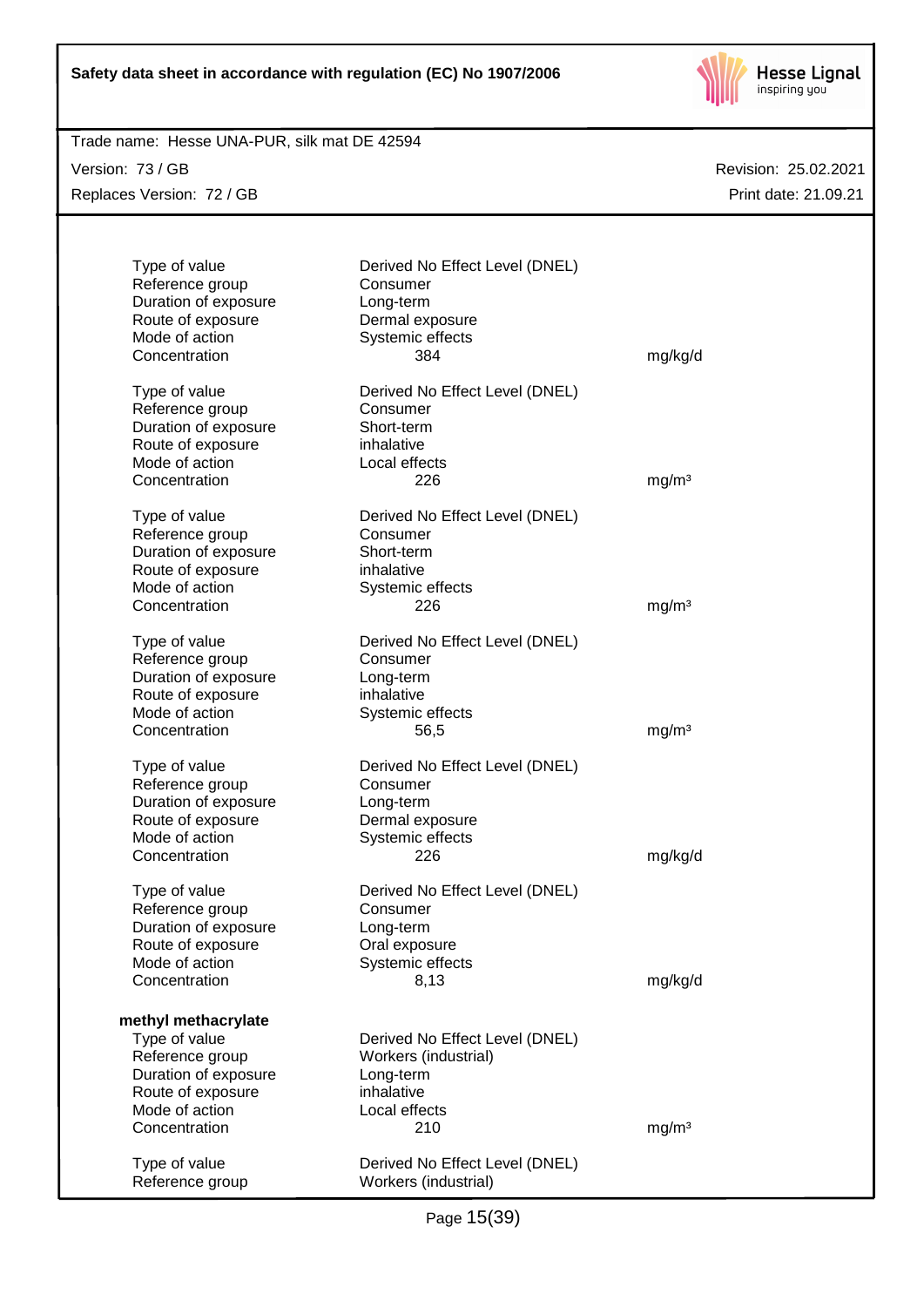

Trade name: Hesse UNA-PUR, silk mat DE 42594

Version: 73 / GB Replaces Version: 72 / GB

| Duration of exposure             | Long-term                                              |                    |
|----------------------------------|--------------------------------------------------------|--------------------|
| Route of exposure                | inhalative                                             |                    |
| Mode of action                   | Systemic effects                                       |                    |
| Concentration                    | 210                                                    | mg/m <sup>3</sup>  |
| Type of value                    | Derived No Effect Level (DNEL)                         |                    |
| Reference group                  | Workers (industrial)                                   |                    |
| Duration of exposure             | Long-term                                              |                    |
| Route of exposure                | Dermal exposure                                        |                    |
| Mode of action                   | Local effects                                          |                    |
| Concentration                    | 1,5                                                    | mg/cm <sup>2</sup> |
| Type of value                    | Derived No Effect Level (DNEL)                         |                    |
| Reference group                  | Workers (industrial)                                   |                    |
| Duration of exposure             | Long-term                                              |                    |
| Route of exposure                | Dermal exposure                                        |                    |
| Mode of action                   | Systemic effects                                       |                    |
| Concentration                    | 13,67                                                  | mg/kg/d            |
|                                  |                                                        |                    |
| Type of value<br>Reference group | Derived No Effect Level (DNEL)<br>Workers (industrial) |                    |
| Duration of exposure             | Short-term                                             |                    |
| Route of exposure                | Dermal exposure                                        |                    |
| Mode of action                   | Local effects                                          |                    |
| Concentration                    | 1,5                                                    | mg/cm <sup>2</sup> |
|                                  |                                                        |                    |
| Type of value                    | Derived No Effect Level (DNEL)                         |                    |
| Reference group                  | Consumer                                               |                    |
| Duration of exposure             | Long-term                                              |                    |
| Route of exposure                | inhalative                                             |                    |
| Mode of action                   | Local effects                                          |                    |
| Concentration                    | 105                                                    | mg/m <sup>3</sup>  |
| Type of value                    | Derived No Effect Level (DNEL)                         |                    |
| Reference group                  | Consumer                                               |                    |
| Duration of exposure             | Long-term                                              |                    |
| Route of exposure                | inhalative                                             |                    |
| Mode of action                   | Systemic effects                                       |                    |
| Concentration                    | 74,3                                                   | mg/m <sup>3</sup>  |
| Type of value                    | Derived No Effect Level (DNEL)                         |                    |
| Reference group                  | Consumer                                               |                    |
| Duration of exposure             | Long-term                                              |                    |
| Route of exposure                | Dermal exposure                                        |                    |
| Mode of action                   | Local effects                                          |                    |
| Concentration                    | 1,5                                                    | mg/cm <sup>2</sup> |
| Type of value                    | Derived No Effect Level (DNEL)                         |                    |
| Reference group                  | Consumer                                               |                    |
| Duration of exposure             | Long-term                                              |                    |
| Route of exposure                | Dermal exposure                                        |                    |
| Mode of action                   | Systemic effects                                       |                    |
| Concentration                    | 8,2                                                    | mg/kg/d            |
|                                  |                                                        |                    |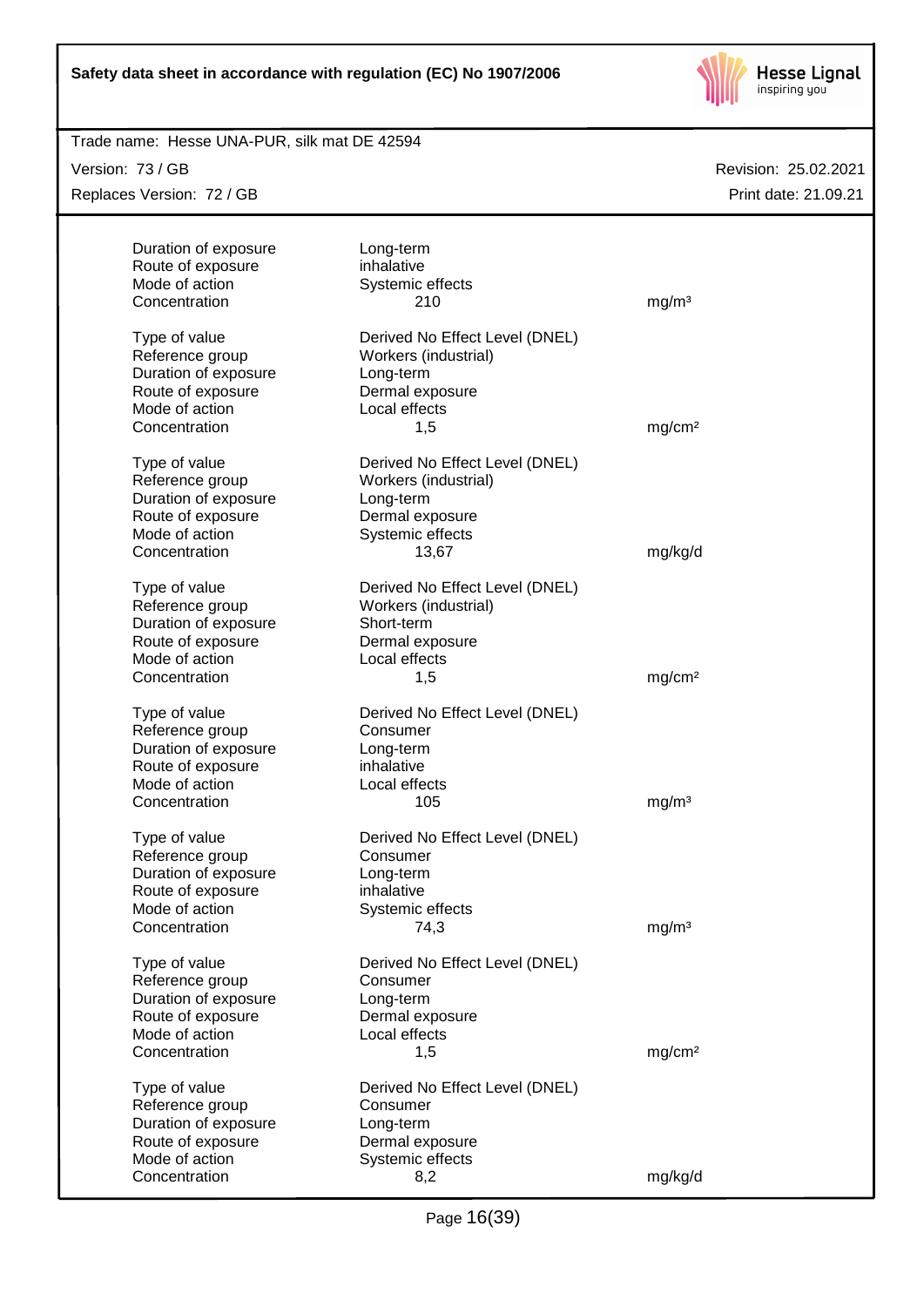

Trade name: Hesse UNA-PUR, silk mat DE 42594

Version: 73 / GB Replaces Version: 72 / GB

| Type of value<br>Reference group<br>Duration of exposure | Derived No Effect Level (DNEL)<br>Consumer<br>Short-term |                    |
|----------------------------------------------------------|----------------------------------------------------------|--------------------|
| Route of exposure                                        | Dermal exposure                                          |                    |
| Mode of action                                           | Local effects                                            |                    |
| Concentration                                            | 1,5                                                      | mg/cm <sup>2</sup> |
| <b>Predicted No Effect Concentration (PNEC)</b>          |                                                          |                    |
| n-butyl acetate                                          |                                                          |                    |
| Type of value                                            | <b>PNEC</b>                                              |                    |
| <b>Type</b>                                              | Freshwater                                               |                    |
| Concentration                                            | 0,18                                                     | mg/l               |
| Type of value                                            | <b>PNEC</b>                                              |                    |
| <b>Type</b>                                              | Saltwater                                                |                    |
| Concentration                                            | 0,018                                                    | mg/l               |
|                                                          | PNEC                                                     |                    |
| Type of value                                            |                                                          |                    |
| <b>Type</b>                                              | Sewage treatment plant (STP)                             |                    |
| Concentration                                            | 35,6                                                     | mg/l               |
| Type of value                                            | <b>PNEC</b>                                              |                    |
| <b>Type</b>                                              | Water                                                    |                    |
| Conditions                                               | sporadic release                                         |                    |
| Concentration                                            | 0,36                                                     | mg/l               |
| Type of value                                            | <b>PNEC</b>                                              |                    |
| <b>Type</b>                                              | Fresh water sediment                                     |                    |
| Concentration                                            | 0,981                                                    | mg/kg              |
| Type of value                                            | <b>PNEC</b>                                              |                    |
| <b>Type</b>                                              | saltwater sediment                                       |                    |
| Concentration                                            | 0,0981                                                   | mg/l               |
|                                                          |                                                          |                    |
| Type of value                                            | <b>PNEC</b>                                              |                    |
| <b>Type</b>                                              | Soil                                                     |                    |
| Concentration                                            | 0,0903                                                   | mg/kg              |
| 4-methylpentan-2-one                                     |                                                          |                    |
| Type of value                                            | <b>PNEC</b>                                              |                    |
| <b>Type</b>                                              | Freshwater                                               |                    |
| Concentration                                            | 0,6                                                      | mg/l               |
| Type of value                                            | <b>PNEC</b>                                              |                    |
| <b>Type</b>                                              | Saltwater                                                |                    |
| Concentration                                            | 0,06                                                     | mg/l               |
| Type of value                                            | <b>PNEC</b>                                              |                    |
| Conditions                                               | sporadic release                                         |                    |
|                                                          | 1,5                                                      |                    |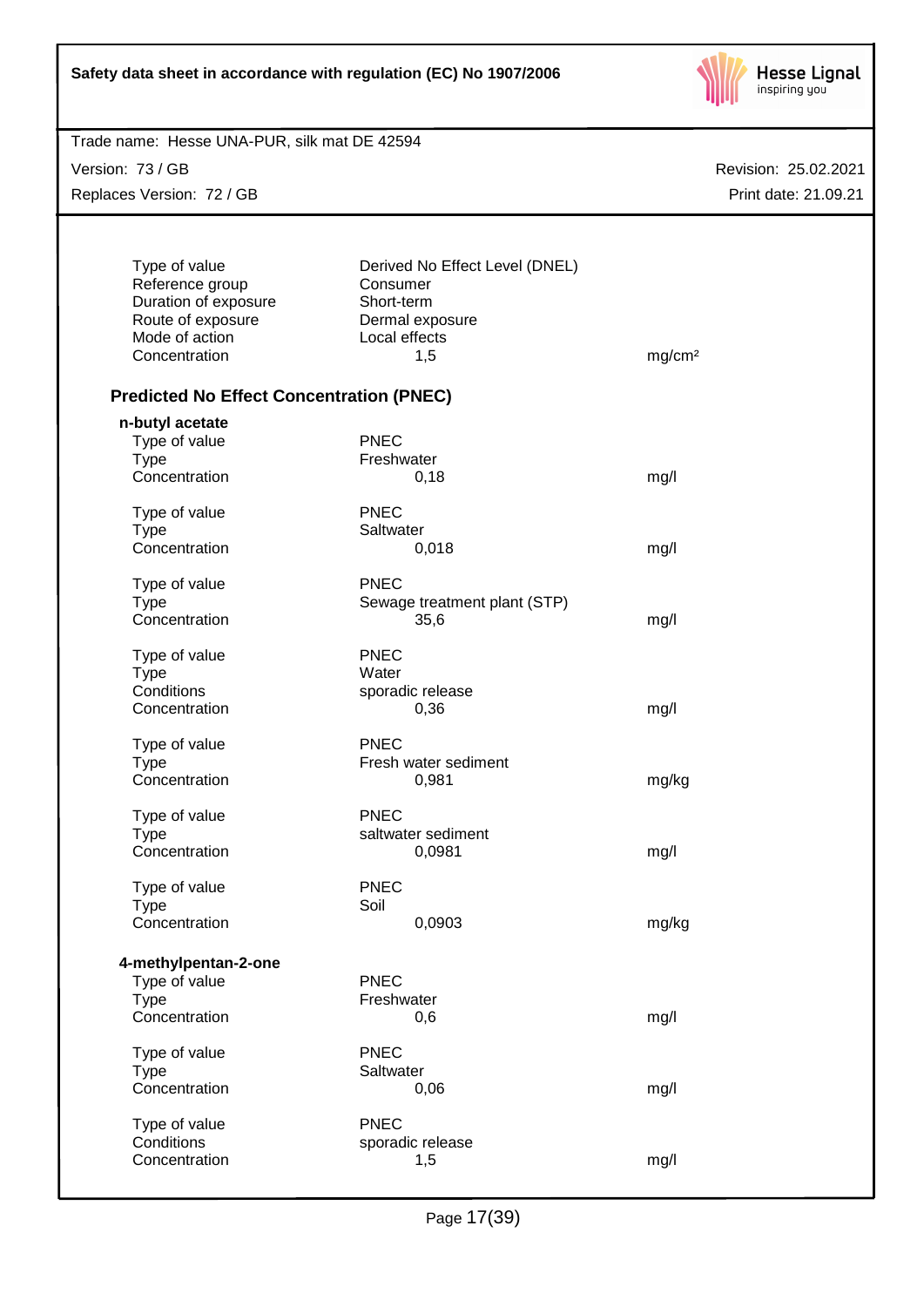

## Trade name: Hesse UNA-PUR, silk mat DE 42594

Version: 73 / GB Replaces Version: 72 / GB

| <b>Type</b> | Type of value               | <b>PNEC</b><br>Sewage treatment plant (STP) |       |
|-------------|-----------------------------|---------------------------------------------|-------|
|             | Concentration               | 27,5                                        | mg/l  |
|             | Type of value               | <b>PNEC</b><br>Fresh water sediment         |       |
| <b>Type</b> | Concentration               | 8,27                                        | mg/kg |
| <b>Type</b> | Type of value               | <b>PNEC</b><br>saltwater sediment           |       |
|             | Concentration               | 0,83                                        | mg/kg |
|             | Type of value               | <b>PNEC</b>                                 |       |
| <b>Type</b> | Concentration               | Soil<br>1,3                                 | mg/kg |
| acetone     |                             |                                             |       |
|             | Type of value               | <b>PNEC</b>                                 |       |
| <b>Type</b> | Concentration               | Freshwater<br>10,6                          | mg/l  |
|             |                             |                                             |       |
| <b>Type</b> | Type of value               | <b>PNEC</b><br>Saltwater                    |       |
|             | Concentration               | 1,06                                        | mg/l  |
|             | Type of value               | <b>PNEC</b>                                 |       |
| <b>Type</b> | Concentration               | Fresh water sediment<br>30,4                | mg/kg |
|             | Type of value               | <b>PNEC</b>                                 |       |
| <b>Type</b> |                             | saltwater sediment                          |       |
|             | Concentration               | 3,04                                        | mg/kg |
|             | Type of value               | <b>PNEC</b>                                 |       |
| <b>Type</b> | Concentration               | Soil<br>29,5                                | mg/kg |
|             |                             |                                             |       |
|             | Type of value               | <b>PNEC</b>                                 |       |
| <b>Type</b> | Concentration               | Sewage treatment plant (STP)<br>100         | mg/l  |
|             |                             |                                             |       |
|             | Type of value<br>Conditions | <b>PNEC</b><br>sporadic release             |       |
|             | Concentration               | 21                                          | mg/l  |
| xylene      |                             |                                             |       |
|             | Type of value               | <b>PNEC</b>                                 |       |
| <b>Type</b> |                             | Freshwater                                  |       |
|             | Concentration               | 0,327                                       | mg/l  |
|             | Type of value               | <b>PNEC</b>                                 |       |
| <b>Type</b> |                             | Saltwater                                   |       |
|             | Concentration               | 0,327                                       | mg/l  |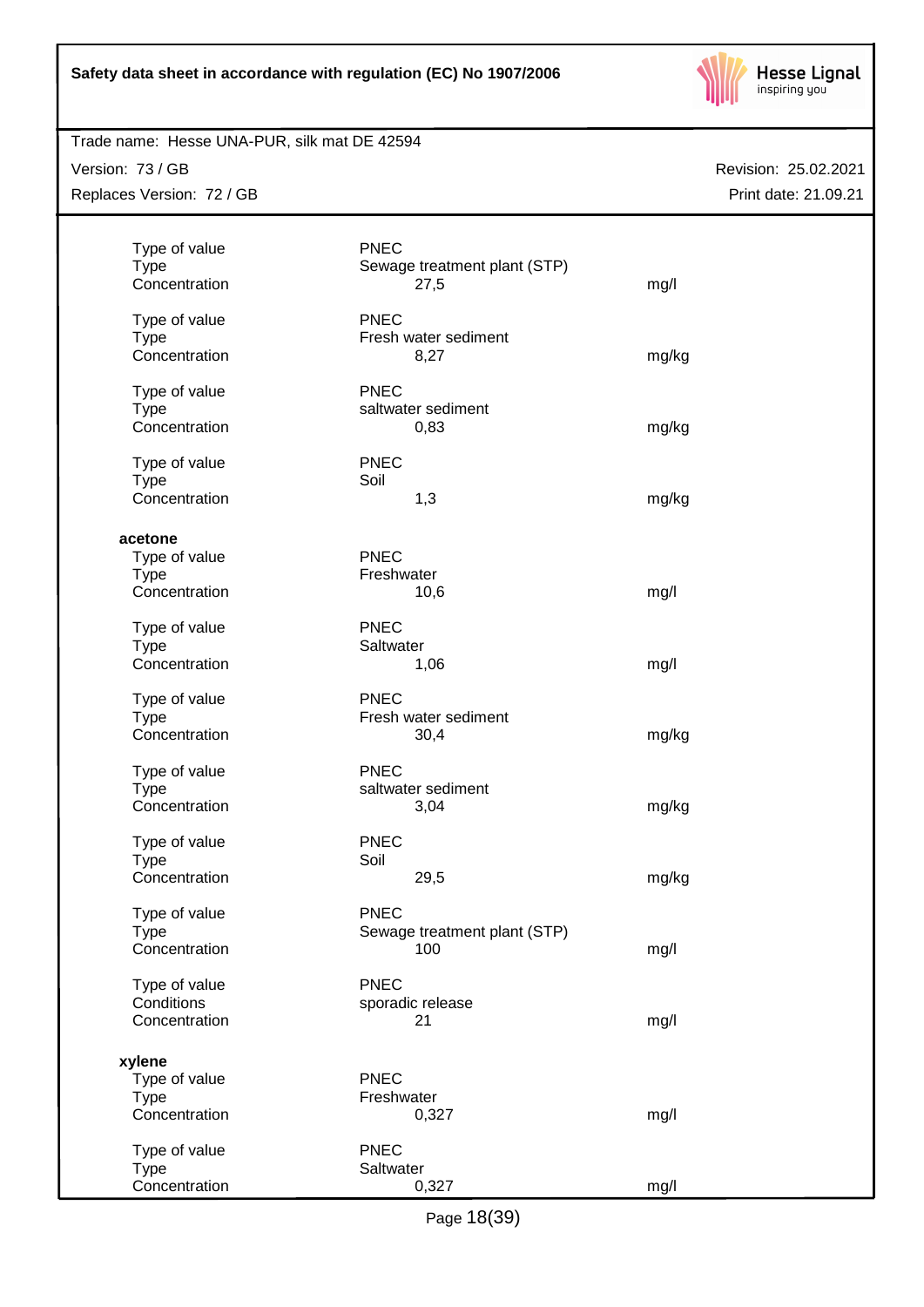

## Trade name: Hesse UNA-PUR, silk mat DE 42594

Version: 73 / GB Replaces Version: 72 / GB

| Type of value<br><b>Type</b><br>Concentration | <b>PNEC</b><br>Fresh water sediment<br>12,46 | mg/kg |
|-----------------------------------------------|----------------------------------------------|-------|
| Type of value                                 | <b>PNEC</b>                                  |       |
| <b>Type</b>                                   | saltwater sediment                           |       |
| Concentration                                 | 12,46                                        | mg/kg |
| Type of value                                 | <b>PNEC</b>                                  |       |
| <b>Type</b>                                   | Soil                                         |       |
| Concentration                                 | 2,31                                         | mg/kg |
| Type of value                                 | <b>PNEC</b>                                  |       |
| <b>Type</b>                                   | Sewage treatment plant (STP)                 |       |
| Concentration                                 | 6,58                                         | mg/l  |
| ethylbenzene                                  |                                              |       |
| Type of value                                 | <b>PNEC</b>                                  |       |
| <b>Type</b>                                   | Freshwater                                   |       |
| Concentration                                 | 0,327                                        | mg/l  |
| Type of value                                 | <b>PNEC</b>                                  |       |
| <b>Type</b>                                   | Fresh water sediment                         |       |
| Concentration                                 | 12,46                                        | mg/kg |
| Type of value                                 | <b>PNEC</b>                                  |       |
| <b>Type</b>                                   | Soil                                         |       |
| Concentration                                 | 2,31                                         | mg/kg |
| Type of value                                 | <b>PNEC</b>                                  |       |
| <b>Type</b>                                   | Sewage treatment plant (STP)                 |       |
| Concentration                                 | 6,58                                         | mg/l  |
| toluene                                       |                                              |       |
| Type of value                                 | <b>PNEC</b>                                  |       |
| <b>Type</b>                                   | Freshwater                                   |       |
| Concentration                                 | 0,68                                         | mg/l  |
| Type of value                                 | <b>PNEC</b>                                  |       |
| <b>Type</b>                                   | Fresh water sediment                         |       |
| Concentration                                 | 16,39                                        | mg/kg |
| Type of value                                 | <b>PNEC</b>                                  |       |
| <b>Type</b>                                   | Soil                                         |       |
| Concentration                                 | 2,89                                         | mg/kg |
| Type of value                                 | <b>PNEC</b>                                  |       |
| <b>Type</b>                                   | Sewage treatment plant (STP)                 |       |
| Concentration                                 | 13,61                                        | mg/l  |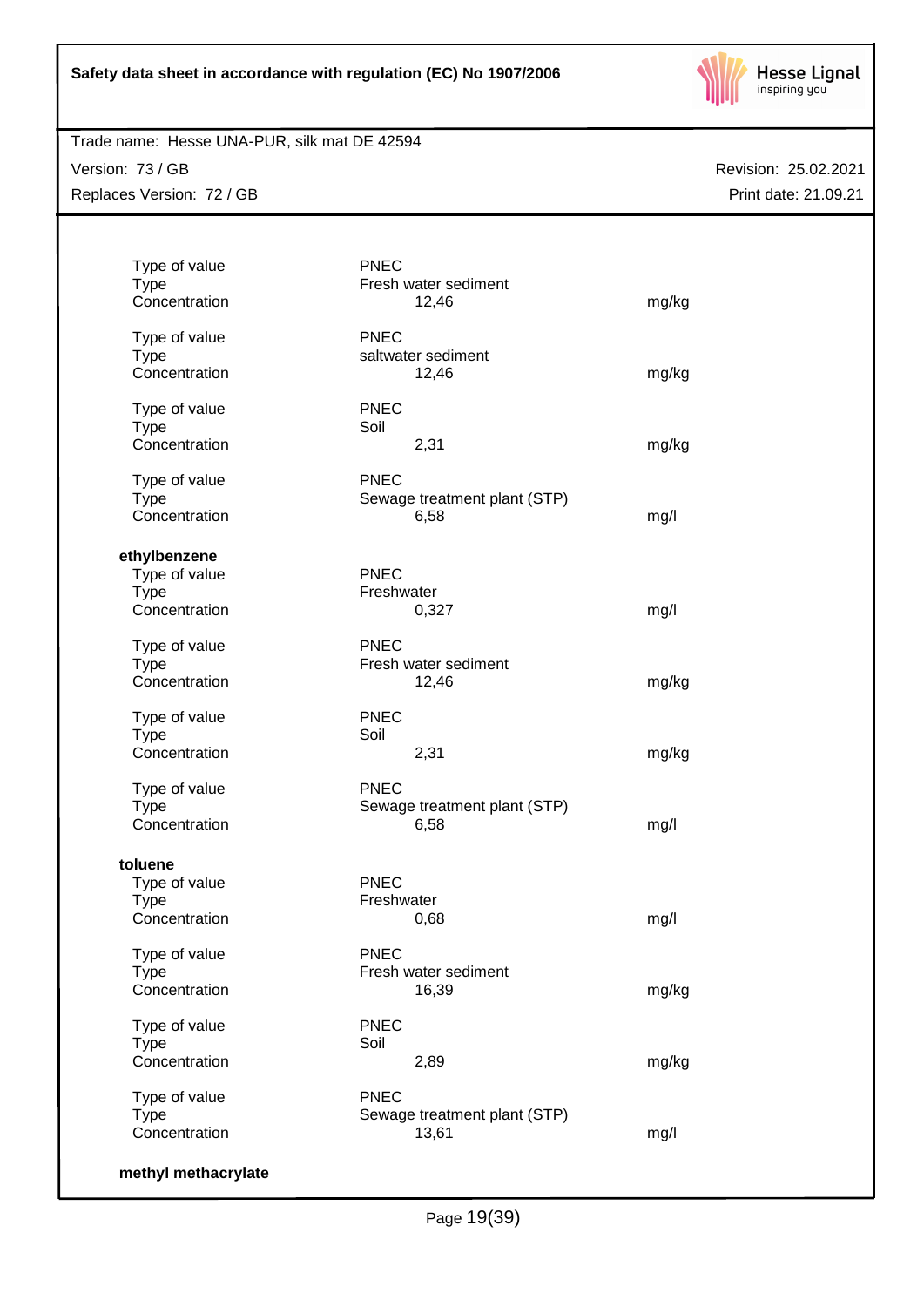

Trade name: Hesse UNA-PUR, silk mat DE 42594

Version: 73 / GB

Replaces Version: 72 / GB

| Type of value                                 | <b>PNEC</b><br>Freshwater            |       |
|-----------------------------------------------|--------------------------------------|-------|
| <b>Type</b>                                   |                                      |       |
| Concentration                                 | 0,94                                 | mg/l  |
| Type of value<br><b>Type</b><br>Concentration | <b>PNEC</b><br>marine water<br>0,094 | mg/l  |
| Type of value                                 | <b>PNEC</b>                          |       |
| Type                                          | Soil                                 |       |
| Concentration                                 | 1,47                                 | mg/kg |
|                                               |                                      |       |

## **8.2. Exposure controls**

## **Exposure controls**

Users are advised to consider national Occupational Exposure Limits or other equivalent values. Provide for sufficient ventilation. This can be achieved by local exhaust or general exhaust air collection. Wear a suitable respirator if the ventilation is not sufficient to keep the solvent vapour concentration below the occupational limit values.

## **Respiratory protection**

Avoid inhalation of vapour and spray mist. Use breathing apparatus if exposed to vapours/dust/aerosol. Recommended Filter type: Respiratory protection mask with combination filter A/P2

## **Hand protection**

Protective gloves complying with EN 374.

Glove material

Multilayer gloves made from

Appropriate Material Fluorinated rubber / butyl-rubber

Material thickness  $\rightarrow$  = 0.7 mm Breakthrough time >= 30 min

This recommendation is valid only for the product named in this safety data sheet supplied by us, and only for the indicated intended use purposes.

For special purposes, it is recommended to check the resistance to chemicals of the protective gloves mentioned above together with the supplier of these gloves.

The instructions and information provided by the glove manufacturer on use, storage, maintenance and replacement must be followed.

The breakthrough time must be greater than the end use time of the product.

Gloves should be replaced regularly and if there is any sign of damage to the glove material.

The performance or effectiveness of the glove may be reduced by physical/ chemical damage and poor maintenance.

## **Eye protection**

Wear eye glasses with side protection according to EN 166.

## **Body protection**

Wear suitable protective clothing. Remove contaminated clothing and wash it before reuse. Wash hands before breaks and after work.

## **9. Physical and chemical properties**

## **9.1. Information on basic physical and chemical properties**

| Form          | liquid     |
|---------------|------------|
| <b>Colour</b> | colourless |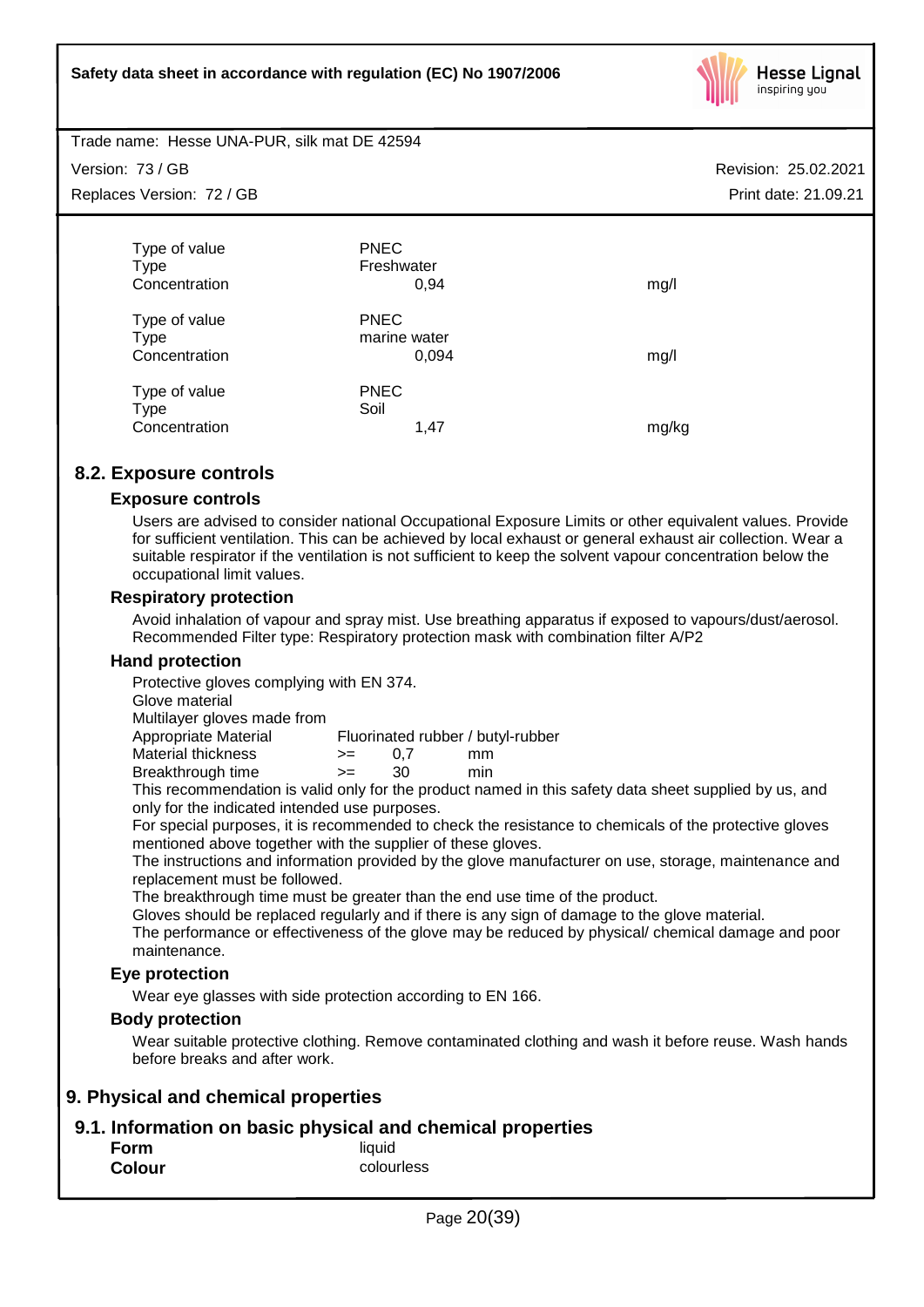

Revision: 25.02.2021

Print date: 21.09.21

Trade name: Hesse UNA-PUR, silk mat DE 42594 Version: 73 / GB

Replaces Version: 72 / GB

| <b>Odour</b>                                       | solvent-like   |                |             |    |             |  |
|----------------------------------------------------|----------------|----------------|-------------|----|-------------|--|
| <b>Odour threshold</b>                             |                |                |             |    |             |  |
| Remarks                                            | not determined |                |             |    |             |  |
|                                                    |                |                |             |    |             |  |
| <b>Melting point</b><br>Remarks                    |                | not determined |             |    |             |  |
|                                                    |                |                |             |    |             |  |
| <b>Freezing point</b>                              |                |                |             |    |             |  |
| Remarks                                            |                | not determined |             |    |             |  |
| Initial boiling point and boiling range            |                |                |             |    |             |  |
| <b>Remarks</b>                                     |                | not determined |             |    |             |  |
| <b>Flash point</b>                                 |                |                |             |    |             |  |
| Value                                              |                | 8              |             |    | $^{\circ}C$ |  |
| <b>Evaporation rate</b>                            |                |                |             |    |             |  |
| Remarks                                            |                | not determined |             |    |             |  |
| <b>Flammability (solid, gas)</b><br>not determined |                |                |             |    |             |  |
| Upper/lower flammability or explosive limits       |                |                |             |    |             |  |
| Remarks                                            |                | not determined |             |    |             |  |
| Vapour pressure                                    |                |                |             |    |             |  |
| Remarks                                            | not determined |                |             |    |             |  |
| <b>Vapour density</b>                              |                |                |             |    |             |  |
| Remarks                                            | not determined |                |             |    |             |  |
| <b>Density</b>                                     |                |                |             |    |             |  |
| Value                                              |                | 0,921          |             |    | kg/l        |  |
| Temperature                                        | appr.          | 20             | $^{\circ}C$ |    |             |  |
| Solubility in water                                |                |                |             |    |             |  |
| Remarks                                            |                | not determined |             |    |             |  |
| Solubility(ies)                                    |                |                |             |    |             |  |
| Remarks                                            |                | not determined |             |    |             |  |
| Partition coefficient: n-octanol/water             |                |                |             |    |             |  |
| Remarks                                            |                | not determined |             |    |             |  |
| Ignition temperature                               |                |                |             |    |             |  |
| <b>Remarks</b>                                     |                | not determined |             |    |             |  |
|                                                    |                |                |             |    |             |  |
| <b>Decomposition temperature</b><br>Remarks        |                | not determined |             |    |             |  |
|                                                    |                |                |             |    |             |  |
| <b>Viscosity</b><br>Remarks                        |                |                |             |    |             |  |
|                                                    |                | not determined |             |    |             |  |
| <b>Efflux time</b>                                 |                |                |             |    |             |  |
| Value<br>Temperature                               |                | 27<br>20       | to<br>°C    | 33 | s           |  |
| Method                                             |                | DIN 53211 4 mm |             |    |             |  |
| <b>Explosive properties</b>                        |                |                |             |    |             |  |
| evaluation                                         |                | not determined |             |    |             |  |
|                                                    |                |                |             |    |             |  |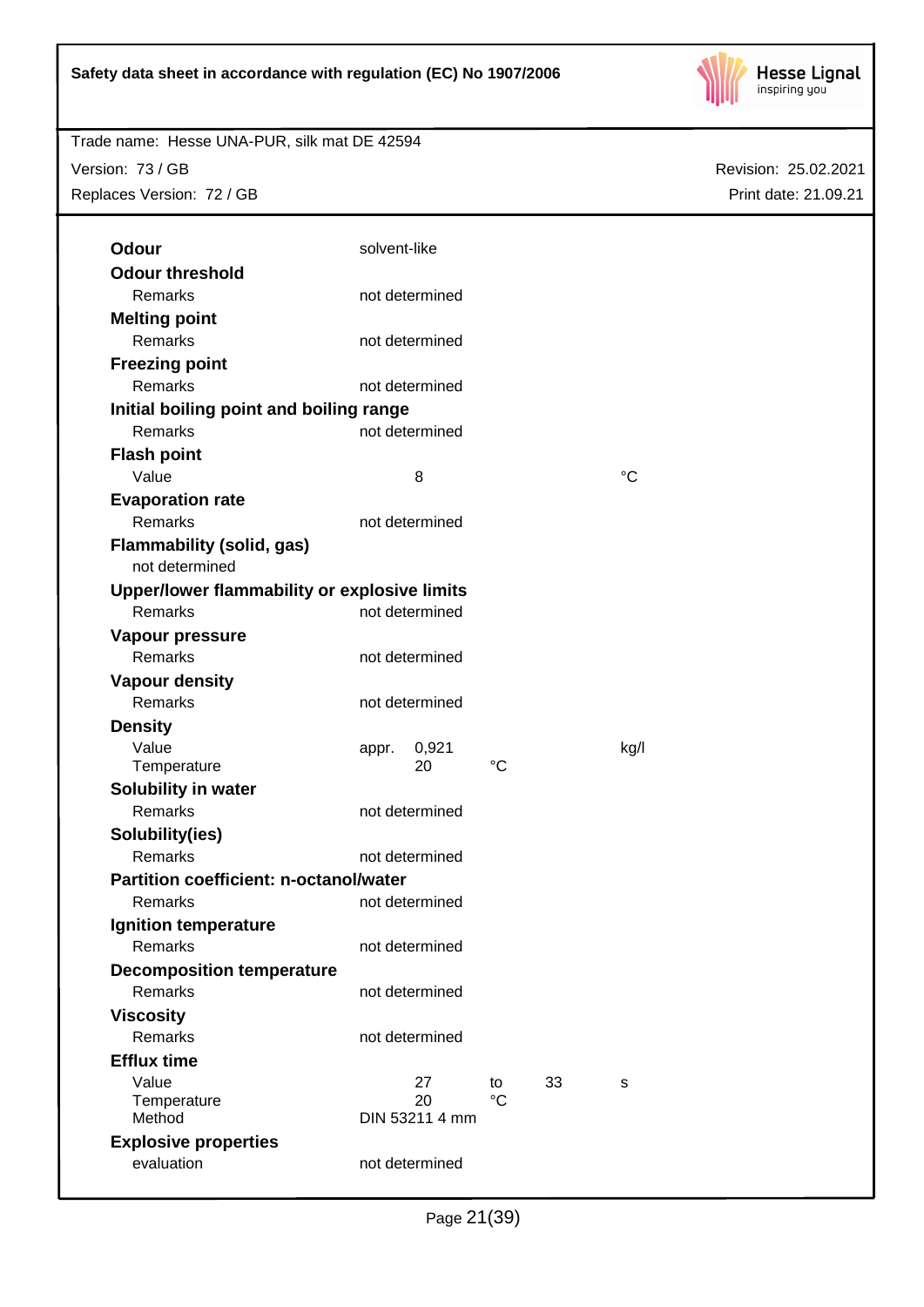

Revision: 25.02.2021

Print date: 21.09.21

Trade name: Hesse UNA-PUR, silk mat DE 42594 Version: 73 / GB Replaces Version: 72 / GB **Oxidising properties** Remarks not determined **9.2. Other information Non-volatile content** Value 23,4 % Method calculated value **Other information** This information is not available. **10. Stability and reactivity 10.1. Reactivity** Stable under recommended storage and handling conditions (see section 7). **10.2. Chemical stability** Stable under normal conditions. **10.3. Possibility of hazardous reactions** To avoid thermal decomposition, do not overheat. **10.4. Conditions to avoid** Isolate from sources of heat, sparks and open flame. **10.5. Incompatible materials** Keep away from oxidising agents, strongly alkaline and strongly acid materials in order to avoid exothermic reactions. **10.6. Hazardous decomposition products** Carbon monoxide and carbon dioxide, nitrous oxides (NOx), dense black smoke, No decomposition if used as prescribed. **11. Toxicological information 11.1. Information on toxicological effects Acute oral toxicity** Method Calculation method (Regulation (EC) No. 1272/2008) Remarks Based on available data, the classification criteria are not met. **Acute dermal toxicity** ATE > 10.000 mg/kg Method calculated value (Regulation (EC) No. 1272/2008) Remarks Based on available data, the classification criteria are not met. **Acute dermal toxicity (Components) xylene** ATE 2000 mg/kg Source alle Daten über 2000 mg/kg **Acute inhalational toxicity** ATE 12,7846 mg/l

Page 22(39)

Remarks Based on available data, the classification criteria are not met.

Method calculated value (Regulation (EC) No. 1272/2008)

Administration/Form Dust/Mist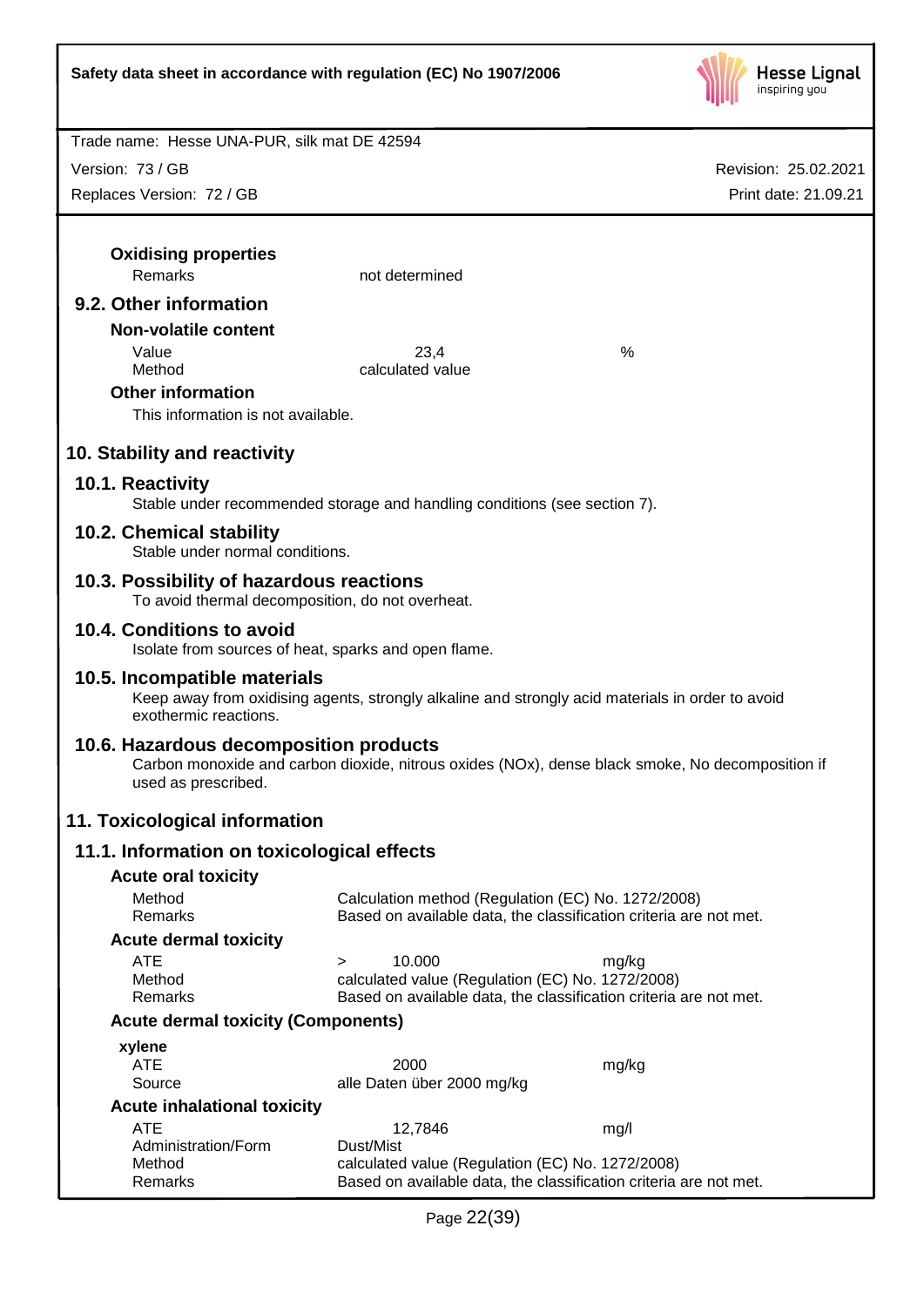

Trade name: Hesse UNA-PUR, silk mat DE 42594

Version: 73 / GB Replaces Version: 72 / GB

| 4-methylpentan-2-one                              |                                            |   |                                                                   |
|---------------------------------------------------|--------------------------------------------|---|-------------------------------------------------------------------|
| <b>Species</b>                                    | rat                                        |   |                                                                   |
| <b>LC50</b>                                       | 2,9                                        |   | mg/l                                                              |
| Duration of exposure                              | 4                                          | h |                                                                   |
| Administration/Form                               | Dust/Mist                                  |   |                                                                   |
| Source                                            | 2 (reliable with restrictions)             |   |                                                                   |
| xylene                                            |                                            |   |                                                                   |
| <b>ATE</b>                                        | 5                                          |   | mg/l                                                              |
| Duration of exposure                              | 4                                          | h |                                                                   |
| Administration/Form                               | Dust/Mist                                  |   |                                                                   |
| Source                                            | alle Werte über 5 mg/l                     |   |                                                                   |
| ethylbenzene                                      |                                            |   |                                                                   |
| <b>ATE</b>                                        | 1,5                                        |   | mg/l                                                              |
| Duration of exposure<br>Administration/Form       | 4<br>Dust/Mist                             | h |                                                                   |
| Method                                            | conversion value                           |   |                                                                   |
| Remarks                                           | Mist                                       |   |                                                                   |
|                                                   |                                            |   |                                                                   |
| <b>Skin corrosion/irritation</b>                  |                                            |   |                                                                   |
| Method                                            |                                            |   | Calculation method (Regulation (EC) No. 1272/2008)                |
| Remarks                                           |                                            |   | Based on available data, the classification criteria are not met. |
| <b>Skin corrosion/irritation (Components)</b>     |                                            |   |                                                                   |
| toluene                                           |                                            |   |                                                                   |
| <b>Species</b>                                    | rabbit                                     |   |                                                                   |
| Duration of exposure                              | 4                                          | h |                                                                   |
| <b>Observation Period</b>                         | 7                                          | d |                                                                   |
| evaluation                                        | Irritating to skin.                        |   |                                                                   |
| Method                                            | EEC 84/449, B.4                            |   |                                                                   |
| Source                                            | 1 (reliable without restriction)           |   |                                                                   |
| xylene                                            |                                            |   |                                                                   |
| Species                                           | rabbit                                     |   |                                                                   |
| <b>Observation Period</b>                         | 72                                         | h |                                                                   |
| evaluation                                        | Irritating to skin.                        |   |                                                                   |
| Source                                            | 2 (reliable with restrictions)             |   |                                                                   |
| methyl methacrylate                               |                                            |   |                                                                   |
| evaluation                                        | Irritating to skin.                        |   |                                                                   |
| Serious eye damage/irritation                     |                                            |   |                                                                   |
| evaluation                                        | irritant                                   |   |                                                                   |
| Method                                            |                                            |   | Calculation method (Regulation (EC) No. 1272/2008)                |
| Remarks                                           | The classification criteria are met.       |   |                                                                   |
| <b>Serious eye damage/irritation (Components)</b> |                                            |   |                                                                   |
| 4-methylpentan-2-one                              |                                            |   |                                                                   |
| <b>Species</b>                                    | rabbit                                     |   |                                                                   |
| <b>Observation Period</b>                         | 72                                         | h |                                                                   |
|                                                   | Irritating to eyes and respiratory system. |   |                                                                   |
|                                                   |                                            |   |                                                                   |
| evaluation<br>Source                              |                                            |   |                                                                   |
| acetone                                           | 1 (reliable without restriction)           |   |                                                                   |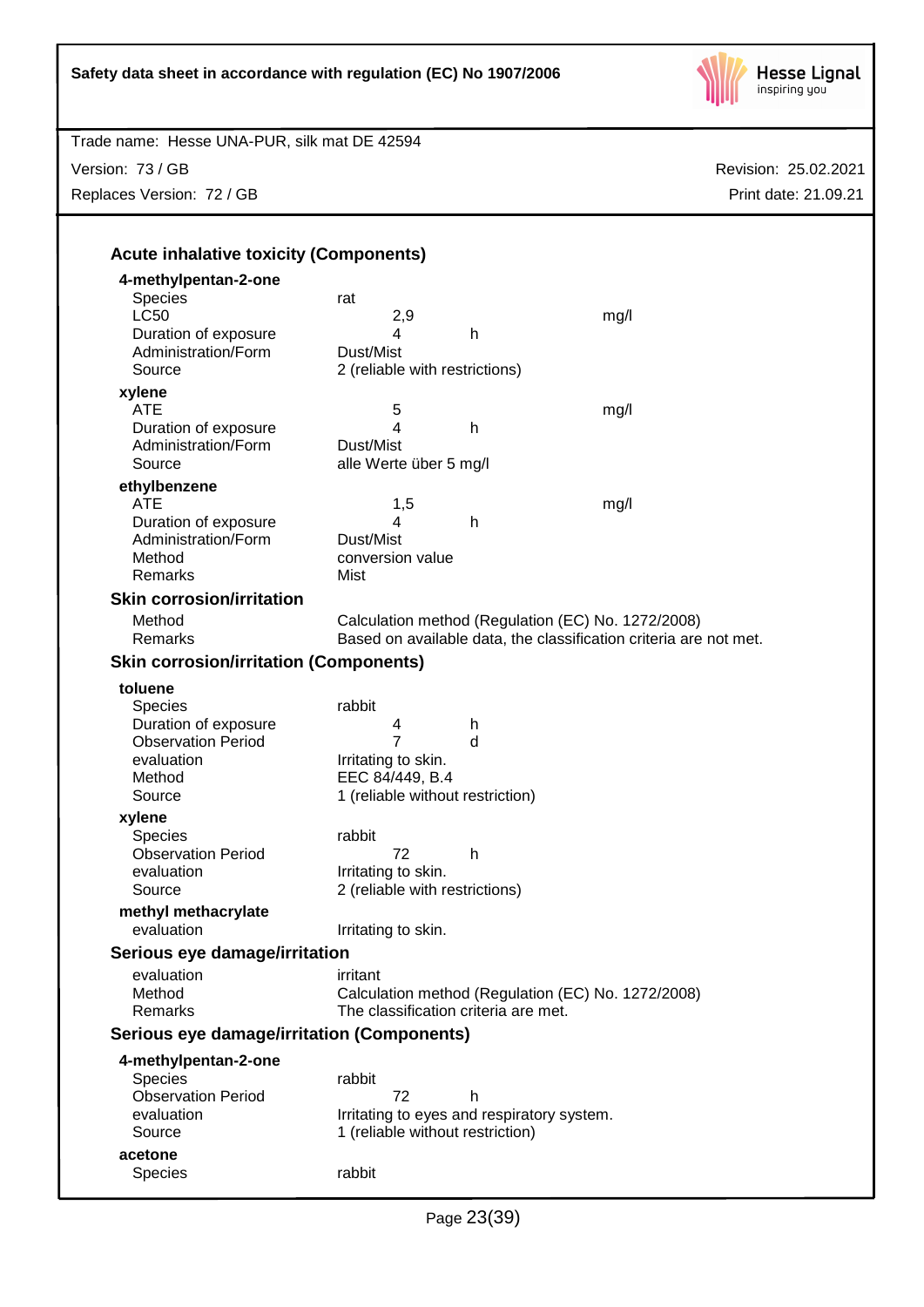

Trade name: Hesse UNA-PUR, silk mat DE 42594

Version: 73 / GB Replaces Version: 72 / GB

| <b>Observation Period</b>                          | 24<br>h.                                                                        |
|----------------------------------------------------|---------------------------------------------------------------------------------|
| evaluation                                         | Irritating to eyes.                                                             |
| Source                                             | 1 (reliable without restriction)                                                |
| xylene<br>Species                                  | rabbit                                                                          |
| evaluation                                         | Irritating to eyes.                                                             |
| Source                                             | 2 (reliable with restrictions)                                                  |
| <b>Sensitization</b>                               |                                                                                 |
| Method                                             | Calculation method (Regulation (EC) No. 1272/2008)                              |
| Remarks                                            | Based on available data, the classification criteria are not met.               |
| <b>Sensitization (Components)</b>                  |                                                                                 |
| methyl methacrylate                                |                                                                                 |
| <b>Species</b>                                     | mouse                                                                           |
| evaluation                                         | May cause sensitization by skin contact.                                        |
| <b>Mutagenicity</b>                                |                                                                                 |
| Method                                             | Calculation method (Regulation (EC) No. 1272/2008)                              |
| Remarks                                            | Based on available data, the classification criteria are not met.               |
| <b>Reproductive toxicity</b>                       |                                                                                 |
| Method                                             | Calculation method (Regulation (EC) No. 1272/2008)                              |
| Remarks                                            | Based on available data, the classification criteria are not met.               |
| <b>Reproduction toxicity (Components)</b>          |                                                                                 |
| toluene                                            |                                                                                 |
| evaluation                                         | Reproductive toxicity, Category 2                                               |
| Carcinogenicity                                    |                                                                                 |
| Method                                             | Calculation method (Regulation (EC) No. 1272/2008)                              |
| <b>Remarks</b>                                     | Based on available data, the classification criteria are not met.               |
| <b>Specific Target Organ Toxicity (STOT)</b>       |                                                                                 |
| <b>Single exposure</b>                             |                                                                                 |
| Method                                             | Calculation method (Regulation (EC) No. 1272/2008)                              |
| <b>Remarks</b>                                     | The classification criteria are met.                                            |
| evaluation                                         | May cause drowsiness or dizziness.                                              |
| <b>Repeated exposure</b>                           |                                                                                 |
| Remarks                                            | Based on available data, the classification criteria are not met.               |
|                                                    | <b>Specific Target Organ Toxicity (STOT) (Components)</b>                       |
| 4-methylpentan-2-one                               |                                                                                 |
| evaluation                                         | May cause respiratory irritation.                                               |
|                                                    | Route of exposure Inhalation exposure<br>Organs: Nose, respiratory system, eyes |
| Remarks                                            | May cause respiratory irritation.                                               |
| acetone                                            |                                                                                 |
| Specific target organ toxicity - repeated exposure |                                                                                 |
|                                                    | Organs: Nervous system                                                          |
| Remarks                                            | Possible narcotic effects (drowsiness, dizziness).                              |
| n-butyl acetate                                    |                                                                                 |
| Specific target organ toxicity - repeated exposure |                                                                                 |
|                                                    | Organs: Nervous system                                                          |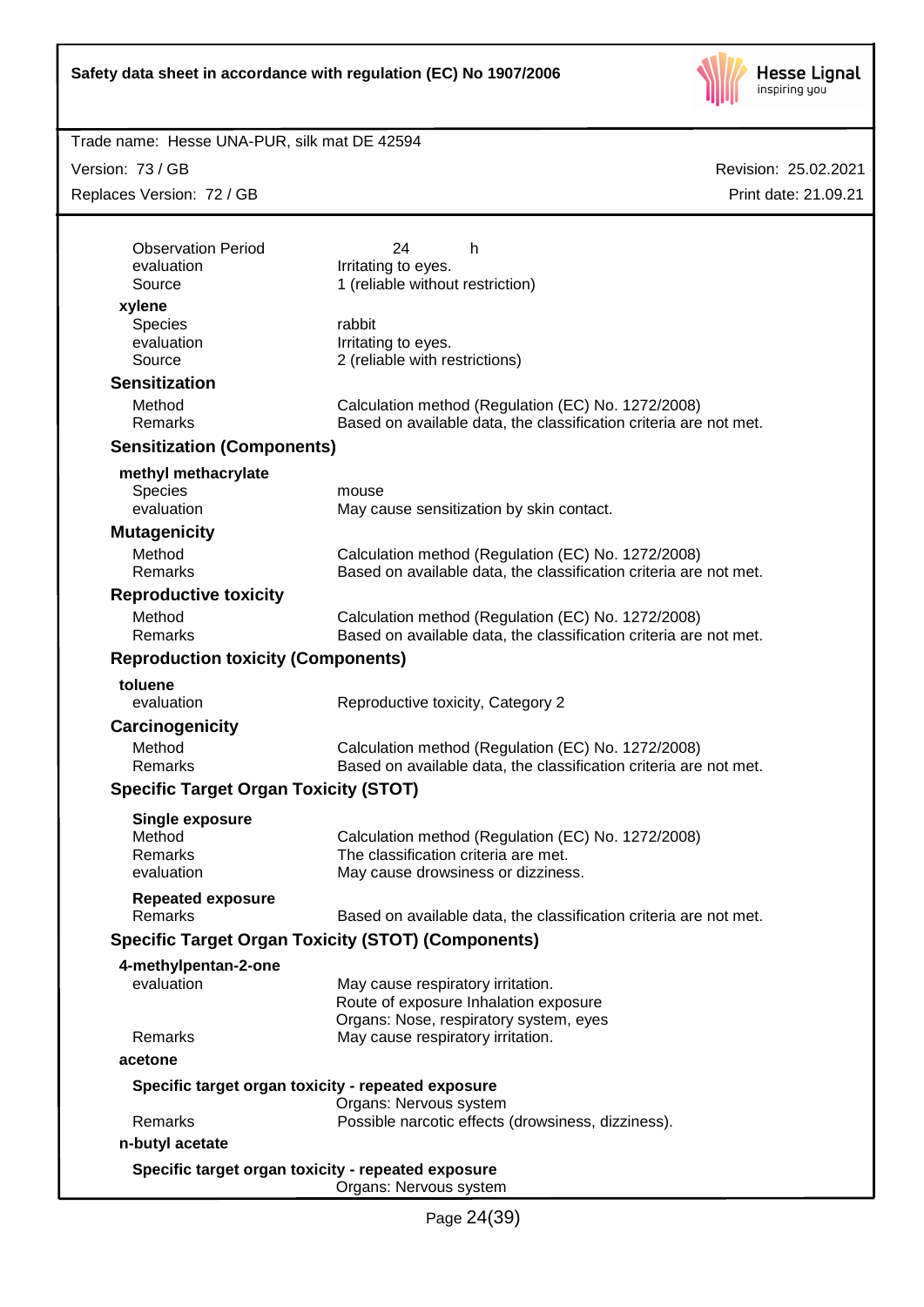

Revision: 25.02.2021 Trade name: Hesse UNA-PUR, silk mat DE 42594 Print date: 21.09.21 Version: 73 / GB Replaces Version: 72 / GB Remarks Possible narcotic effects (drowsiness, dizziness). **toluene Specific target organ toxicity - single exposure** Organs: Liver Remarks May cause damage to organs through prolonged or repeated exposure: **toluene Specific target organ toxicity - repeated exposure** Organs: Nervous system Remarks Possible narcotic effects (drowsiness, dizziness). **xylene Specific target organ toxicity - single exposure** Route of exposure inhalative Organs: Respiratory tract Remarks May cause respiratory irritation. **methyl methacrylate Specific target organ toxicity - single exposure** Organs: Respiratory tract Remarks May cause respiratory irritation. **Aspiration hazard** Based on available data, the classification criteria are not met. **Other information** No toxicological data are available. **12. Ecological information 12.1. Toxicity General information** For this subsection there is no ecotoxicological data available on the product as such. **Fish toxicity (Components) methyl methacrylate** Species Pimephales promelas (fathead minnow) LC50 130 mg/l Duration of exposure 96 h **12.2. Persistence and degradability General information** For this subsection there is no ecotoxicological data available on the product as such. **12.3. Bioaccumulative potential General information** For this subsection there is no ecotoxicological data available on the product as such. **Partition coefficient: n-octanol/water** Remarks not determined **12.4. Mobility in soil General information** For this subsection there is no ecotoxicological data available on the product as such.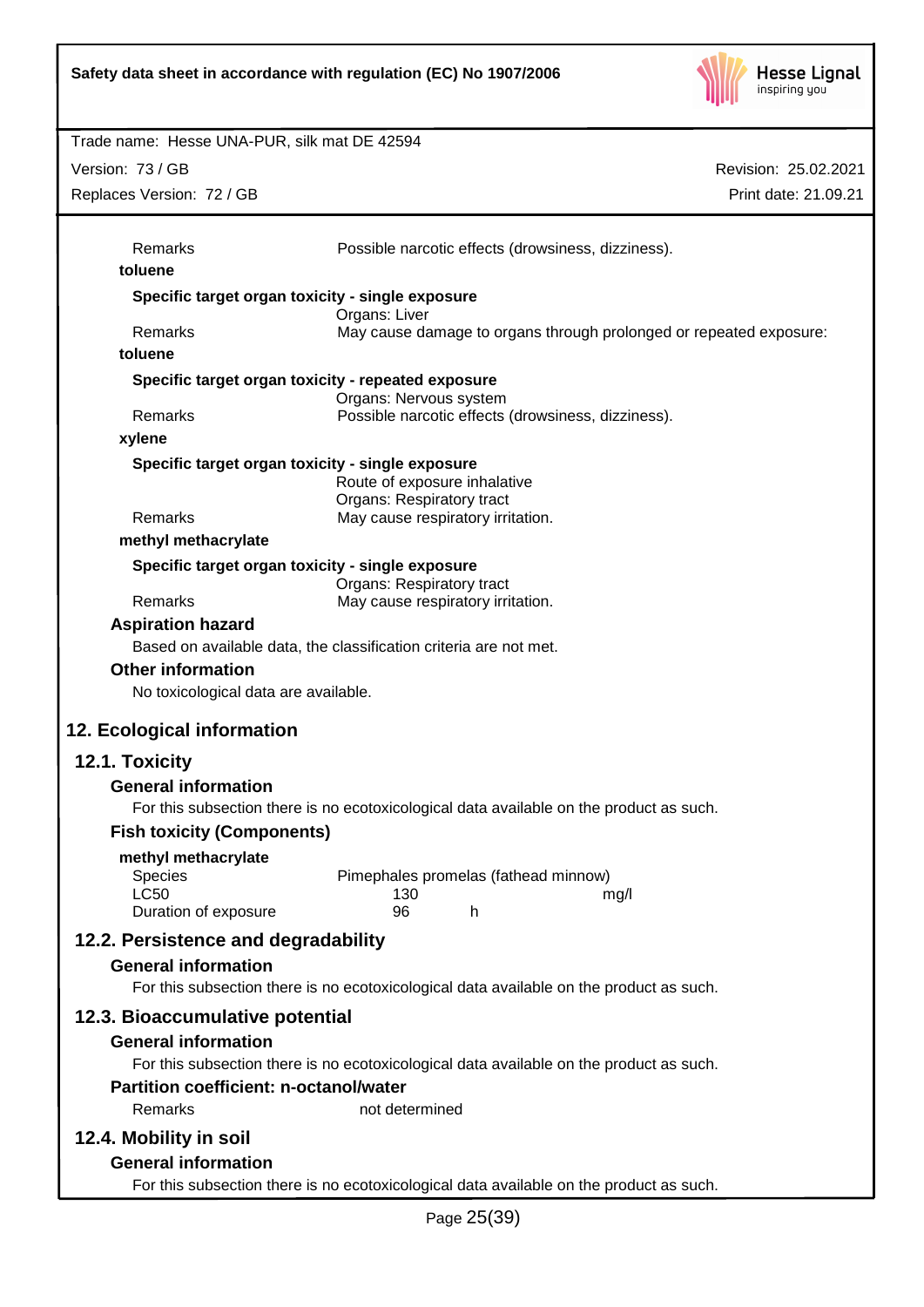

Version: 73 / GB

Replaces Version: 72 / GB

| <b>Mobility in soil</b><br>no data available                                                                     |                                                                                                                   |
|------------------------------------------------------------------------------------------------------------------|-------------------------------------------------------------------------------------------------------------------|
| 12.5. Results of PBT and vPvB assessment                                                                         |                                                                                                                   |
| <b>General information</b>                                                                                       |                                                                                                                   |
|                                                                                                                  | For this subsection there is no ecotoxicological data available on the product as such.                           |
| 12.6. Other adverse effects                                                                                      |                                                                                                                   |
| <b>General information</b>                                                                                       |                                                                                                                   |
|                                                                                                                  | For this subsection there is no ecotoxicological data available on the product as such.                           |
| <b>General information / ecology</b>                                                                             |                                                                                                                   |
|                                                                                                                  | For this subsection there is no ecotoxicological data available on the product as such.                           |
|                                                                                                                  |                                                                                                                   |
| 13. Disposal considerations                                                                                      |                                                                                                                   |
| 13.1. Waste treatment methods                                                                                    |                                                                                                                   |
| Disposal recommendations for the product                                                                         |                                                                                                                   |
| EWC waste code                                                                                                   | 080111 - waste paint and varnish containing organic<br>solvents or other dangerous substances                     |
| EWC waste code                                                                                                   | 200127 - paint, inks, adhesives and resins containing<br>dangerous substances                                     |
| Where possible recycling is preferred to disposal or incineration.<br>Do not allow to enter drains or waterways. |                                                                                                                   |
| modified product                                                                                                 |                                                                                                                   |
| EWC waste code                                                                                                   | 080113 - sludges from paint or varnish containing organic<br>solvents or other dangerous substances               |
| EWC waste code                                                                                                   | 080115 - aqueous sludges containing paint or varnish<br>containing organic solvents or other dangerous substances |
| <b>Dried residues</b>                                                                                            |                                                                                                                   |
| EWC waste code                                                                                                   | 080112 - waste lacquers and waste paint except those<br>falling under 080111                                      |
| Disposal recommendations for packaging                                                                           |                                                                                                                   |
| EWC waste code                                                                                                   | 150110 - packaging containing residues of or contaminated<br>by dangerous substances                              |
| Completely emptied packagings can be given for recycling.                                                        |                                                                                                                   |
| 14. Transport information                                                                                        |                                                                                                                   |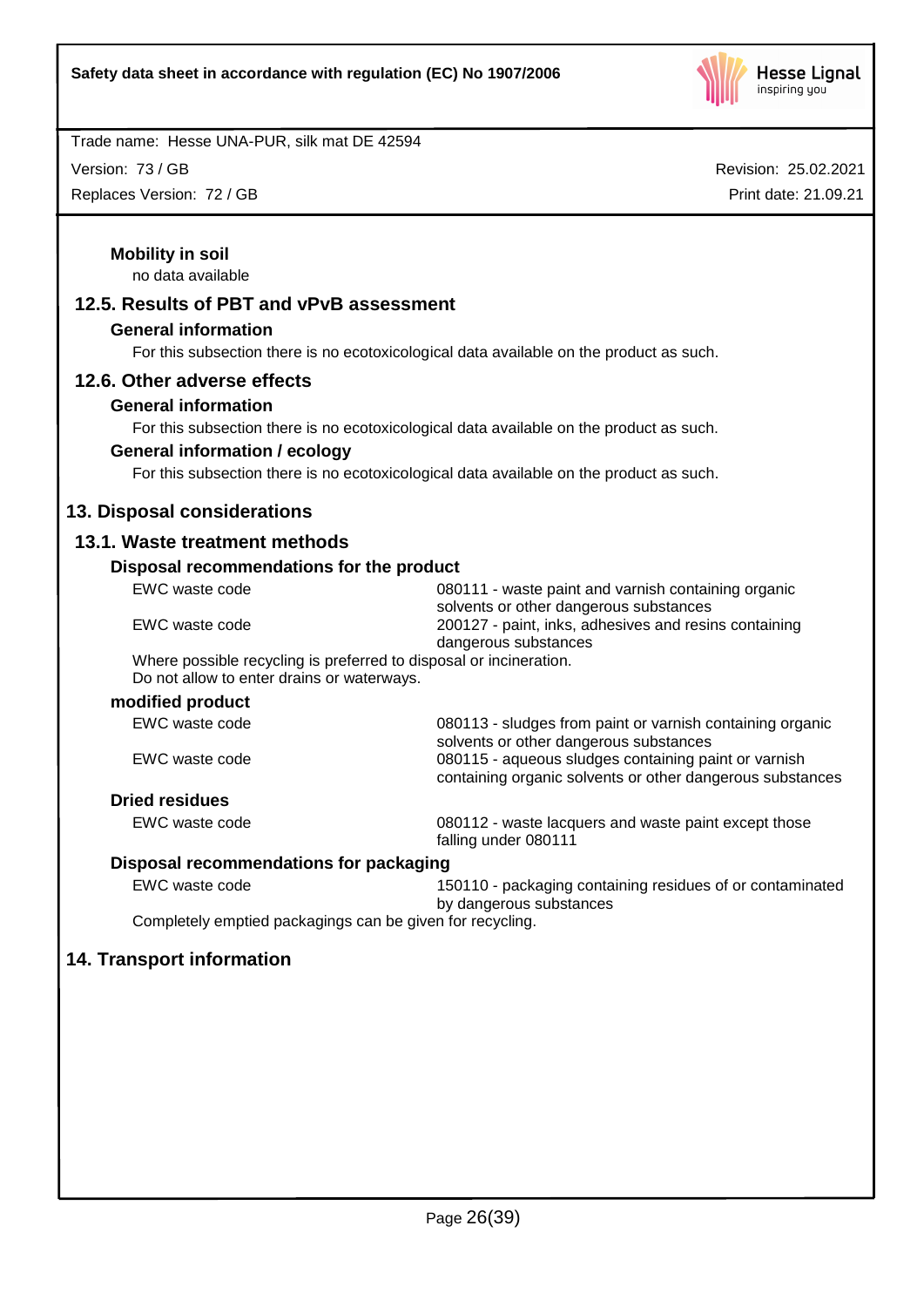

Trade name: Hesse UNA-PUR, silk mat DE 42594 Version: 73 / GB

Replaces Version: 72 / GB

Revision: 25.02.2021

Print date: 21.09.21

|                                     | <b>Land transport ADR/RID</b> | <b>Marine transport</b><br><b>IMDG/GGVSee</b> | Air transport<br><b>ICAO/IATA</b> |
|-------------------------------------|-------------------------------|-----------------------------------------------|-----------------------------------|
| Tunnel restriction code             | D/E                           |                                               |                                   |
| 14.1. UN number                     | 1263                          | 1263                                          | 1263                              |
| 14.2. UN proper shipping name       | <b>PAINT</b>                  | <b>PAINT</b>                                  | <b>PAINT</b>                      |
| 14.3. Transport hazard<br>class(es) | 3                             | 3                                             | 3                                 |
| Label                               | ≝                             |                                               |                                   |
| 14.4. Packing group                 | $\mathbf{I}$                  | $\mathbf{II}$                                 | Ш                                 |
| Special provision                   | 640D                          |                                               |                                   |
| <b>Limited Quantity</b>             | 51                            |                                               |                                   |
| Transport category                  | $\overline{2}$                |                                               |                                   |

## **15. Regulatory information**

## **15.1. Safety, health and environmental regulations/legislation specific for the substance or mixture**

**VOC**

VOC (EU) 76,3 % 703 g/l

## **Other information**

All components are contained in the TSCA inventory or exempted. All components are contained in the IECSC inventory.

## **15.2. Chemical safety assessment**

For this substance / mixture a chemical safety assessment was not carried out.

## **16. Other information**

## **Hazard statements listed in Chapter 3**

| <b>EUH066</b>    | Repeated exposure may cause skin dryness or cracking. |
|------------------|-------------------------------------------------------|
| H <sub>201</sub> | Explosive; mass explosion hazard.                     |
| H <sub>225</sub> | Highly flammable liquid and vapour.                   |
| H <sub>226</sub> | Flammable liquid and vapour.                          |
| H <sub>304</sub> | May be fatal if swallowed and enters airways.         |
| H312             | Harmful in contact with skin.                         |
| H <sub>315</sub> | Causes skin irritation.                               |
| H317             | May cause an allergic skin reaction.                  |
| H319             | Causes serious eye irritation.                        |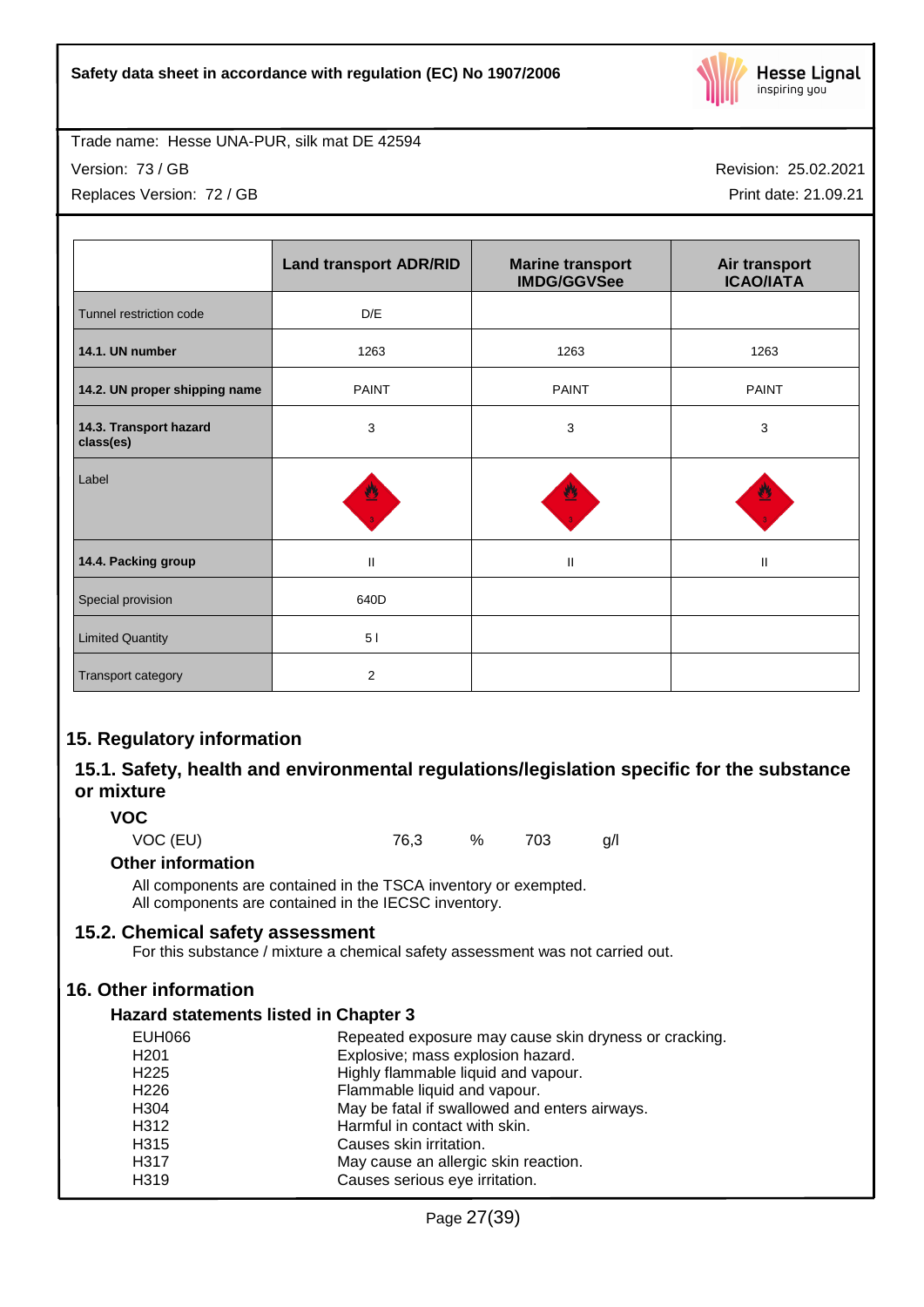

Trade name: Hesse UNA-PUR, silk mat DE 42594

Version: 73 / GB Replaces Version: 72 / GB Revision: 25.02.2021 Print date: 21.09.21

| H332                                                                                                                                         | Harmful if inhaled.                                                                                      |  |  |  |
|----------------------------------------------------------------------------------------------------------------------------------------------|----------------------------------------------------------------------------------------------------------|--|--|--|
| H335                                                                                                                                         | May cause respiratory irritation.                                                                        |  |  |  |
| H336                                                                                                                                         | May cause drowsiness or dizziness.                                                                       |  |  |  |
| H361d                                                                                                                                        | Suspected of damaging the unborn child.                                                                  |  |  |  |
| H373                                                                                                                                         | May cause damage to organs through prolonged or repeated exposure.                                       |  |  |  |
| <b>CLP categories listed in Chapter 3</b>                                                                                                    |                                                                                                          |  |  |  |
|                                                                                                                                              |                                                                                                          |  |  |  |
| Acute Tox. 4                                                                                                                                 | Acute toxicity, Category 4                                                                               |  |  |  |
| Asp. Tox. 1                                                                                                                                  | Aspiration hazard, Category 1                                                                            |  |  |  |
| Expl. 1.1                                                                                                                                    | Explosive, Division 1.1                                                                                  |  |  |  |
| Eye Irrit. 2                                                                                                                                 | Eye irritation, Category 2                                                                               |  |  |  |
| Flam. Liq. 2                                                                                                                                 | Flammable liquid, Category 2                                                                             |  |  |  |
| Flam. Liq. 3                                                                                                                                 | Flammable liquid, Category 3                                                                             |  |  |  |
| Reproductive toxicity, Category 2<br>Repr. 2                                                                                                 |                                                                                                          |  |  |  |
| Skin Irrit. 2                                                                                                                                | Skin irritation, Category 2                                                                              |  |  |  |
| Skin Sens. 1                                                                                                                                 | Skin sensitization, Category 1                                                                           |  |  |  |
| STOT RE 2                                                                                                                                    | Specific target organ toxicity - repeated exposure, Category 2                                           |  |  |  |
| STOT SE 3                                                                                                                                    | Specific target organ toxicity - single exposure, Category 3                                             |  |  |  |
| <b>Abbreviations</b>                                                                                                                         |                                                                                                          |  |  |  |
| Flam. Liq - Flammable liquids                                                                                                                |                                                                                                          |  |  |  |
|                                                                                                                                              | RID - Règlement international concernant le transport des marchandises dangereuses par chemin de fer     |  |  |  |
|                                                                                                                                              | (Regulations Concerning theInternational Transport of Dangerous Goods by Rail)                           |  |  |  |
|                                                                                                                                              | IMDG - International Maritime Code for Dangerous Goods                                                   |  |  |  |
| IATA - International Air Transport Association                                                                                               |                                                                                                          |  |  |  |
|                                                                                                                                              | IATA-DGR - Dangerous Goods Regulations by the "International Air Transport Association" (IATA)           |  |  |  |
|                                                                                                                                              | ICAO-TI - Technical Instructions by the "International Civil Aviation Organization" (ICAO)               |  |  |  |
|                                                                                                                                              | GHS - Globally Harmonized System of Classification and Labelling of Chemicals                            |  |  |  |
|                                                                                                                                              | EINECS - European Inventory of Existing Commercial Chemical Substances                                   |  |  |  |
|                                                                                                                                              | CAS - Chemical Abstracts Service (division of the American Chemical Society)                             |  |  |  |
|                                                                                                                                              | GefStoffV - Gefahrstoffverordnung (Ordinance on Hazardous Substances, Germany)                           |  |  |  |
|                                                                                                                                              |                                                                                                          |  |  |  |
| <b>LOAEL - Lowest Observed Adverse Effect Level</b><br>LOEL - Lowest Observed Effect Level                                                   |                                                                                                          |  |  |  |
| NOAEL - No Observed Adverse Effect Level                                                                                                     |                                                                                                          |  |  |  |
| <b>NOEC - No Observed Effect Concentration</b>                                                                                               |                                                                                                          |  |  |  |
| <b>NOEL - No Observed Effect Level</b>                                                                                                       |                                                                                                          |  |  |  |
|                                                                                                                                              | OECD - Organisation for Econpmic Cooperation and Development                                             |  |  |  |
| VOC - Volatile Organic Compounds                                                                                                             |                                                                                                          |  |  |  |
|                                                                                                                                              | Changes since the last version are highlighted in the margin (***). This version replaces all previous   |  |  |  |
| versions.                                                                                                                                    |                                                                                                          |  |  |  |
|                                                                                                                                              |                                                                                                          |  |  |  |
| This safety datasheet only contains information relating to safety and does not replace any product<br>information or product specification. |                                                                                                          |  |  |  |
| The information provided in this Safety Data Sheet is correct to the best of our knowledge, information                                      |                                                                                                          |  |  |  |
|                                                                                                                                              | and belief at the date of its publication. The information given is designed only as a guidance for safe |  |  |  |
|                                                                                                                                              | handling, use, processing, storage, transportation, disposal and release and is not to be considered a   |  |  |  |
| warranty or quality specification.                                                                                                           |                                                                                                          |  |  |  |
|                                                                                                                                              | The information relates only to the specific material designated and may not be valid for such material  |  |  |  |
|                                                                                                                                              | used in combination with any other materials or in any process, unless specified in the text.            |  |  |  |
|                                                                                                                                              |                                                                                                          |  |  |  |
| The information contained herein is based on the present state of our knowledge and does therefore not<br>guarantee certain properties.      |                                                                                                          |  |  |  |
|                                                                                                                                              |                                                                                                          |  |  |  |

# **Annex to the extended Safety Data Sheet (eSDS)**

**Short title of the exposure scenario**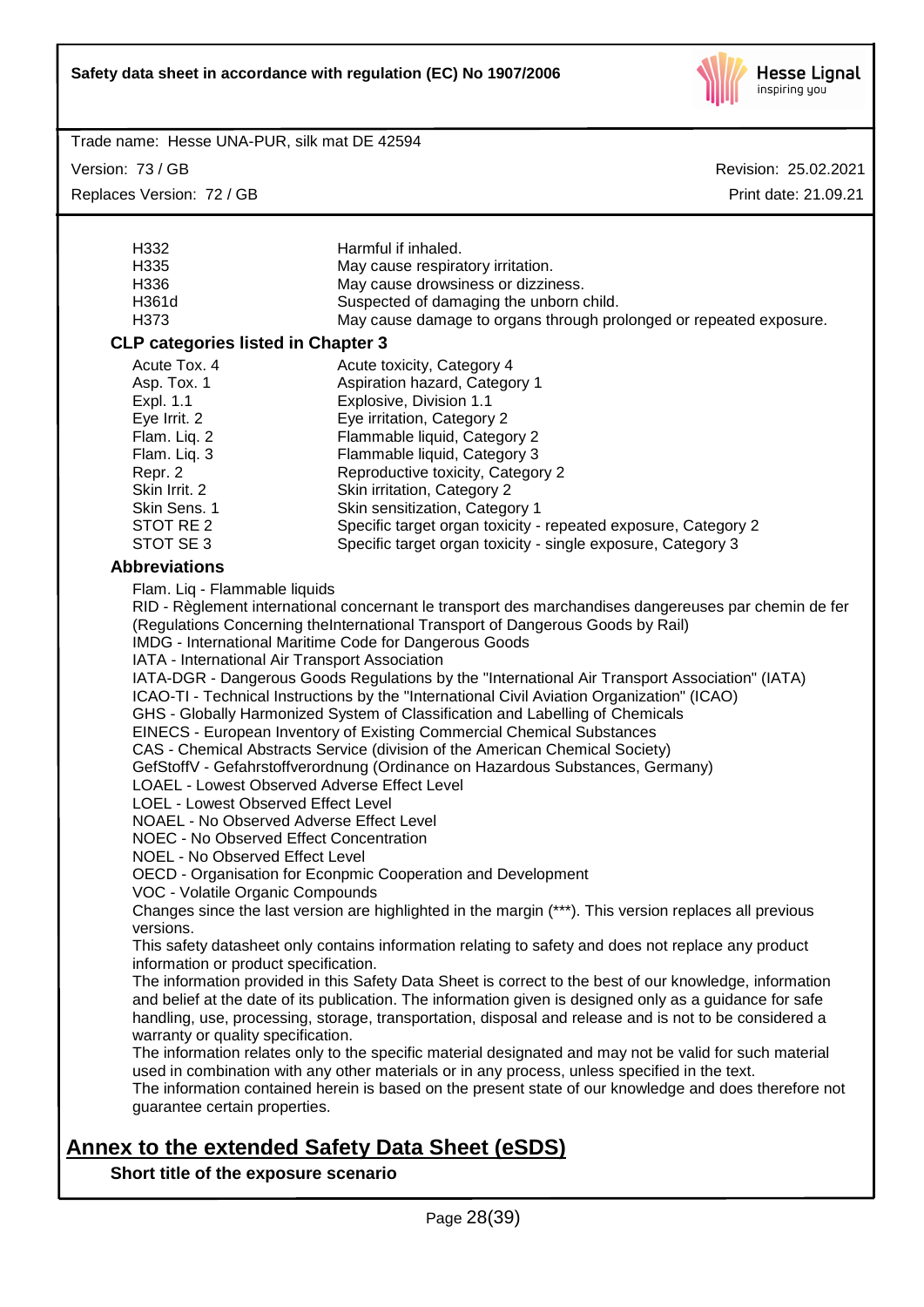

Version: 73 / GB

Replaces Version: 72 / GB

Revision: 25.02.2021 Print date: 21.09.21

ES001 - Industrial applications: industrial spraying (inside)

## **Use of the substance/preparation**

Surface treatment of wood and other materials

**Use**

| Industrial uses: Uses of substances as such or in preparations at industrial sites |
|------------------------------------------------------------------------------------|
| Industrial use of processing aids in processes and products, not becoming part of  |
| articles                                                                           |
| Industrial use resulting in inclusion into or onto a matrix                        |
| Industrial spraying                                                                |
|                                                                                    |

# **Contributing exposure scenario controlling environmental exposure**

| <b>Use</b>                                 |                                                                                                                                                                                                                                                                                                           |  |  |  |  |
|--------------------------------------------|-----------------------------------------------------------------------------------------------------------------------------------------------------------------------------------------------------------------------------------------------------------------------------------------------------------|--|--|--|--|
| ERC4                                       | Industrial use of processing aids in processes and products, not becoming part of<br>articles                                                                                                                                                                                                             |  |  |  |  |
| ERC <sub>5</sub>                           | Industrial use resulting in inclusion into or onto a matrix                                                                                                                                                                                                                                               |  |  |  |  |
| <b>Physical form</b>                       | liquid                                                                                                                                                                                                                                                                                                    |  |  |  |  |
| Maximum amount used per time or activity   |                                                                                                                                                                                                                                                                                                           |  |  |  |  |
| Emission days per site:                    | 300<br>$\leq$                                                                                                                                                                                                                                                                                             |  |  |  |  |
| Other relevant operational conditions      |                                                                                                                                                                                                                                                                                                           |  |  |  |  |
| Use: Room temperature                      | Drying and through-curing takes place at ambient temperature or at higher temperatures.<br>Where possible recycling is preferred to disposal or incineration.<br>Do not allow to enter soil, waterways or waste water canal.<br>Dispose of rinse water in accordance with local and national regulations. |  |  |  |  |
| <b>Waste water</b>                         |                                                                                                                                                                                                                                                                                                           |  |  |  |  |
|                                            | Do not discharge into the drains/surface waters/groundwater. Spray cabin waters are to be conducted<br>after mechanical pretreatment into a wastewater treatment facility.                                                                                                                                |  |  |  |  |
| <b>Exhaust air</b>                         |                                                                                                                                                                                                                                                                                                           |  |  |  |  |
|                                            | Keep container closed. Avoid release to the environment.                                                                                                                                                                                                                                                  |  |  |  |  |
| Soil                                       |                                                                                                                                                                                                                                                                                                           |  |  |  |  |
|                                            | Floors should be impervious, resistant to liquids and easy to clean.                                                                                                                                                                                                                                      |  |  |  |  |
|                                            | Disposal recommendations for the product                                                                                                                                                                                                                                                                  |  |  |  |  |
| EWC waste code                             | 080111 - waste paint and varnish containing organic<br>solvents or other dangerous substances<br>200127 - paint, inks, adhesives and resins containing<br>dangerous substances                                                                                                                            |  |  |  |  |
| Do not allow to enter drains or waterways. | Where possible recycling is preferred to disposal or incineration.                                                                                                                                                                                                                                        |  |  |  |  |
| modified product                           |                                                                                                                                                                                                                                                                                                           |  |  |  |  |
| EWC waste code                             | 080113 - sludges from paint or varnish containing organic<br>solvents or other dangerous substances<br>080115 - aqueous sludges containing paint or varnish<br>containing organic solvents or other dangerous substances                                                                                  |  |  |  |  |
| <b>Dried residues</b>                      |                                                                                                                                                                                                                                                                                                           |  |  |  |  |
| EWC waste code                             | 080112 - waste lacquers and waste paint except those<br>falling under 080111                                                                                                                                                                                                                              |  |  |  |  |
|                                            |                                                                                                                                                                                                                                                                                                           |  |  |  |  |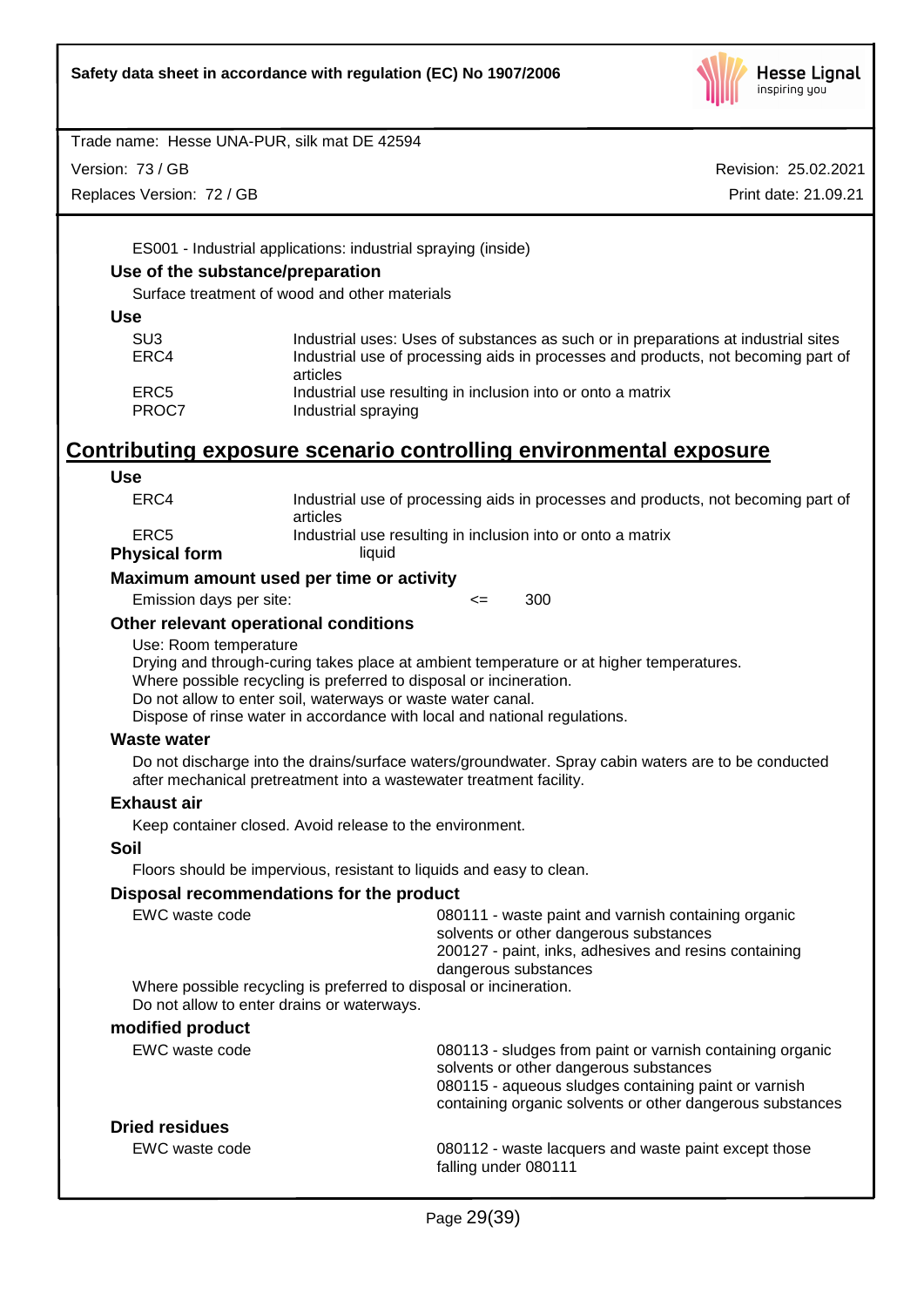

Version: 73 / GB

Replaces Version: 72 / GB

Revision: 25.02.2021 Print date: 21.09.21

## **Disposal recommendations for packaging**

EWC waste code 150110 - packaging containing residues of or contaminated by dangerous substances

Completely emptied packagings can be given for recycling.

## **Contributing exposure scenario controlling worker exposure**

#### **Use**

| PROC7                | Industrial spraying |
|----------------------|---------------------|
| <b>Physical form</b> | liquid              |

#### **Maximum amount used per time or activity**

| Duration of exposure  | <= |     | h/d |
|-----------------------|----|-----|-----|
| Frequency of exposure |    | 220 | d/a |

## **Other relevant operational conditions**

Use: Room temperature

Drying and through-curing takes place at ambient temperature or at higher temperatures. Read attached instructions before use.

## **Product substance and product safety related measures**

Mainly used in closed systems. Apply technical measures to comply with the occupational exposure limits. Where reasonably practicable this should be achieved by the use of local exhaust ventilation and good general extraction. Provide for sufficient ventilation. This can be achieved by local exhaust or general exhaust air collection. Wear a suitable respirator if the ventilation is not sufficient to keep the solvent vapour concentration below the occupational limit values.

#### **Respiratory protection**

Avoid inhalation of vapour and spray mist. Use breathing apparatus if exposed to vapours/dust/aerosol. Recommended Filter type: Respiratory protection mask with combination filter A/P2

## **Hand protection**

Protective gloves complying with EN 374.

Glove material

Multilayer gloves made from<br>Appropriate Material

Fluorinated rubber / butyl-rubber

- $M$ aterial thickness  $> = 0.7$
- Breakthrough time >= 30

This recommendation is valid only for the product named in this safety data sheet supplied by us, and only for the indicated intended use purposes.

For special purposes, it is recommended to check the resistance to chemicals of the protective gloves mentioned above together with the supplier of these gloves.

The instructions and information provided by the glove manufacturer on use, storage, maintenance and replacement must be followed.

The breakthrough time must be greater than the end use time of the product.

Gloves should be replaced regularly and if there is any sign of damage to the glove material.

The performance or effectiveness of the glove may be reduced by physical/ chemical damage and poor maintenance.

## **Eye protection**

Wear eye glasses with side protection according to EN 166.

## **Body protection**

Wear suitable protective clothing. Remove contaminated clothing and wash it before reuse. Wash hands before breaks and after work.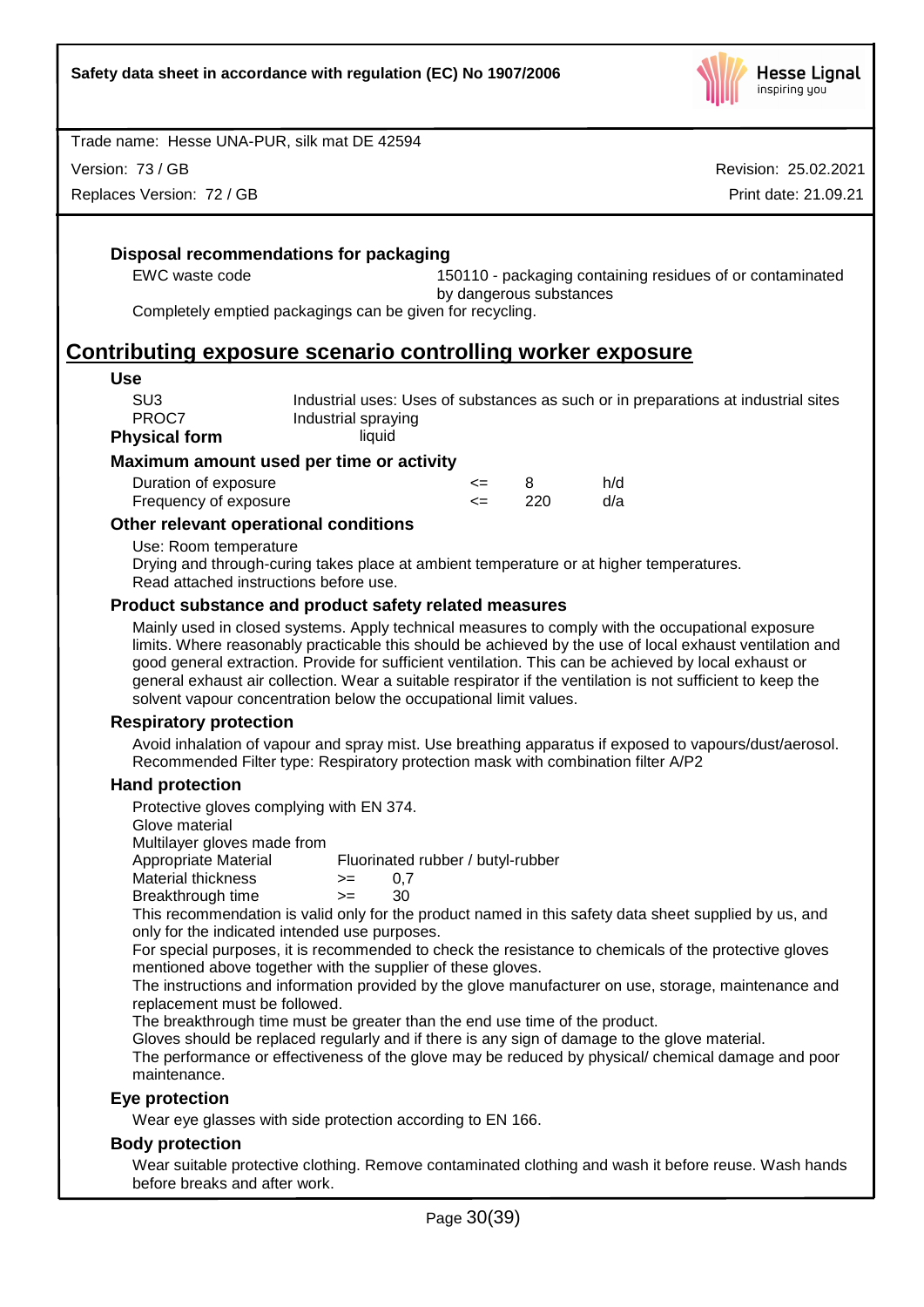

Version: 73 / GB Replaces Version: 72 / GB Revision: 25.02.2021 Print date: 21.09.21

## **Exposure estimation and reference to its source**

**Workers (industrial)** PROC PROCT PROCT PROCT

Exposure assessment 60,5 mg/m<sup>3</sup><br>Exposure assessment (method) ECETOC TRA Exposure assessment (method) Risk characterisation ratio (RCR) 0,126 Lead substance n-butyl acetate

#### **Workers (industrial)** PROC PROC10

Exposure assessment 242 mg/m<sup>3</sup> Exposure assessment (method) ECETOC TRA Risk characterisation ratio (RCR) 0,504 Lead substance n-butyl acetate

**Workers (industrial)** PROC PROC10

Exposure assessment <br>
Exposure assessment (method) 
ECETOC TRA Exposure assessment (method) Risk characterisation ratio (RCR) 0,504 Lead substance n-butyl acetate

## **Workers (industrial)**

PROC PROC13

Exposure assessment  $242$  mg/m<sup>3</sup><br>Exposure assessment (method) ECETOC TRA Exposure assessment (method) Risk characterisation ratio (RCR) 0,504 Lead substance n-butyl acetate

## **Workers (industrial)** PROC PROC13

Exposure assessment <br>
Exposure assessment (method) 
ECETOC TRA Exposure assessment (method) Risk characterisation ratio (RCR) 0,504 Lead substance n-butyl acetate

#### **Workers (industrial)**

SU SU3 PROC<sup>PROC</sup> PROCT

Exposure assessment <br>
Exposure assessment (method) 
<br>
ECETOC TRA Exposure assessment (method) Risk characterisation ratio (RCR) 0,05 Lead substance acetone

Assessment method inhalation, long-term - local and systemic Indoor use

Assessment method inhalation, long-term - systemic Indoor use

Assessment method inhalation, long-term - systemic Outdoor use

Assessment method inhalation, long-term - systemic Indoor use

Assessment method inhalation, long-term - systemic Outdoor use

Assessment method inhalation, long-term - systemic Indoor use

Page 31(39)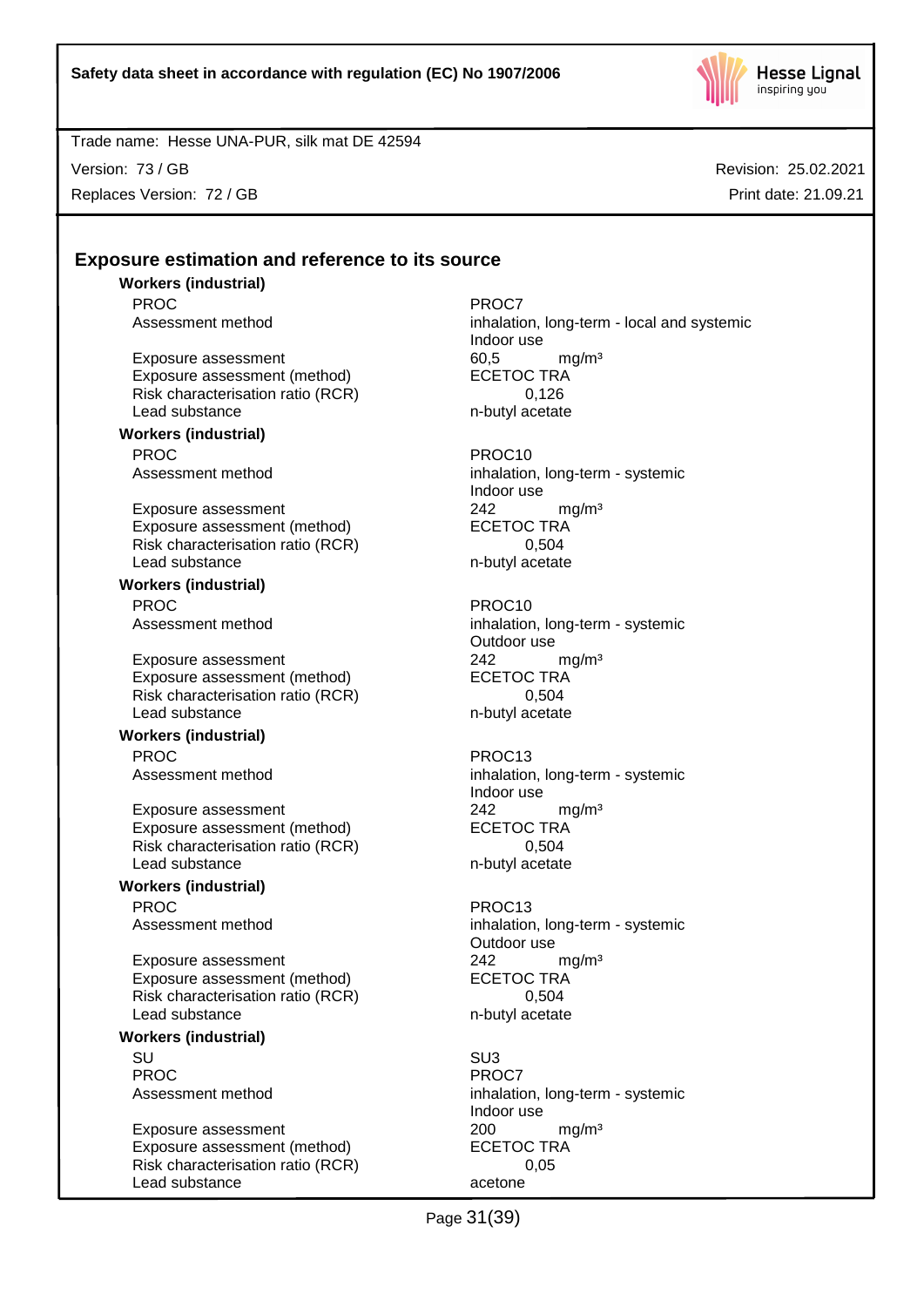

Version: 73 / GB Replaces Version: 72 / GB Revision: 25.02.2021 Print date: 21.09.21

**Workers (industrial)** SU SU3 PROC PROCT PROCT PROCT

Exposure assessment details are to the control of the exposure assessment (method) and the ECETOC TRA control of the exponent of the ECETOC TRA control of the exponent of the exponent of the exponent of the exponent of the Exposure assessment (method) Risk characterisation ratio (RCR) 0,01 Lead substance acetone

## **Workers (industrial)**

SU SU3 PROC PROCTER PROCTER PROCTER PROCTER PROCTER PROCTER PROCTER PROCTER PROCTER PROCTER PROCTER PROCTER PROCTER PROCTER PROCTER PROCTER PROCTER PROCTER PROCTER PROCTER PROCTER PROCTER PROCTER PROCTER PROCTER PROCTER PROCTER P

Exposure assessment 200 mg/m<sup>3</sup> Exposure assessment (method) ECETOC TRA Risk characterisation ratio (RCR) 0,5 Lead substance acetone

## **Workers (industrial)**

SU SU3 PROC PROC10

Exposure assessment 62 mg/kg/d Exposure assessment (method) ECETOC TRA Risk characterisation ratio (RCR) 0,15 Lead substance acetone

#### **Workers (industrial)**

SU SU3 PROC PROC13

Exposure assessment <br>
Exposure assessment (method) 
<br>
ECETOC TRA Exposure assessment (method) Risk characterisation ratio (RCR) 0,5 Lead substance acetone

#### **Workers (industrial)**

SU SU3 PROC PROCTER PROCTER PROCTER PROCTER PROCTER PROCTER PROCTER PROCTER PROCTER PROCTER PROCTER PROCTER PROCTER PROCTER PROCTER PROCTER PROCTER PROCTER PROCTER PROCTER PROCTER PROCTER PROCTER PROCTER PROCTER PROCTER PROCTER P

Exposure assessment details are to the control of the manufacture of the manufacture of the manufacture of the<br>
ECETOC TRA Exposure assessment (method) Risk characterisation ratio (RCR) 0,074 Lead substance acetone

## **Workers (industrial)**

SU SU3 PROC<sup>PROC</sup> PROCT

Risk characterisation ratio (RCR) 0,75

Assessment method dermal, long-term - systemic Indoor use

Assessment method inhalation, long-term - systemic Indoor use

Assessment method dermal, long-term - systemic Indoor use

Assessment method inhalation, long-term - systemic Indoor use

Assessment method dermal, long-term - systemic Indoor use

Assessment method inhalation, long-term - systemic Indoor use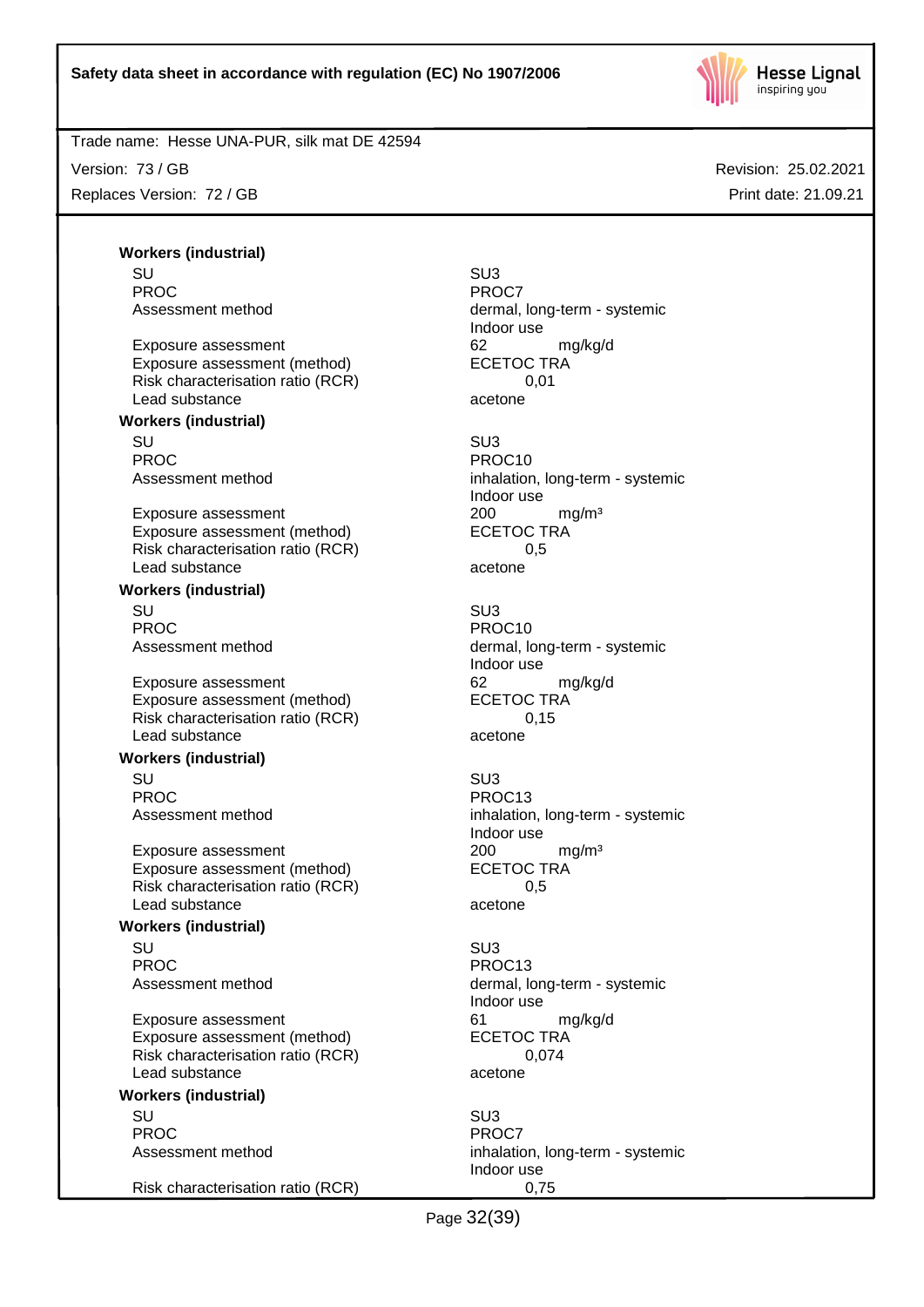

Trade name: Hesse UNA-PUR, silk mat DE 42594

Version: 73 / GB Replaces Version: 72 / GB Revision: 25.02.2021 Print date: 21.09.21

**Workers (industrial)** SU SU3 PROC<sup>PROC</sup> PROCT Risk characterisation ratio (RCR) 0,5 Lead substance and the contract of the 4-methylpentan-2-one **Workers (industrial)**

SU SU3 PROC<br>Assessment method<br>Assessment method<br>Assessment method

Risk characterisation ratio (RCR) 0,5 Lead substance and the 4-methylpentan-2-one

#### **Workers (industrial)**

SU SU3 PROC PROCTER PROCTER PROCTER PROCTER PROCTER PROCTER PROCTER PROCTER PROCTER PROCTER PROCTER PROCTER PROCTER PROCTER PROCTER PROCTER PROCTER PROCTER PROCTER PROCTER PROCTER PROCTER PROCTER PROCTER PROCTER PROCTER PROCTER P Assessment method dermal, long-term - systemic Risk characterisation ratio (RCR) 0,5 Lead substance example and the 4-methylpentan-2-one

#### **Workers (industrial)**

SU SU3 PROC PROC13 Assessment method inhalation, long-term - systemic Risk characterisation ratio (RCR) 0,5 Lead substance and the 4-methylpentan-2-one

## **Workers (industrial)**

SU SU3 PROC PROC13 Assessment method dermal, long-term - systemic Risk characterisation ratio (RCR) 0,5 Lead substance and the 4-methylpentan-2-one

#### **Workers (industrial)**

SU SU3 PROC<sup>P</sup> PROCT PROCT Assessment method inhalative

Exposure assessment 0,1 mg/m<sup>3</sup> Exposure assessment (method) ECETOC TRA Risk characterisation ratio (RCR) 0,34 Lead substance xylene

## **Workers (industrial)**

SU SU3 PROC PROCTER PROCTER PROCTER PROCTER PROCTER PROCTER PROCTER PROCTER PROCTER PROCTER PROCTER PROCTER PROCTER PROCTER PROCTER PROCTER PROCTER PROCTER PROCTER PROCTER PROCTER PROCTER PROCTER PROCTER PROCTER PROCTER PROCTER P Assessment method inhalative

Exposure assessment 0,05 mg/m<sup>3</sup> Exposure assessment (method) ECETOC TRA Risk characterisation ratio (RCR) 0,172

Lead substance and the 4-methylpentan-2-one

Assessment method dermal, long-term - systemic Indoor use

> inhalation, long-term - systemic Indoor use

Indoor use

Indoor use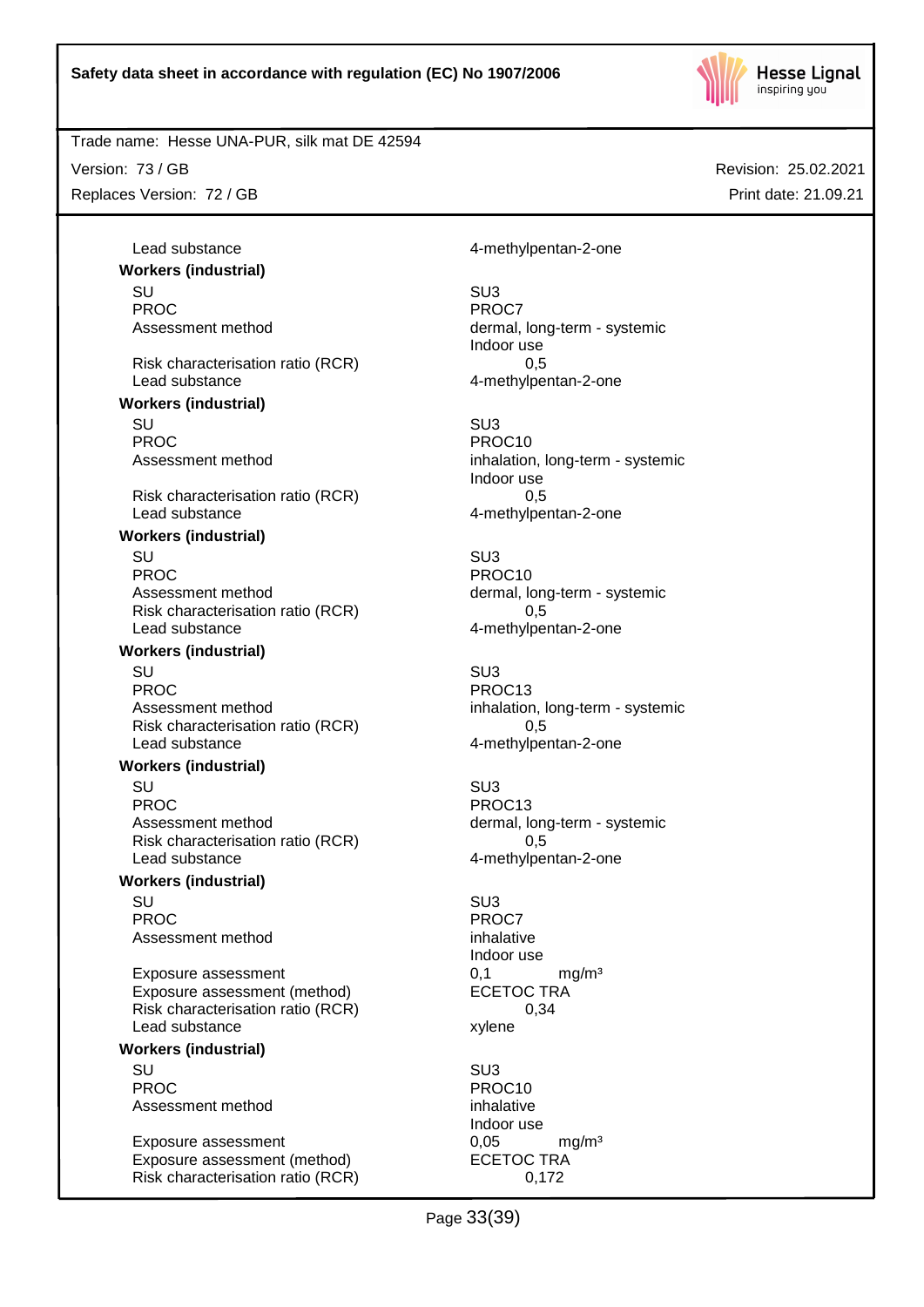

Version: 73 / GB Replaces Version: 72 / GB

Lead substance xylene **Workers (industrial)** SU SU3 PROC PROC13 Assessment method inhalative

Exposure assessment <br>
Exposure assessment (method) 
ECETOC TRA Exposure assessment (method) Risk characterisation ratio (RCR) 0,34 Lead substance xylene

Indoor use

## **Information on estimated exposure and downstream-user guidance**

## **Guidance for Downstream Users**

The downstream user can evaluate whether he operates within the conditions set in the exposure scenario on the basis of the information supplied. This evaluation can be conducted by an expert or using the risk assessment tools recommended by ECHA.

## **Annex to the extended Safety Data Sheet (eSDS)**

#### **Short title of the exposure scenario**

ES003 - Professional uses: Non industrial spraying (inside)

#### **Use of the substance/preparation**

Surface treatment of wood and other materials

**Use**

| <b>SU22</b> | Professional uses: Public domain (administration, education, entertainment, |
|-------------|-----------------------------------------------------------------------------|
|             | services, craftsmen)                                                        |
| ERC8a       | Wide dispersive indoor use of processing aids in open systems               |
| ERC8c       | Wide dispersive indoor use resulting in inclusion into or onto a matrix     |
| PROC11      | Non industrial spraying                                                     |

## **Contributing exposure scenario controlling environmental exposure**

#### **Use**

| ERC8c                | Wide dispersive indoor use resulting in inclusion into or onto a matrix |
|----------------------|-------------------------------------------------------------------------|
| <b>Physical form</b> | liauid                                                                  |

#### **Maximum amount used per time or activity**

Emission days per site: <= 250

#### **Other relevant operational conditions**

Use: Room temperature

Drying and through-curing takes place at ambient temperature or at higher temperatures. Volatile organic substances will volatilise into the atmospheric air inside.

Where possible recycling is preferred to disposal or incineration.

Do not allow to enter soil, waterways or waste water canal.

Dispose of rinse water in accordance with local and national regulations.

#### **Waste water**

Do not discharge into the drains/surface waters/groundwater. Spray cabin waters are to be conducted after mechanical pretreatment into a wastewater treatment facility.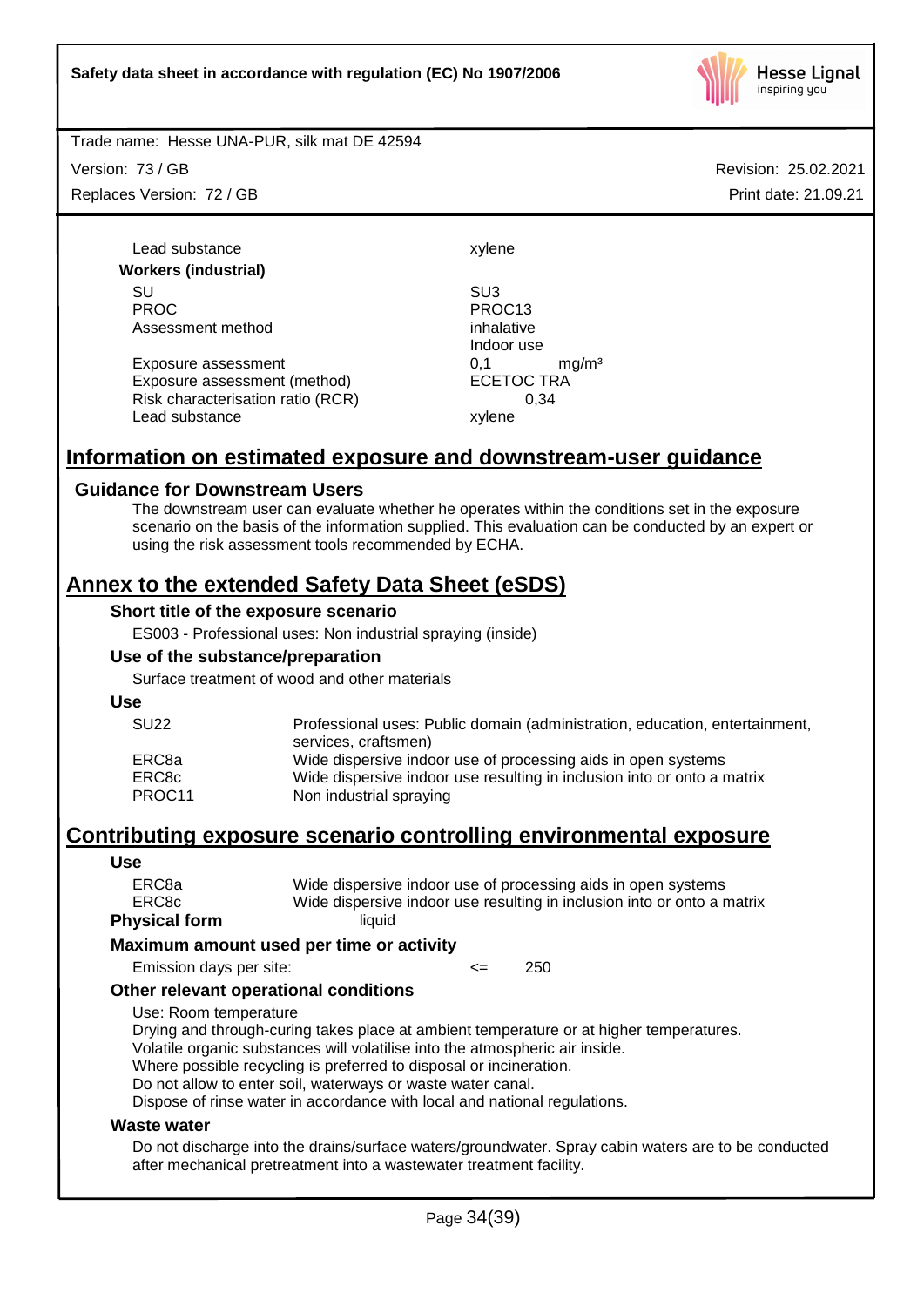

Version: 73 / GB

Replaces Version: 72 / GB

Revision: 25.02.2021 Print date: 21.09.21

|                                               | Keep container closed. Avoid release to the environment.                                                                                                                                                          |                                                                                                                                                                                |                         |                                                                                                                                                                                                                          |  |  |
|-----------------------------------------------|-------------------------------------------------------------------------------------------------------------------------------------------------------------------------------------------------------------------|--------------------------------------------------------------------------------------------------------------------------------------------------------------------------------|-------------------------|--------------------------------------------------------------------------------------------------------------------------------------------------------------------------------------------------------------------------|--|--|
| <b>Soil</b>                                   |                                                                                                                                                                                                                   |                                                                                                                                                                                |                         |                                                                                                                                                                                                                          |  |  |
|                                               | Floors should be impervious, resistant to liquids and easy to clean.                                                                                                                                              |                                                                                                                                                                                |                         |                                                                                                                                                                                                                          |  |  |
|                                               | Disposal recommendations for the product                                                                                                                                                                          |                                                                                                                                                                                |                         |                                                                                                                                                                                                                          |  |  |
| EWC waste code                                |                                                                                                                                                                                                                   | 080111 - waste paint and varnish containing organic<br>solvents or other dangerous substances<br>200127 - paint, inks, adhesives and resins containing<br>dangerous substances |                         |                                                                                                                                                                                                                          |  |  |
|                                               | Where possible recycling is preferred to disposal or incineration.<br>Do not allow to enter drains or waterways.                                                                                                  |                                                                                                                                                                                |                         |                                                                                                                                                                                                                          |  |  |
| modified product                              |                                                                                                                                                                                                                   |                                                                                                                                                                                |                         |                                                                                                                                                                                                                          |  |  |
| EWC waste code                                |                                                                                                                                                                                                                   |                                                                                                                                                                                |                         | 080113 - sludges from paint or varnish containing organic<br>solvents or other dangerous substances<br>080115 - aqueous sludges containing paint or varnish<br>containing organic solvents or other dangerous substances |  |  |
| <b>Dried residues</b>                         |                                                                                                                                                                                                                   |                                                                                                                                                                                |                         |                                                                                                                                                                                                                          |  |  |
| EWC waste code                                |                                                                                                                                                                                                                   |                                                                                                                                                                                | falling under 080111    | 080112 - waste lacquers and waste paint except those                                                                                                                                                                     |  |  |
|                                               | Disposal recommendations for packaging                                                                                                                                                                            |                                                                                                                                                                                |                         |                                                                                                                                                                                                                          |  |  |
| EWC waste code                                |                                                                                                                                                                                                                   |                                                                                                                                                                                | by dangerous substances | 150110 - packaging containing residues of or contaminated                                                                                                                                                                |  |  |
|                                               | Completely emptied packagings can be given for recycling.                                                                                                                                                         |                                                                                                                                                                                |                         |                                                                                                                                                                                                                          |  |  |
|                                               | <u>Contributing exposure scenario controlling worker exposure (professional)</u>                                                                                                                                  |                                                                                                                                                                                |                         |                                                                                                                                                                                                                          |  |  |
| Short title of the exposure scenario          |                                                                                                                                                                                                                   |                                                                                                                                                                                |                         |                                                                                                                                                                                                                          |  |  |
| Substance number:CES006                       |                                                                                                                                                                                                                   |                                                                                                                                                                                |                         |                                                                                                                                                                                                                          |  |  |
| <b>Use</b>                                    |                                                                                                                                                                                                                   |                                                                                                                                                                                |                         |                                                                                                                                                                                                                          |  |  |
| <b>SU22</b>                                   | Professional uses: Public domain (administration, education, entertainment,<br>services, craftsmen)                                                                                                               |                                                                                                                                                                                |                         |                                                                                                                                                                                                                          |  |  |
| PROC11<br><b>Physical form</b>                | Non industrial spraying<br>liquid                                                                                                                                                                                 |                                                                                                                                                                                |                         |                                                                                                                                                                                                                          |  |  |
|                                               | Maximum amount used per time or activity                                                                                                                                                                          |                                                                                                                                                                                |                         |                                                                                                                                                                                                                          |  |  |
| Duration of exposure<br>Frequency of exposure |                                                                                                                                                                                                                   | <=<br>$\leq$                                                                                                                                                                   | 8<br>220                | h/d<br>d/a                                                                                                                                                                                                               |  |  |
|                                               | Other relevant operational conditions                                                                                                                                                                             |                                                                                                                                                                                |                         |                                                                                                                                                                                                                          |  |  |
| Use: Room temperature                         | Drying and through-curing takes place at ambient temperature or at higher temperatures.<br>Volatile organic substances will volatilise into the atmospheric air inside.<br>Read attached instructions before use. |                                                                                                                                                                                |                         |                                                                                                                                                                                                                          |  |  |

occupational limit values.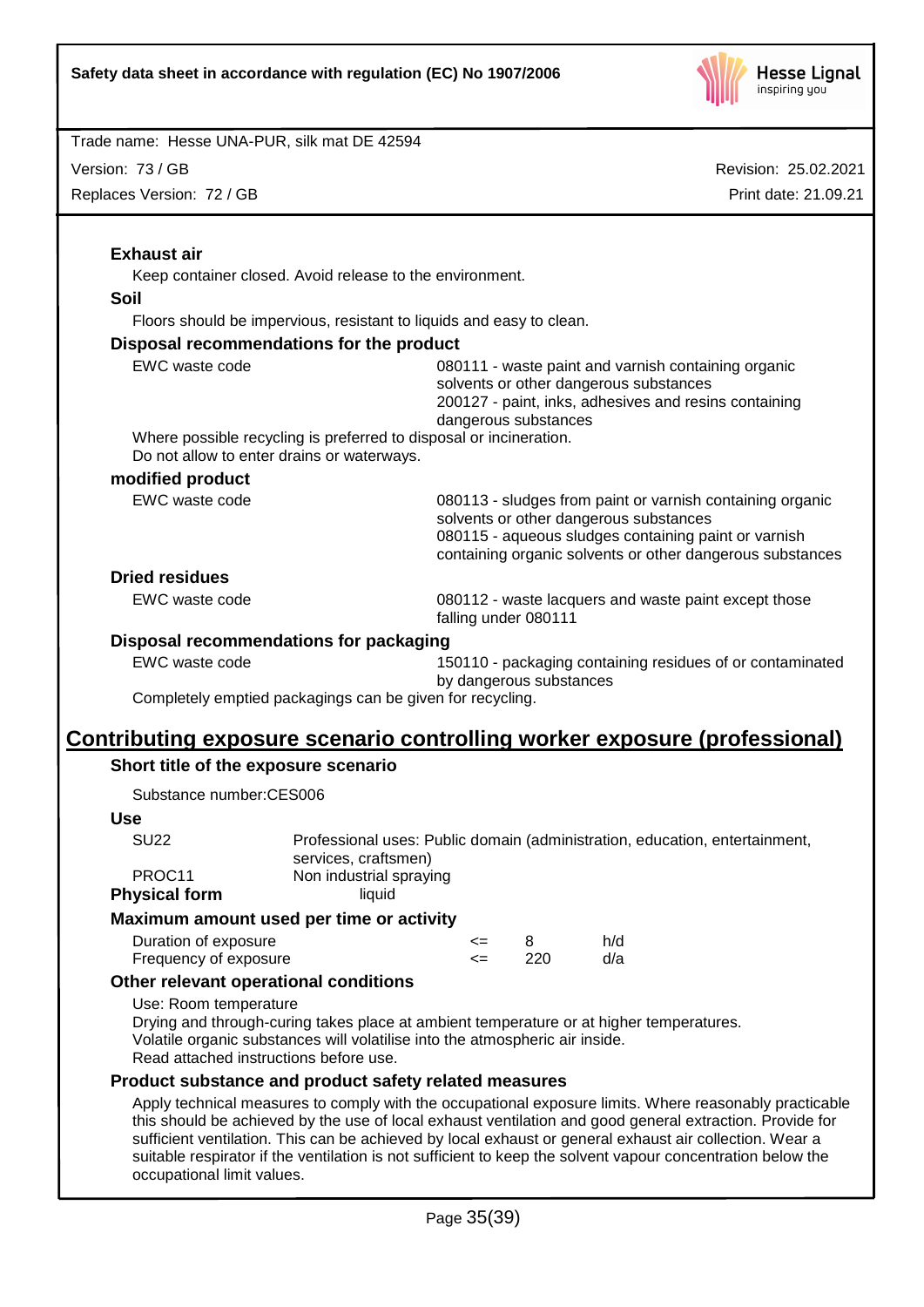

Version: 73 / GB

Replaces Version: 72 / GB

Revision: 25.02.2021 Print date: 21.09.21

## **Respiratory protection**

Avoid inhalation of vapour and spray mist. Use breathing apparatus if exposed to vapours/dust/aerosol. Recommended Filter type: Respiratory protection mask with combination filter A/P2

## **Hand protection**

Protective gloves complying with EN 374. Glove material Multilayer gloves made from Appropriate Material Fluorinated rubber / butyl-rubber Material thickness  $> = 0.7$ Breakthrough time >= 30

This recommendation is valid only for the product named in this safety data sheet supplied by us, and only for the indicated intended use purposes.

For special purposes, it is recommended to check the resistance to chemicals of the protective gloves mentioned above together with the supplier of these gloves.

The instructions and information provided by the glove manufacturer on use, storage, maintenance and replacement must be followed.

The breakthrough time must be greater than the end use time of the product.

Gloves should be replaced regularly and if there is any sign of damage to the glove material.

The performance or effectiveness of the glove may be reduced by physical/ chemical damage and poor maintenance.

## **Eye protection**

Wear eye glasses with side protection according to EN 166.

#### **Body protection**

Wear suitable protective clothing. Remove contaminated clothing and wash it before reuse. Wash hands before breaks and after work.

## **Exposure estimation and reference to its source**

| <b>Workers (professional)</b>     |                                  |
|-----------------------------------|----------------------------------|
| SU                                | <b>SU22</b>                      |
| <b>PROC</b>                       | PROC11                           |
| Assessment method                 | Long-term                        |
|                                   | inhalative                       |
| Exposure assessment               | 242<br>mg/m <sup>3</sup>         |
| Exposure assessment (method)      | <b>ECETOC TRA</b>                |
| Risk characterisation ratio (RCR) | 0,504                            |
| Lead substance                    | n-butyl acetate                  |
| <b>Workers (professional)</b>     |                                  |
| SU                                | <b>SU22</b>                      |
| <b>PROC</b>                       | PROC <sub>10</sub>               |
| Assessment method                 | inhalation, long-term - systemic |
| Exposure assessment               | mg/m <sup>3</sup><br>200         |
| Exposure assessment (method)      | <b>ECETOC TRA</b>                |
| Risk characterisation ratio (RCR) | 0.6                              |
| Lead substance                    | acetone                          |
| Workers (professional)            |                                  |
| SU                                | <b>SU22</b>                      |
| <b>PROC</b>                       | PROC <sub>10</sub>               |
| Assessment method                 | dermal, long-term - systemic     |
| Exposure assessment               | 62<br>mg/kg/d                    |
| Exposure assessment (method)      | ECETOC TRA                       |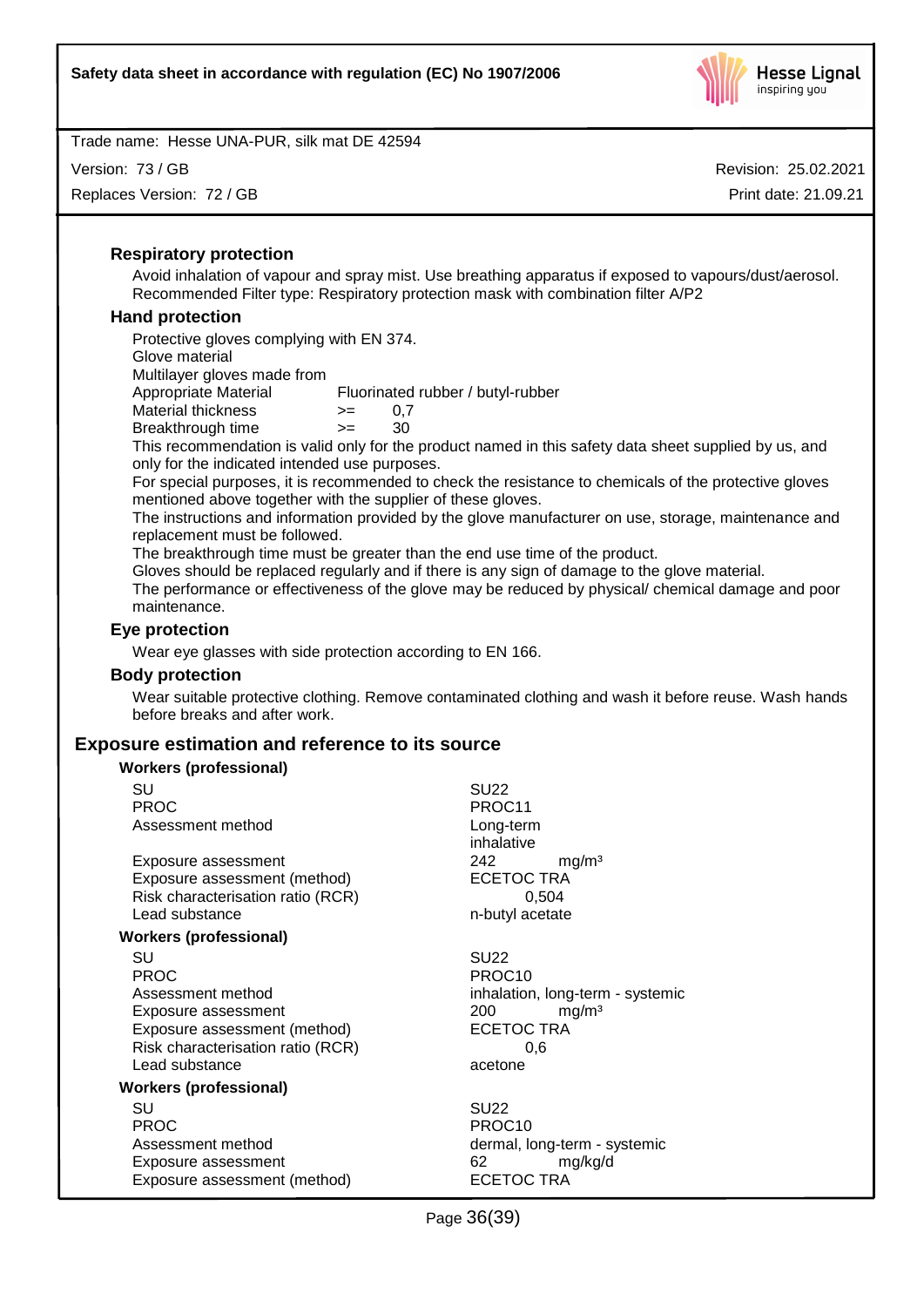

Trade name: Hesse UNA-PUR, silk mat DE 42594

Version: 73 / GB

Replaces Version: 72 / GB

Risk characterisation ratio (RCR) 6,15 Lead substance acetone

## **Workers (professional)**

SU SU22 PROC PROCTER PROCTER PROCTER PROCTER PROCTER PROCTER PROCTER PROCTER PROCTER PROCTER PROCTER PROCTER PROCTER PROCTER PROCTER PROCTER PROCTER PROCTER PROCTER PROCTER PROCTER PROCTER PROCTER PROCTER PROCTER PROCTER PROCTER P Assessment method<br>Exposure assessment<br>
Exposure assessment<br>  $200$  mg/m<sup>3</sup> Exposure assessment <br>
Exposure assessment (method) 
<br>
ECETOC TRA Exposure assessment (method) Risk characterisation ratio (RCR) 0,4 Lead substance acetone

#### **Workers (professional)**

SU SU22 PROC PROCTER PROCTER PROCTER PROCTER PROCTER PROCTER PROCTER PROCTER PROCTER PROCTER PROCTER PROCTER PROCTER PROCTER PROCTER PROCTER PROCTER PROCTER PROCTER PROCTER PROCTER PROCTER PROCTER PROCTER PROCTER PROCTER PROCTER P Assessment method dermal, long-term - systemic Exposure assessment and the control of the control of the manuform of the manuform of the control of the manufo<br>
ECETOC TRA Exposure assessment (method) Risk characterisation ratio (RCR) 0,01 Lead substance acetone

## **Workers (professional)**

SU SU22 PROC PROC13 Assessment method inhalation, long-term - systemic Exposure assessment <br>
Exposure assessment (method) 
<br>
ECETOC TRA Exposure assessment (method) Risk characterisation ratio (RCR) 0,5 Lead substance acetone

#### **Workers (professional)**

SU SU22

Assessment method dermal, long-term - systemic Exposure assessment and the control of the control of the manufacture of the manufacture of the form of the co<br>
ECETOC TRA Exposure assessment (method) Risk characterisation ratio (RCR) 0,07 Lead substance acetone

## **Workers (professional)**

SU SU22 PROC PROC10 Assessment method inhalation, long-term - systemic Risk characterisation ratio (RCR) 6.5 Lead substance and the 4-methylpentan-2-one

#### **Workers (professional)**

SU SU22 PROC PROCTER PROCTER PROCTER PROCTER PROCTER PROCTER PROCTER PROCTER PROCTER PROCTER PROCTER PROCTER PROCTER PROCTER PROCTER PROCTER PROCTER PROCTER PROCTER PROCTER PROCTER PROCTER PROCTER PROCTER PROCTER PROCTER PROCTER P Assessment method dermal, long-term - systemic Risk characterisation ratio (RCR) 0,1 Lead substance and the 4-methylpentan-2-one

#### **Workers (professional)** SU SU22

PROC PROCTER PROCTER PROCTER PROCTER PROCTER PROCTER PROCTER PROCTER PROCTER PROCTER PROCTER PROCTER PROCTER PROCTER PROCTER PROCTER PROCTER PROCTER PROCTER PROCTER PROCTER PROCTER PROCTER PROCTER PROCTER PROCTER PROCTER P

PROC PROC13

Assessment method inhalation, long-term - systemic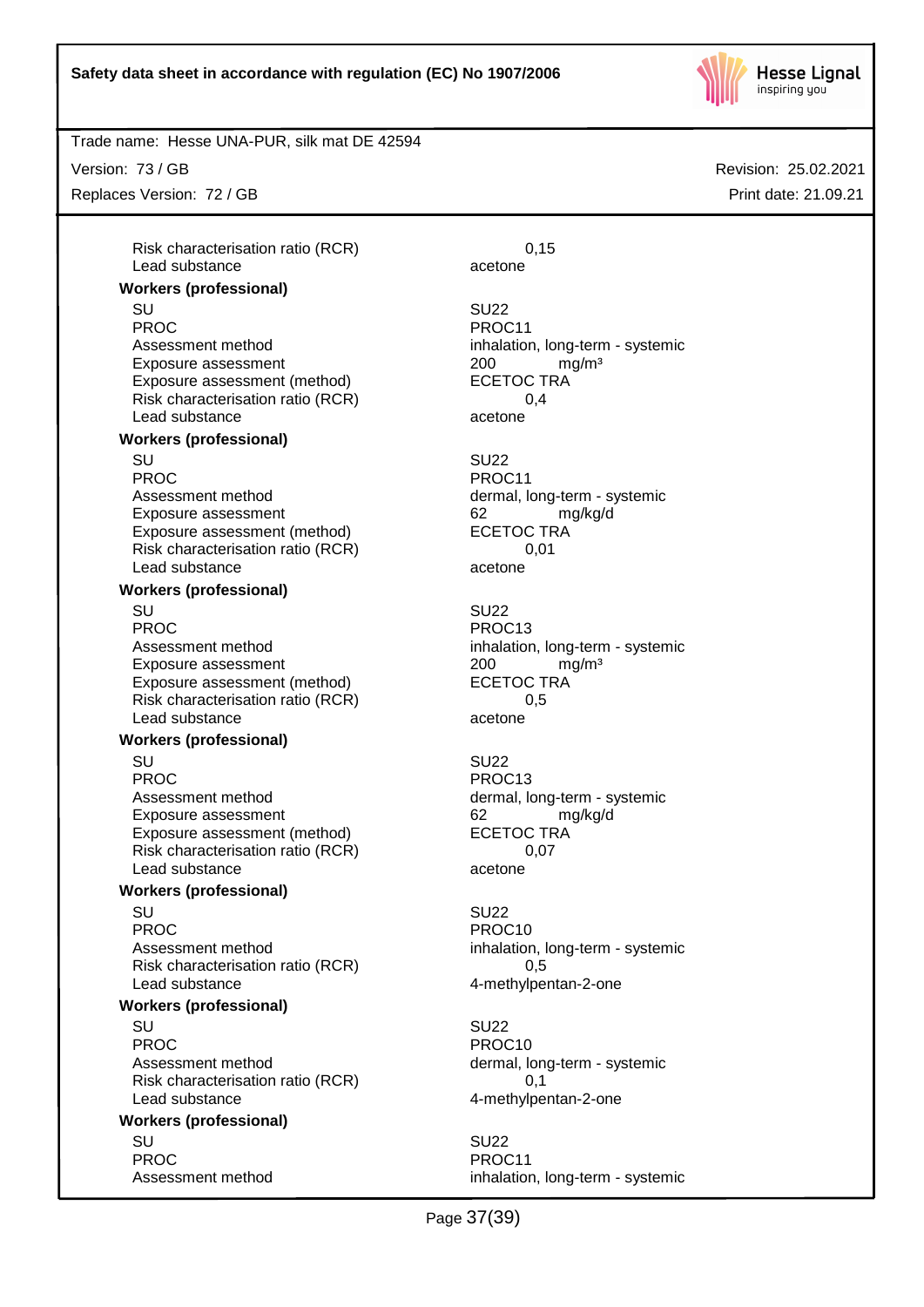

Trade name: Hesse UNA-PUR, silk mat DE 42594

Version: 73 / GB

Replaces Version: 72 / GB

Risk characterisation ratio (RCR) 6.5 Lead substance 4-methylpentan-2-one

## **Workers (professional)**

SU SU22 PROC PROC11 Assessment method dermal, long-term - systemic Risk characterisation ratio (RCR) 0,5 Lead substance example and the 4-methylpentan-2-one

#### **Workers (professional)**

SU SU22 PROC PROC13 Assessment method inhalation, long-term - systemic Risk characterisation ratio (RCR) 0,75 Lead substance and the 4-methylpentan-2-one

## **Workers (professional)**

SU SU22 PROC PROC13 Assessment method dermal, long-term - systemic Risk characterisation ratio (RCR) 0,5 Lead substance and the 4-methylpentan-2-one

## **Workers (professional)**

SU SU22 PROC PROCTES PROCTES Assessment method inhalative

Exposure assessment 
and the exposure assessment (method) 
and the exposure assessment (method) 
and the exposure assessment (method) 
and the exposure assessment (method) 
and the exposure assessment (method) 
and the exp Exposure assessment (method) Risk characterisation ratio (RCR) 0,172 Lead substance xylene

#### **Workers (professional)**

SU SU22 PROC PROCTER PROC11 Assessment method inhalative

Exposure assessment  $0,1$  mg/m<sup>3</sup><br>Exposure assessment (method) ECETOC TRA Exposure assessment (method) Risk characterisation ratio (RCR) 0,34 Lead substance xylene

#### **Workers (professional)**

SU SU22 PROC PROC13 Assessment method inhalative

Exposure assessment  $0,05$  mg/m<sup>3</sup><br>Exposure assessment (method) ECETOC TRA Exposure assessment (method) Risk characterisation ratio (RCR) 0,172 Lead substance xylene

Indoor use

Indoor use

Indoor use

# **Information on estimated exposure and downstream-user guidance**